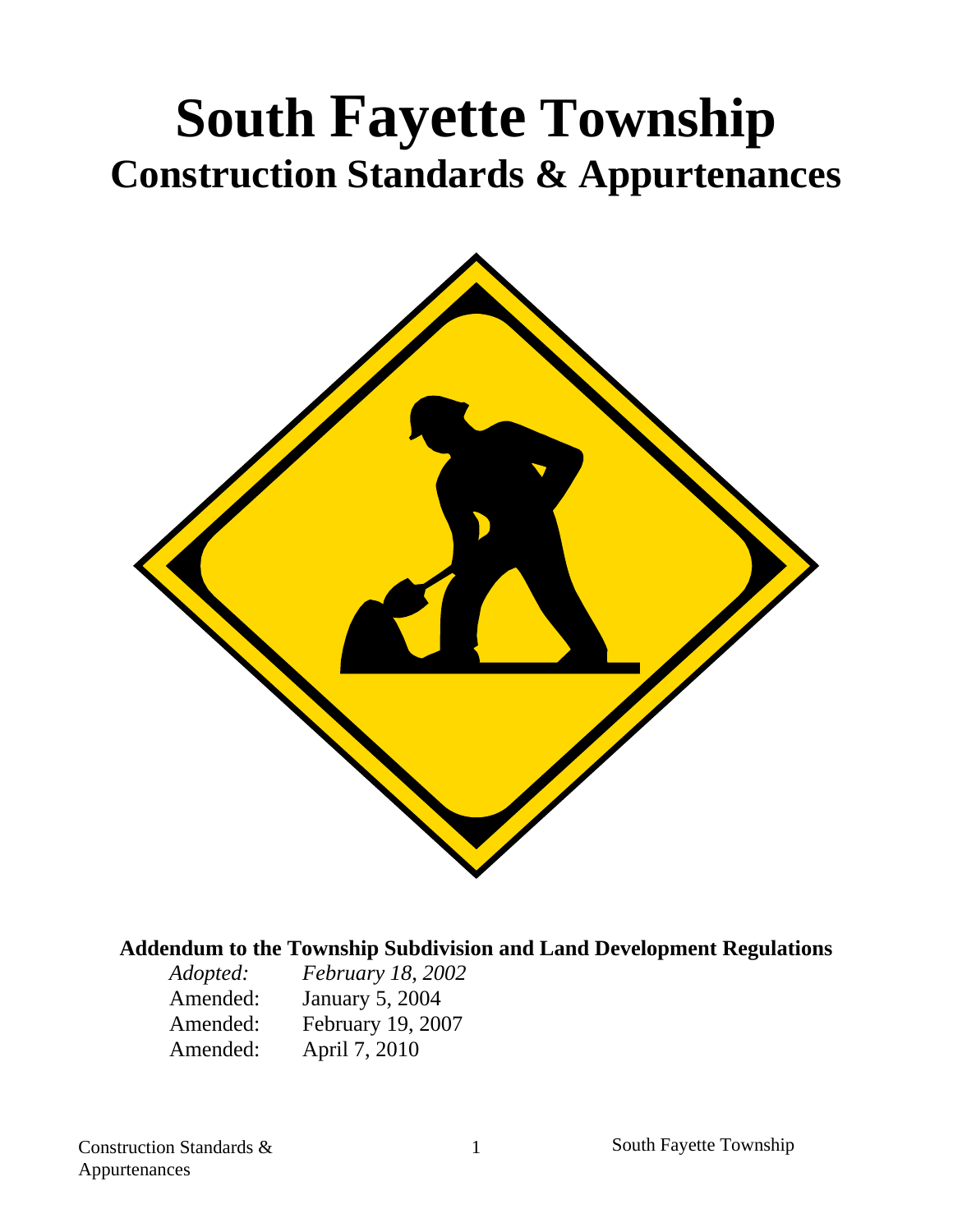## **Township of South Fayette Construction Standards and Appurtenances**

## **Table of Contents**

|       | <b>SECTION</b>                                                                                                                                                                                                                                                                                                                                        | <b>PAGE</b>    |
|-------|-------------------------------------------------------------------------------------------------------------------------------------------------------------------------------------------------------------------------------------------------------------------------------------------------------------------------------------------------------|----------------|
| I.    | <b>TITLE</b>                                                                                                                                                                                                                                                                                                                                          | 3              |
| Π.    | <b>PURPOSE</b>                                                                                                                                                                                                                                                                                                                                        | 3              |
| Ш.    | <b>DEFINITIONS</b>                                                                                                                                                                                                                                                                                                                                    | 3              |
| IV.   | TOWNSHIP REQUIREMENTS<br>Introduction<br>4.1<br>4.2<br><b>General Requirements</b><br><b>Utility Notifications and Controls</b><br>4.3<br>4.4<br><b>Construction Site Safety</b><br>4.5<br>Inspection of Work<br>Acceptance of Work<br>4.6<br><b>Work Zone Traffic Control</b><br>4.7<br>4.8<br>Shop Drawing & Materials Submittals<br>4.9<br>Bonding | $\overline{7}$ |
| V.    | STANDARDS for PUBLIC & PRIVATE IMPROVEMENTS<br>5.1<br>Roadway and Parking Lot Design<br>5.2<br>Driveway Design<br>Excavation, Embankment and Roadway Construction<br>5.3<br><b>Erosion and Sedimentation Control</b><br>5.4<br>5.5<br><b>Stormwater Management Facilities</b><br>5.6<br><b>Utilities</b><br>5.7<br>Roadway Appurtenances              | 15             |
| VI.   | APPENDIX 'A' – Roadway Classification Listings                                                                                                                                                                                                                                                                                                        | 30             |
| VII.  | APPENDIX 'B' – General Conditions                                                                                                                                                                                                                                                                                                                     | 31             |
| VIII. | APPENDIX $C'$ – Instructions to Bidders                                                                                                                                                                                                                                                                                                               | 38             |
| IX.   | <b>STANDARD FIGURES &amp; DETAILS</b>                                                                                                                                                                                                                                                                                                                 | 42             |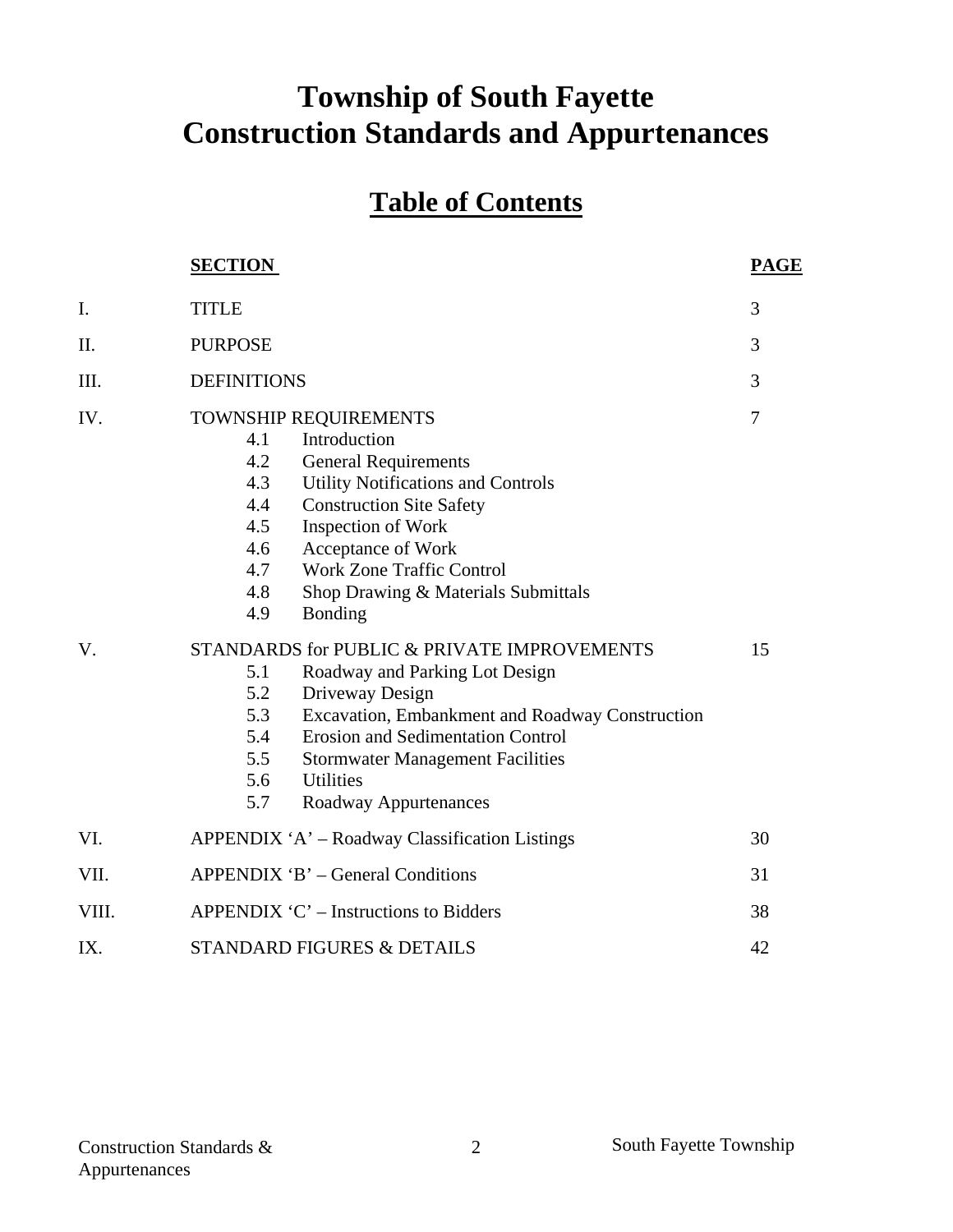## *SECTION I : TITLE*

This chapter shall be known as the "Public Improvement Construction Standards of South Fayette Township."

## *SECTION II : PURPOSE*

The purpose of these standards, as adopted, and all subsequent amendments that may be adopted, is to regulate new construction or reconstruction of public improvements in order to protect safety and health and provide for the general welfare of the township by providing procedures and standards for the design and construction of roads, storm water facilities, sidewalks and all of the associated appurtenances within the township.

### *SECTION III : DEFINITIONS*

As used in this chapter, the following terms shall have the meanings indicated:

- **3.1 ADT** -- Average daily traffic.
- **3.2 AS-BUILT PLAN** -- A drawing showing the final as-built location, elevation and /or depth, size and materials of all completed public and private improvements as well as all easements.
- **3.3 AWDT** -- Average weekday daily traffic.
- **3.4** AXLE LOAD -- The total load transmitted by all wheels in a single or tandem axle configuration extending across the full width of the vehicle.
- **3.5 BASE COURSE** -- A layer or layers of specified material of planned thickness placed between the subbase and surface course to serve one  $(1)$  or more functions, such as distributing load, providing drainage or minimizing frost action.
- **3.6 BEDROCK** Natural rock layer, hard or soft, in place at ground surface or beneath unconsolidated surface deposits.
- **3.7 CARTWAY** -- That portion of the street right-of-way surfaced for vehicular use.
- **3.8 CONTRACTOR** -- Any developer, landowner, agent of such landowner, excavator, authorized contractor, sub-contractor, or employee, who improves, grades, or otherwise provides work associated with land development.
- **3.9 DESIGN THICKNESS** -- A total thickness, all components above subgrade.
- **3.10 DIRECTOR of PUBLIC WORKS --** The designated Township Official or employee responsible for the construction, operation and maintenance of roads and/ort facility now or hereafter owned and maintained or to be owned or maintained by the Township.
- **3.11 DRIVEWAY** -- A private area used exclusively for circulation and ingress and egress to a street by the owner or owners or visitors of the lot. All driveways shall meet the requirements of this code.
- **3.12 ENGINEERING GEOLOGIST** A person who holds a degree in geology from an accredited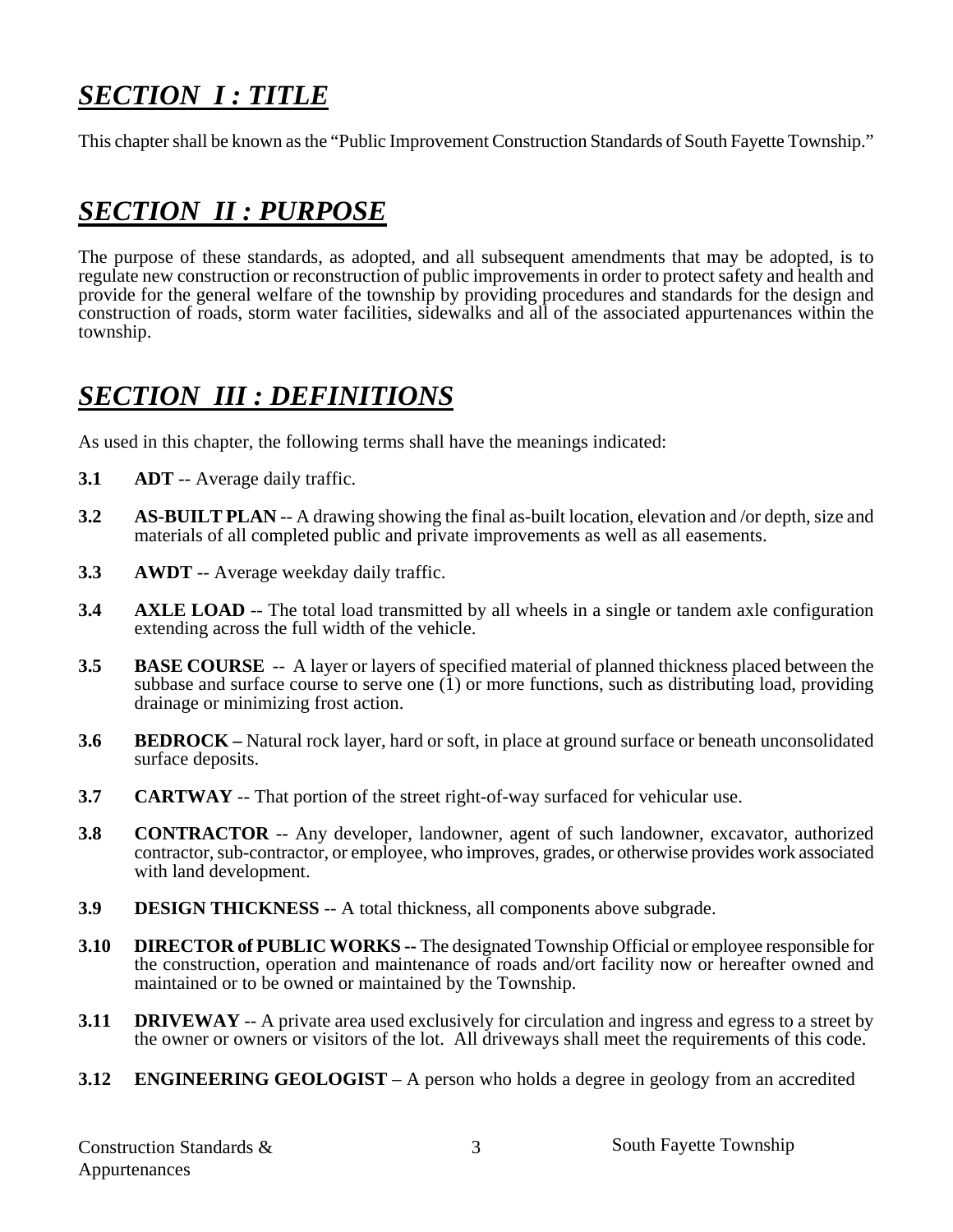college or university and who has training and experience in the field of engineering geology.

- **3.13 ENGINEER, PROFESSIONAL –** A person licensed by the Commonwealth of Pennsylvania to practice engineering and who is knowledgeable in the branch of civil engineering.
- **3.14 ENGINEER, TOWNSHIP** -- The professional engineer appointed by the Township of South Fayette and is responsible for the review of road and street designs. The Engineer is considered to be an agent of the Township.
- **3.15 EROSION –** The detachment and movement of soil or rock fragments by water, wind, ice or gravity, including such processes as gravitational creep.
- **3.16 EXCAVATION –** Any act by which earth, sand, gravel, rock or any other similar material is cut into, dug, quarried, uncovered, removed, displaced, relocated or bulldozed, and shall include the conditions resulting there from.
- **3.17 FILL –** Any act by which earth, sand, gravel, rock or any other material is deposited, placed, pushed, dumped, pulled, transported or moved to a new location, and shall include the condition resulting.
- **3.18 FLEXIBLE PAVEMENT** -- A pavement structure which maintains intimate contact with and distributes loads to the subgrade and depends on aggregate interlock, particle friction and cohesion for stability; generally refers to bituminous materials.
- **3.19 GOVERNING BODY –** The Board of Commissioners of the Township of South Fayette.
- **3.20 GRADING** Excavation or fill or any combination thereof, and shall include the conditions resulting from any excavation or fill.
- **3.21 GRADING PERMIT –** Any permit required under these regulations.
- **3.22 HAZARD –** A danger or potential danger to life, limb, or health or an adverse effect or potential adverse effect to the safety, use or stability of property, waterways, public ways, structures, utilities and storm sewers, and including stream pollution.
- **3.23 PERSON** A natural person, but shall also include a partnership, corporation, trust or association.
- **3.24 PARKING AREA** -- A public or private garage or a paved, open off-street area other than a driveway or street with adequate means of access, which meets the requirements of this code and which is used exclusively for the parking of vehicles of occupants or visitors of the lot; however, a driveway serving a single-family dwelling or which is for the exclusive use of an individual dwelling unit in a residential building may be used as a parking area.
- **3.25 PARKING LANE** -- An improved longitudinal strip of roadway intended primarily for the parking of vehicles.
- **3.26 PAVEMENT STRUCTURE** -- The combination of select materials, subbase, base course and surface course placed on a subgrade to support the traffic load and distribute it to the roadbed. Where the single term "pavement" is used, it generally indicates the entire "pavement structure."
- **3.27 PRIVATE IMPROVEMENT** -- A street, sidewalk, walkway, gutter, curb, sewer, waterline, utility,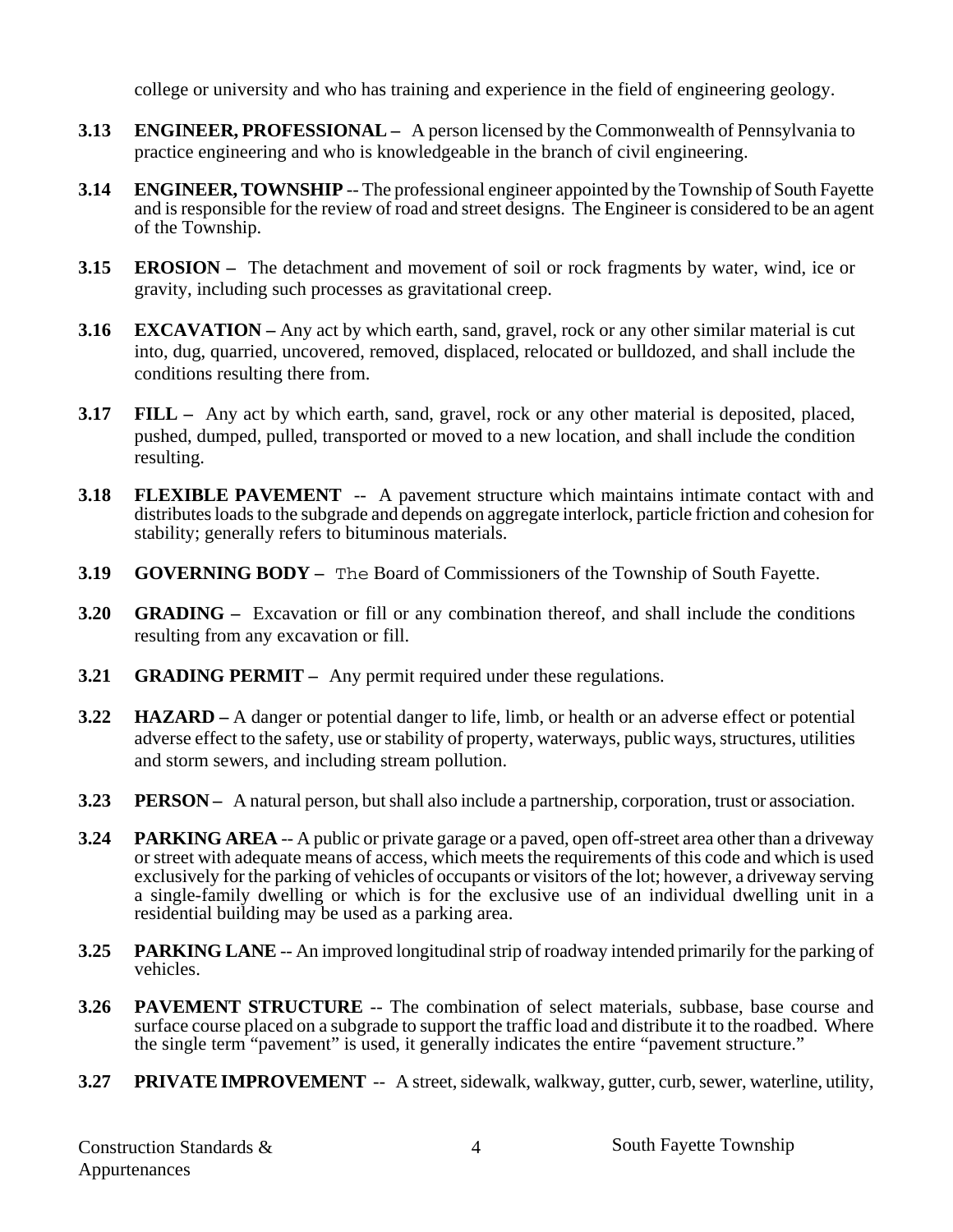driveway, parking area, street light, street sign or related facility, to be operated and maintained by a private entity, but which must comply with the township code.

- **3.28 PUBLIC IMPROVEMENT** -- A street, sidewalk, walkway, gutter, curb, sewer, waterline, street light, street sign and other utility or related facility to be dedicated to or maintained by the township, and which must comply with the township code.
- **3.29 RETAINING WALL --** A structure composed of concrete, steel or other approved building material constructed for the purpose of supporting a cut or filled embankment which would otherwise not comply with the requirements of the standards set forth in this chapter and which is more than four feet in height, as measured on the exposed vertical surface of the wall.
- **3.30 RIGHT-OF-WAY** -- A general term denoting a public way for purposes of vehicular travel installation and maintenance of utilities.
- **3.31 ROADBED MATERIAL** -- The material in cuts and embankments and in embankment foundations from the subgrade surface down, extending to such depth as affects the support of the pavement.
- **3.32 SELECT MATERIAL** -- Suitable native materials, clean and free of debris, usually obtained from designated roadway cuts or nearby borrow areas, or other similar material used for a specific purpose, e.g., to protect or improve weaker sections of subgrade or for use as lower subbase layer.
- **3.33** SIDEWALK -- A walk for pedestrians constructed to the standards set forth in this code.
- **3.34 SITE –** A lot, tract or parcel of land or a series of lots, tracts or parcels of land which are adjoining, where grading work is continuous and performed at the same time.
- **3.35 SOILS ENGINEER** A person registered by the Commonwealth of Pennsylvania as a professional engineer and who has training and experience in the branch of soils engineering.
- **3.36 SOIL SUPPORT --** Expresses the ability of the roadbed material or subgrade soil to support the traffic loads transmitted through a flexible pavement structure.
- **3.37 SOIL SURVEY –** The unpublished and operational soil survey for Allegheny County, Pennsylvania, and the accompanying text entitled "Soil Survey Interpretations of Allegheny County, Pennsylvania," as prepared by the United States Department of Agriculture, Soil Conservation Service, et al. When applicable, the term "soil survey" shall mean the Soil Survey, Allegheny County, Pennsylvania.
- **3.38 SOLID WASTE --** All parts of combinations of ashes, garbage, refuse, radioactive material, combustible demolition materials and industrial wastes, such as food-processing wastes, wood, plastic, metal scrap, etc.
- **3.39 STABILIZATION** -- Modification of soils or aggregates by incorporating materials that will increase load bearing capacity, firmness and resistance to weathering or displacement.
- **3.40 STREET** -- An avenue, boulevard, road, highway, freeway, parkway, lane, viaduct and any other ways used by vehicular traffic, but not including driveways, parking areas or walkways. Street includes the entire right-of-way.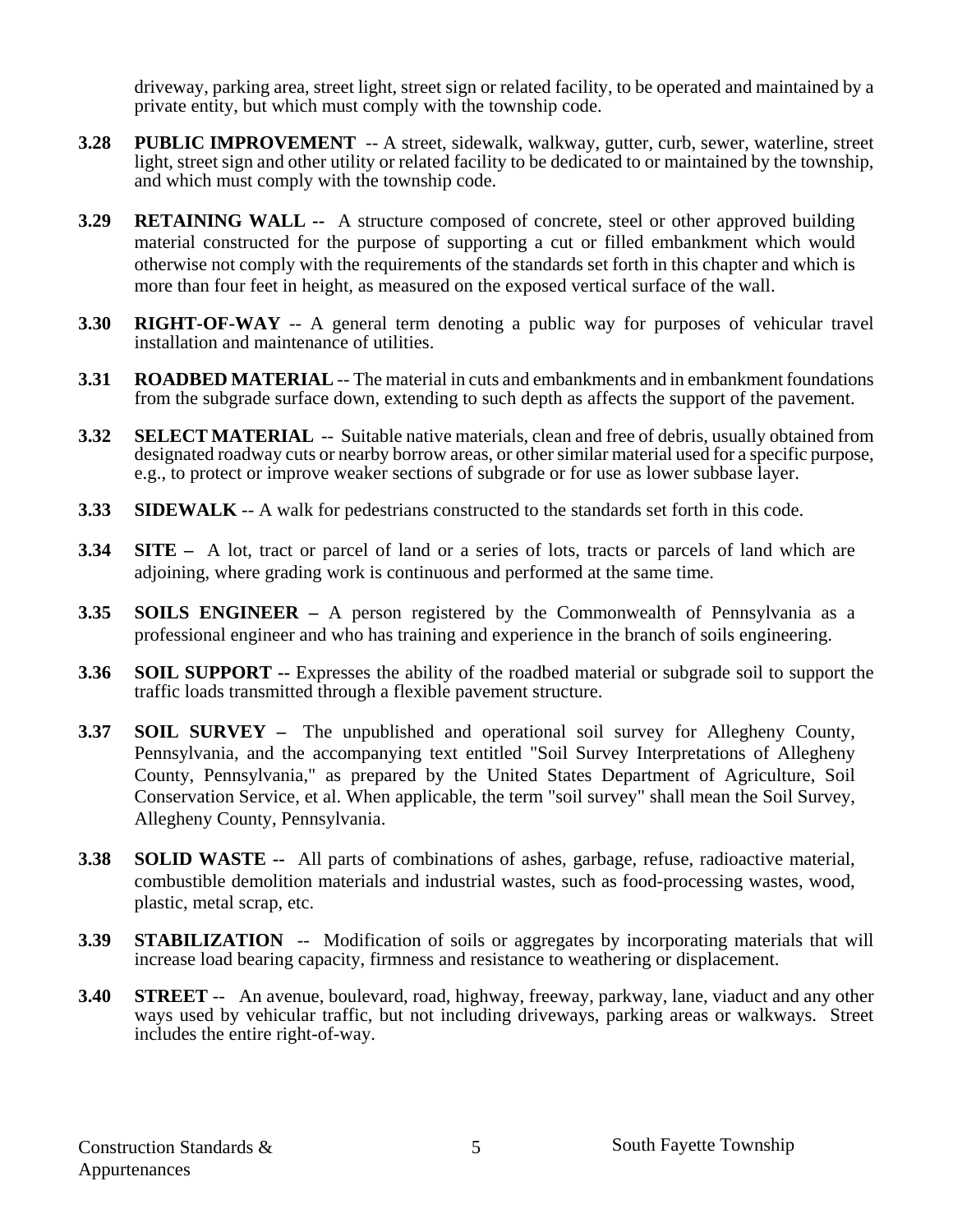- **3.41 SUBBASE --** A layer or layers of specified or selected material of planned thickness placed between the subgrade and base course to serve one (1) or more functions, such as distributing a load, providing drainage or minimizing frost action.
- **3.42** SUBGRADE -- The uppermost layer of roadbed material prepared and compacted to support a pavement structure.
- **3.43** SURFACE COURSE or SURFACING -- One (1) or more concrete or bituminous bound of layers of a pavement placed on the base course, designed to accommodate the traffic load. The top layer, sometimes called "wearing course" is designed to resist skidding, traffic abrasion and the disintegrating effects of climate.
- **3.44 TOWNSHIP** -- The Township of South Fayette, Allegheny County, Pennsylvania.
- **3.45 TRAFFIC EQUIVALENCY FACTOR --** A number that expresses the relationship between a given axle load and another axle load in terms of effect on the serviceability of a payment structure. Most often, axle loads are equated in terms of the equivalent number of repetitions of an eighteen-thousandpound [eighteen (18) kip] single axle.
- **3.46 TRAVEL LANE --** A longitudinal strip of the roadway intended to accommodate a single lane of moving vehicles.
- **3.47** UTILITY -- A public service including but not limited to electric service, gas service, water service and cable TV service.
- **3.48 UTILITY COMPANY** -- Any company subject to the jurisdiction of and control by the Pennsylvania Public Utility Commission or franchised cable television company.

#### **{End of SECTION III}**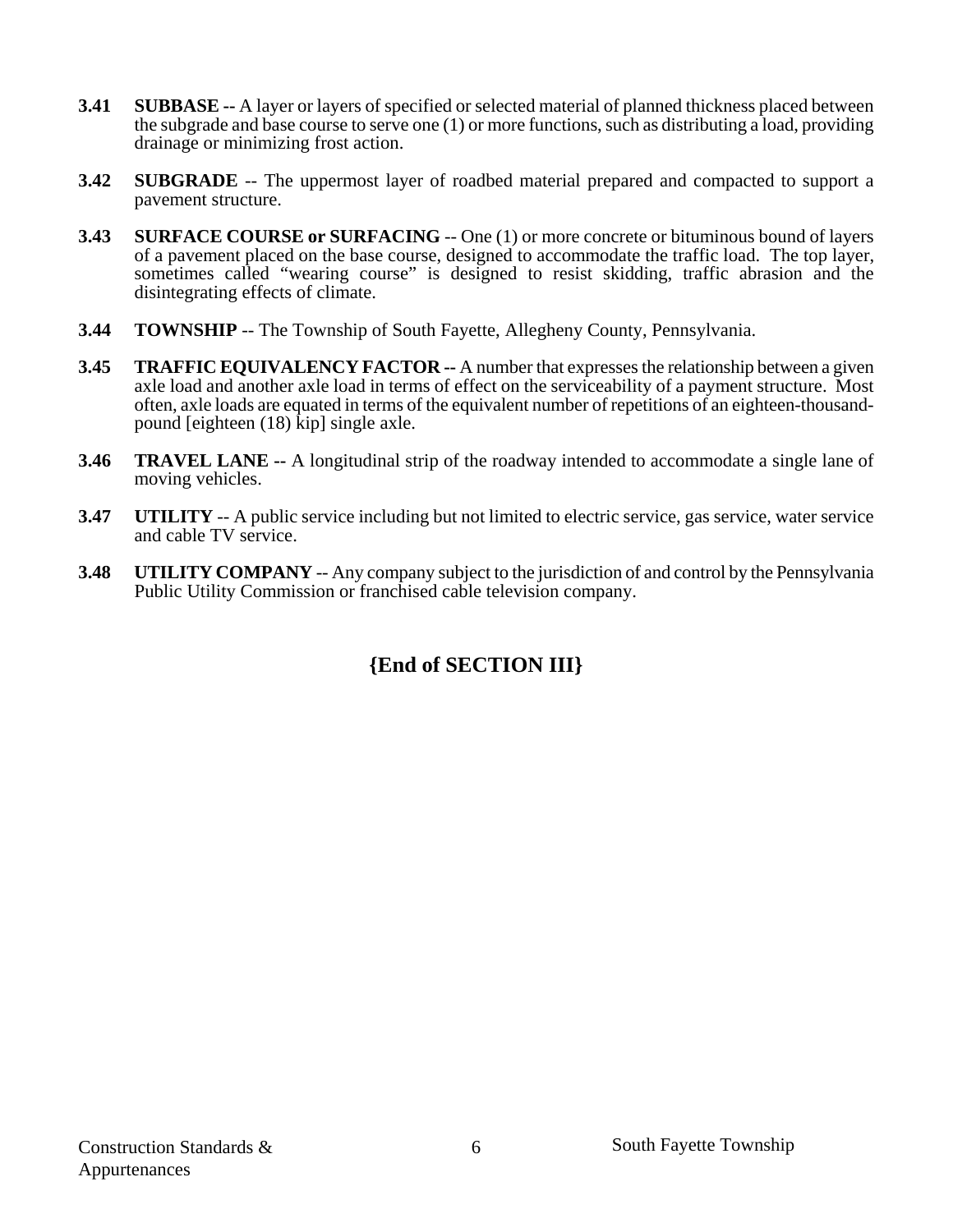## *SECTION IV : TOWNSHIP REQUIREMENTS*

#### **4.1 INTRODCUTION**

- 4.1.1 These standards cover the requirements for construction of all Township projects whether directly constructed by (a) Contractor(s) under contract to the Township, or constructed by a land developer who in turn employs (a) construction Contractor(s).
- 4.1.2 The Rules and Regulations Manual describes and identifies procedural requirements, relative to engineering work, payment of fees, certain facility design criteria and parameters, time restraints, certain terms which will be incorporated in an agreement with the Township before the commencement of construction and other factors relating to construction projects within the Township.
- 4.1.3 Unless otherwise noted herein, all material and methods of construction shall be in accordance with the latest editions, as amended, of the Pennsylvania Department of Transportation (PennDOT) Publication 408 Specification, as well as PennDOT's for Roadway Construction (RC) Standards.
- 4.1.4 Power of the Township The Board of Commissioners of South Fayette Township and its authorized agents, servants or employees are empowered as follows: to enter upon any lands or enclosures to cut, open, clean, maintain, repair or replace any bridges, culverts, basins, pipes, drains, ditches, watercourses or other storm water drainage collection

#### **4.2 GENERAL REQUIREMENTS**

 4.2.1 Notification and Project Supervision – The Contractor will notify the Township one (1) week in advance of starting work. Prior to the start of construction, a pre-construction meeting will be held at the township building.

 The Contractor shall supervise and direct the work and be solely responsible to see that the work is done in accordance with these standards and Township Code. The onsite superintendent will be the Contractor's representative at the site and shall authority to act on behalf of the Contractor.

 The Contractor shall be fully responsible for the acts and omissions of the workers, staff, subcontractors and other organizations directly or indirectly in his employ and/or associated with the particular project.

- 4.2.2 Site Appearance The contractor shall keep the project site free from accumulation of waste materials, rubbish and other debris resulting form the work. Upon completion of the work, the Contractor shall remove all tools, equipment and surplus material and shall leave the site in an appearance acceptable to the Township.
- 4.2.3 Dirt/Dust Control The Contractor shall provide mud-free, dust-free areas and roads on the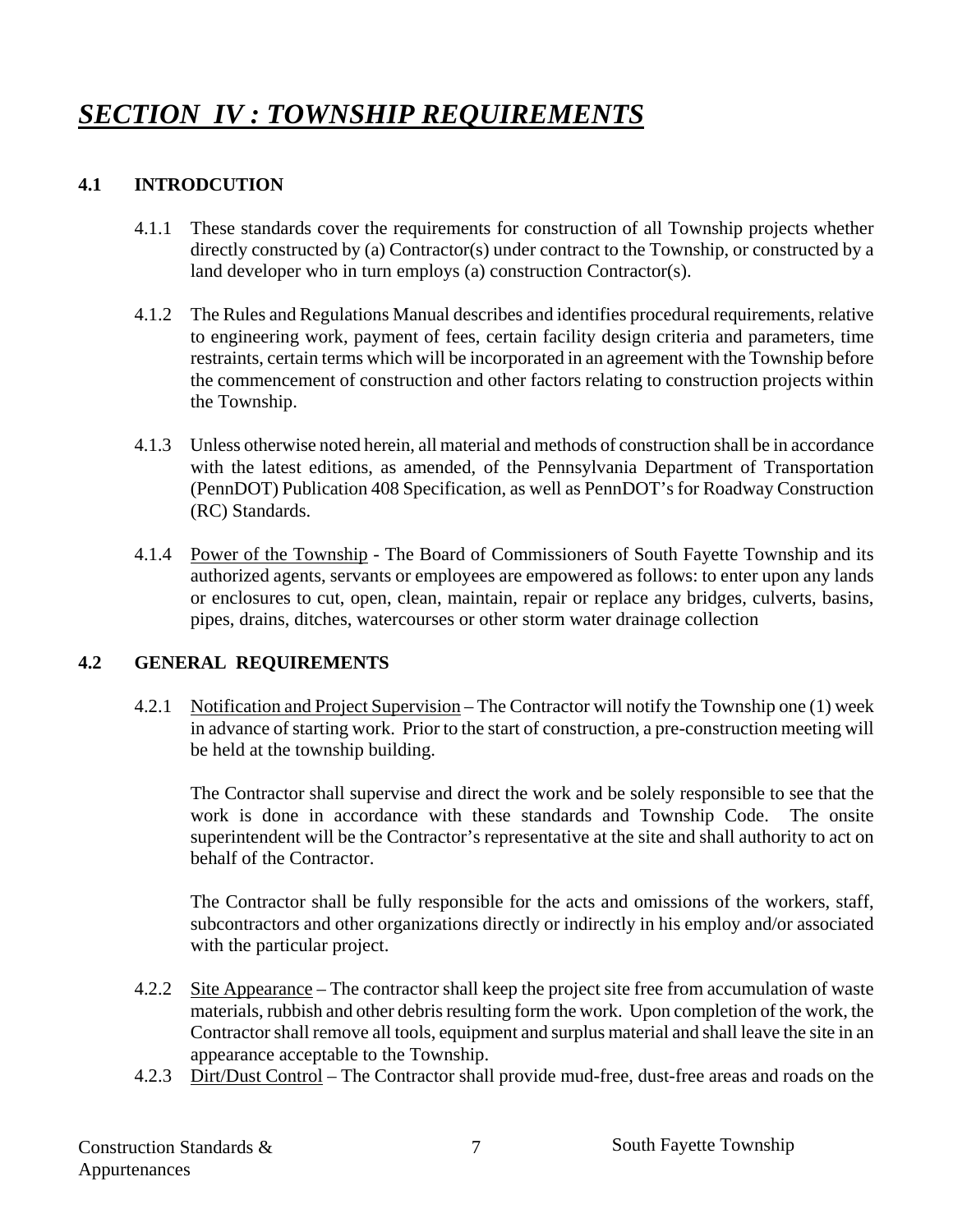worksite. The accumulation of mud and/or dirt from the excavation and other operations shall be cleaned off the surfaces to properly maintain the roadway in a condition satisfactory to the Township. If the Contractor fails to clean streets within 24 hours of notice by the Township, the Township may perform work and invoice the Contractor for all costs including time, labor and materials.

 Dust control palliatives may be utilized where and when necessary and as directed by the Township to satisfactorily maintain roads, streets, berms and other traveled ways for vehicular traffic.

 No construction vehicles, equipment and/or materials and supplies may be parked or stored on roadways unless approval is granted by the Township Engineer.

 4.2.4 Time, Calendar and Weather Limitations - All construction activity shall be conducted from Monday through Friday between the hours of 7:00 a.m. and 7:00 p.m. and Saturday between the hours of 7:00 a.m. and 6:00 p.m., unless prior approval of any exception has been granted by the municipality. No types of construction, demolition, grading, hauling or transporting work shall be permitted on Sunday.

 Road construction work, such as excavation and embankment, subgrade, fine grade construction, base construction or surface construction, cannot be commenced before March 15th and must be completed by October 31st of the same year. It is assumed that the weather conditions between dates will be acceptable for road construction. However, if adverse weather conditions occur between these dates, the contractor or builder must abide by the judgment of the Township Engineer in regard to permissible construction weather conditions. Work will only be permitted before or after these dates on a day-by-day basis as approved by the Township Engineer.

In addition bituminous paving mixtures shall not be placed when surfaces are wet or when the temperature of either the air or the surface on which the mixture is to be placed is forty (40) degrees Fahrenheit (F) or lower. When work is halted because of weather conditions, tonnage en-route to the project will not be accepted.

- 4.2.5 Responsibility for Compliance The Contractor shall have the sole responsibility to comply with all federal, state and local laws, and the Township disclaims any duty to enforce any violations of such laws or inform the Contractor of non-compliance.
- 4.2.6 Violations and Penalties It shall be unlawful for any Contractor or Public Utility Company to construct Public or Private Improvements regulated by these standards, or cause the same to be done, in conflict with or in violation of any of the provisions of these standards or the Township Code.

 The Township Manager, or his designated representative, shall serve a notice of violation on the Contractor or Utility Company responsible for the violation of the provisions of these standards or of the approved plans. Such order shall direct the discontinuance of the illegal action(s) or condition(s) and the abatement of the violation.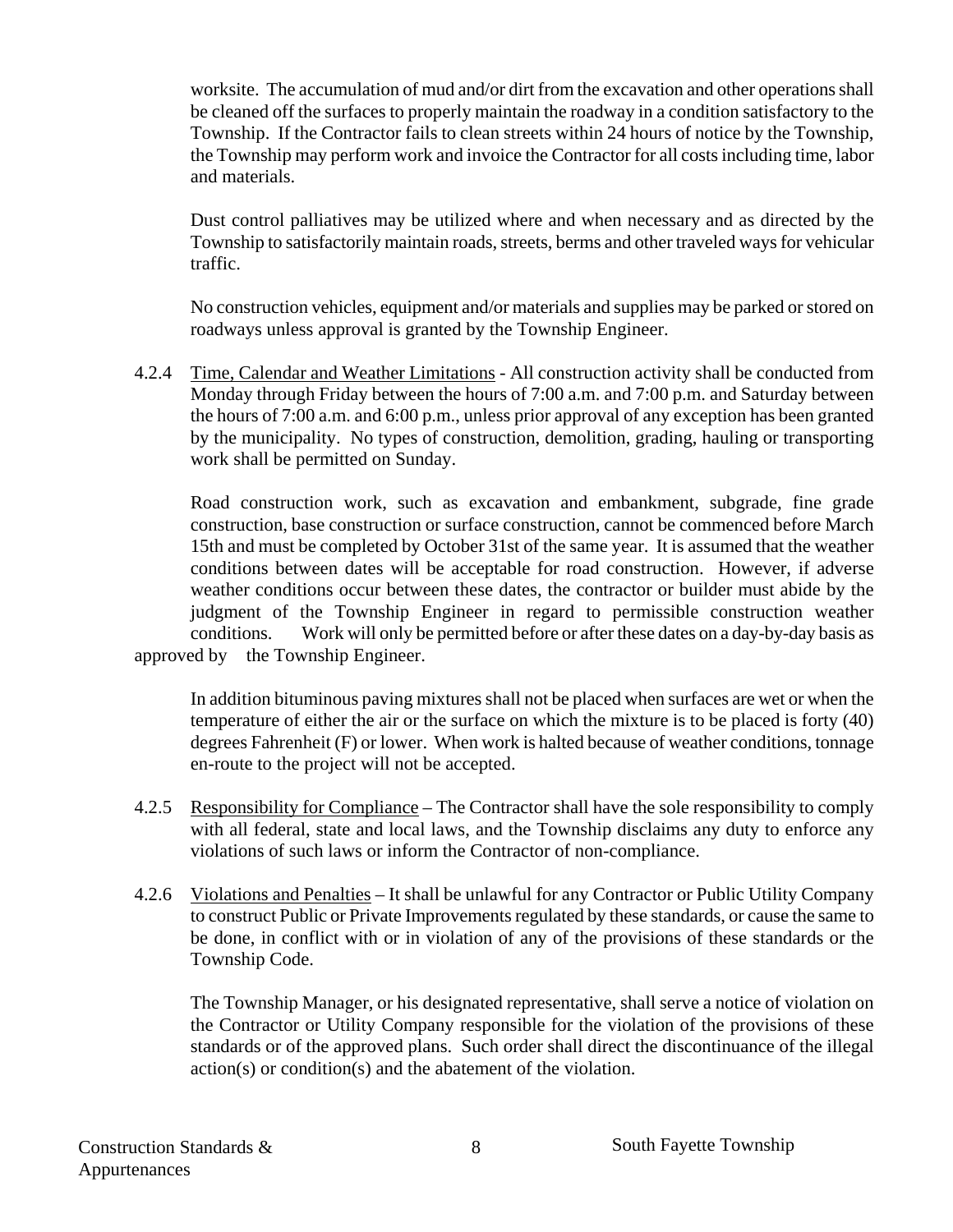The imposition of the penalties herein prescribed shall not preclude the Township from instituting appropriate action to prevent unlawful construction or to restrain, correct or abate a violation or to stop illegal act(s).

4.2.7 Stop Work Order – upon notice from the Township Manager, or his designated representative, that the work on the installation of public or private improvements is being prosecuted contrary to the provisions of these standards, such work shall immediately be stopped. The stop work order shall be in writing and shall be given to the Contractor.

 Any person who shall continue to perform any work in or about a work site after having been served with a Stop Work Order, except such work that is required to remove a violation, or unsafe conditions, shall be liable to the violations and penalties set forth in these standards and the Township Code.

- 4.2.8 Responsibility for Damages The Contractor shall be completely and solely responsible for any and all property damages, bodily injuries, financial losses and interruption of utility services that results from or are attributable to his construction activities. Restoration of all such disturbed facilities and utility lines shall be accomplished immediately after incurrence thereto.
- 4.2.9 Environmental Controls An Erosion and Sedimentation Control Plan, approved by the Allegheny County Conservation District (ACCD) and in conformance with the Pennsylvania Department of Environmental Protection (PADEP) Resources Soil Erosion and Sedimentation Control Manual, must be on file with the Township before any construction work can begin. Additionally, the Contractor must ensure that the proper erosion control devices are installed and inspected by either the Township Engineer or the ACCD. In addition, the Township Engineer and/or Township Zoning Officer reserve the right to require the installation of additional erosion and sediment control measures, as necessary.

#### **4.3 UTILITY NOTIFICATIONS and CONTROLS**

4.3.1 PA OneCall - Proposed pipe lines and appurtenances may also encroach upon right-of-way occupied by pipelines or other facilities owned, operated and/or maintained by other utility companies including Equitable Gas Company, Columbia Gas of PA Inc., Peoples Natural Gas Company, Pennsylvania American Water Company, Columbia Gas Transmission Corp., South Fayette Township School District, Cable TV, Duquesne Light Company, Municipal Authority of the Township of South Fayette, AT & T, Pennsylvania Department of Transportation, Township of South Fayette and/or other utility and governmental entities. It shall be the responsibility of the Contractor to notify the appropriate representatives of those agencies in advance of performing any work therein and, to conduct all construction activities in accordance with the respective regulations appertaining thereto. The Contractor shall utilize the PA OneCall System as required by law. The PA OneCall telephone number is 1-800-242- 1776.

It is the responsibility of the Contractor to contact the owners of the various utilities in the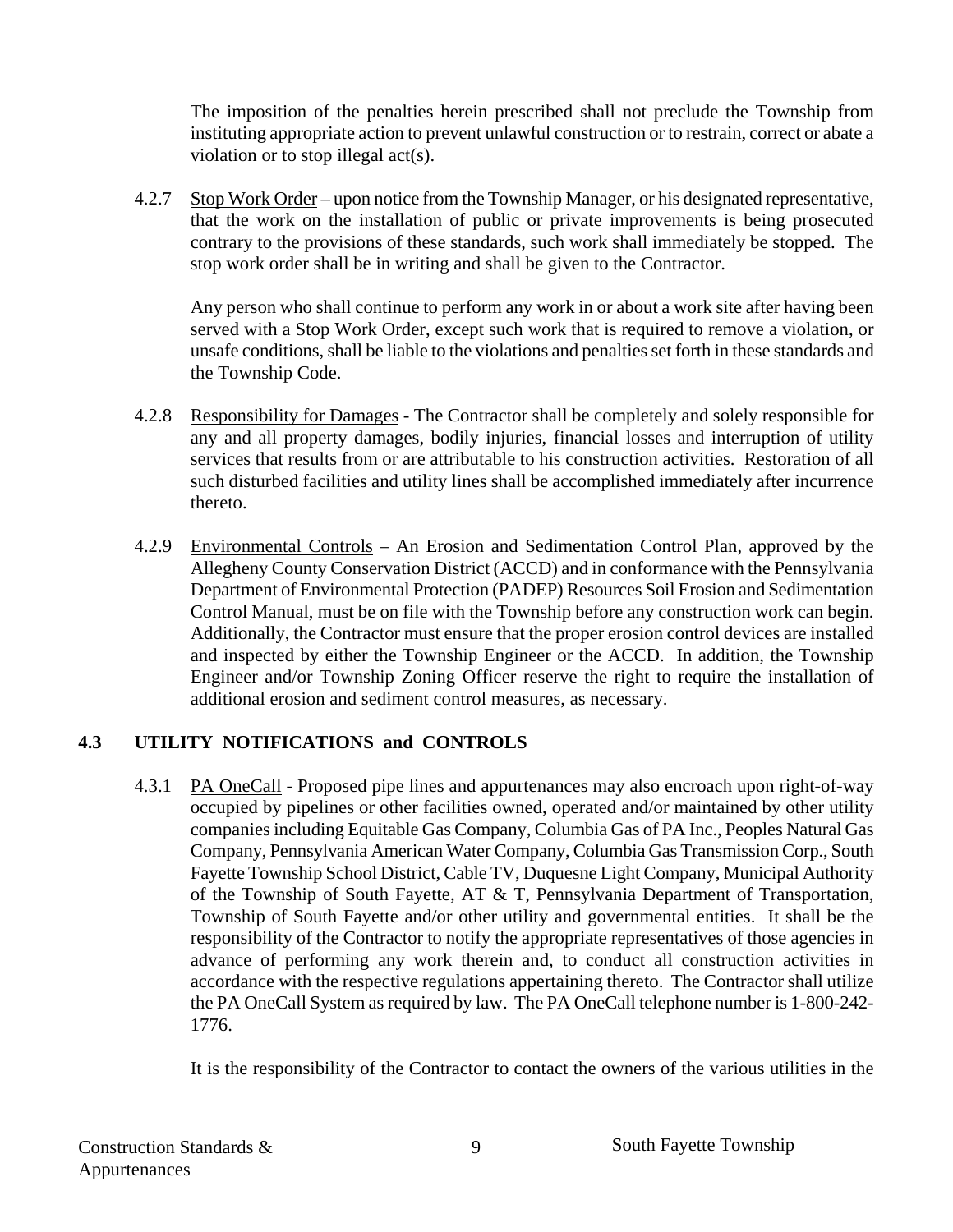area prior to starting and during performance of the work in accordance with PA Act No. 287 of 1972 and As Amended by PA Act 187 of 1996 known as the Underground Utility Line Protection Act.

- 4.3.2 Street Opening Permit A street excavation permit is required for the installation of any utilities within an existing street in accordance the procedures and requirements set forth in the Township Code and/or Ordinances.
- 4.3.3 Interruption of Utility Services All utility services to dwellings or places of business shall be maintained with a minimum of interruption throughout the construction of the contract work. No such service shall be intentionally interrupted without the approval of the respective utility company concerned, and without first giving due warning to the occupants of said dwelling or business establishment. At least three (3) days notice of an interruption in service shall be given to the Authority so that the Authority may notify its customers.
- 4.3.4 Conflicts with Existing Utilities There may be instances where existing pipe lines are in a location where construction of the proposed work cannot reasonably proceed until the utility has been relocated. The Contractor shall make all necessary sub-surface investigations and shall locate such utility mains far enough in advance of the work so that scheduled progress is not unnecessarily interrupted.

#### **4.4 CONSTRUCTION SITE SAFETY**

- 4.4.1 Contractor Responsibility Safety on the construction site shall be the absolute responsibility of the Contractor. The Contractor shall provide all personnel with the tools, clothing and other devices necessary for such safe practice, including appropriate waterproof clothing, respirators, protective glasses, mechanical air blowing equipment to pre-ventilate manholes and other chambers, explosive atmosphere detectors, ladders, safety harnesses, etc.
- 4.4.2 Unsafe Work No work shall be performed under any unsafe conditions and if same is detected at any time, the Contractor shall, therefore, thoroughly instruct all personnel involved in such work so that appropriate and complete safety practices are observed at all times.
- 4.4.3 Trench Excavation Where necessary to maintain the required trench configuration in the pipe zone, in confined areas where trench walls above the pipe zone cannot be sloped, or for the protection and safety of construction personnel, sheeting, shoring and/or bracing shall be installed in accordance with the requirements of the appertaining regulatory agencies.

 Said sheeting, shoring and/or bracing shall be designed by the Contractor and shall be adequate to withstand the loads to be imposed during the construction operations. All trench supports shall also be required to provide complete safety to construction personnel working within. Trench boxes may be utilized; however, their design, fabrication, structural adequacy, handling, placement and removal shall be the responsibility of the Contractor.

 Trenches at any and all locations where pedestrian or vehicular traffic hazards would result, shall not be left open during non-construction hours, unless they are suitably covered with a steel plate which is adequately anchored and reinforced to sustain pedestrian and/or vehicular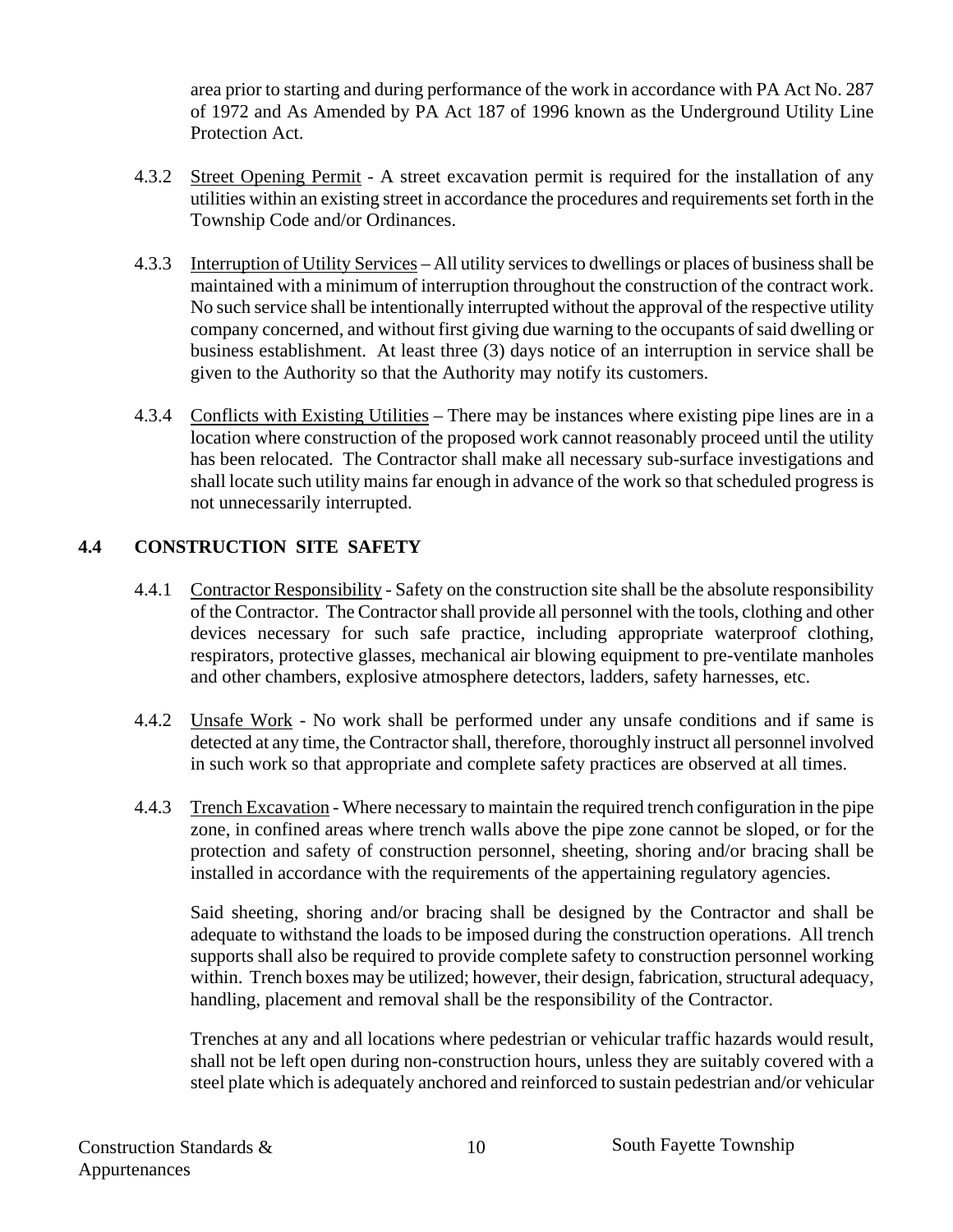traffic loads which may be imposed. All excavations within road rights-of-way shall be closed over night and over weekends and marked with a flashing traffic marker to warn motorists and pedestrians.

 All structure excavations and open trenches shall be constructed in accordance with the regulations set forth as a part of the Safety and Health Regulations for construction by the U.S. Department of Labor.

#### **4.5 INSPECTION of WORK**

4.5.1 General - All construction work involving the installation of improvements in residential subdivisions and/or land developments shall be subject to inspection by the Township. This inspection requirement shall also pertain to private improvements as defined in the Township's Subdivision and Land Development Regulations.

 All completed work shall be required to meet the approval of the Township and shall be changed, modified, replaced, removed or otherwise corrected by the Contractor to such extent as directed by the Township.

- 4.5.2 Types of Inspections It is the responsibility of the Contractor to ensure that all contractors give the Township appropriate notice to allow scheduling of said inspections. Township inspections shall be required on the following types of work:
	- (a) All phase of roadway construction and paving;
	- (b) Storm drainage installation, including: piping, catch basins, detention/retention facilities, etc.
	- (c) Construction of concrete curbs, sidewalks, structures, etc.
	- (d) Landscaping and Signage.
	- (e) The developer shall also meet the inspection requirements of the utility companies independent of the inspection requirements of the Township.
- 4.5.3 Inspection Fees Inspection fees required by Township Code, and as stipulated in the Township Fee Schedule, shall be paid in escrow by the Contractor prior to the recording of final plat.
- 4.5.4 Independent Inspection At the Township Engineer's discretion, an independent inspector may be required to be present at the site on a continual basis while work is in progress. The cost of providing a full-time or part-time inspector shall be charged to the Contractor.

 The inspector shall be responsible maintaining daily inspection logs and for conducting and providing certified reports for the following inspections:

- Compaction tests for all embankments and trenches;
- Slump tests and compression tests and air entertainment on all concrete work.
- 4.5.5 Non-Inspected Work Any work performed without any proper inspections, as required above, will give the Township the option to hold the bond covering the portion of the improvements in violation or require removal and replacement of the un-inspected work. The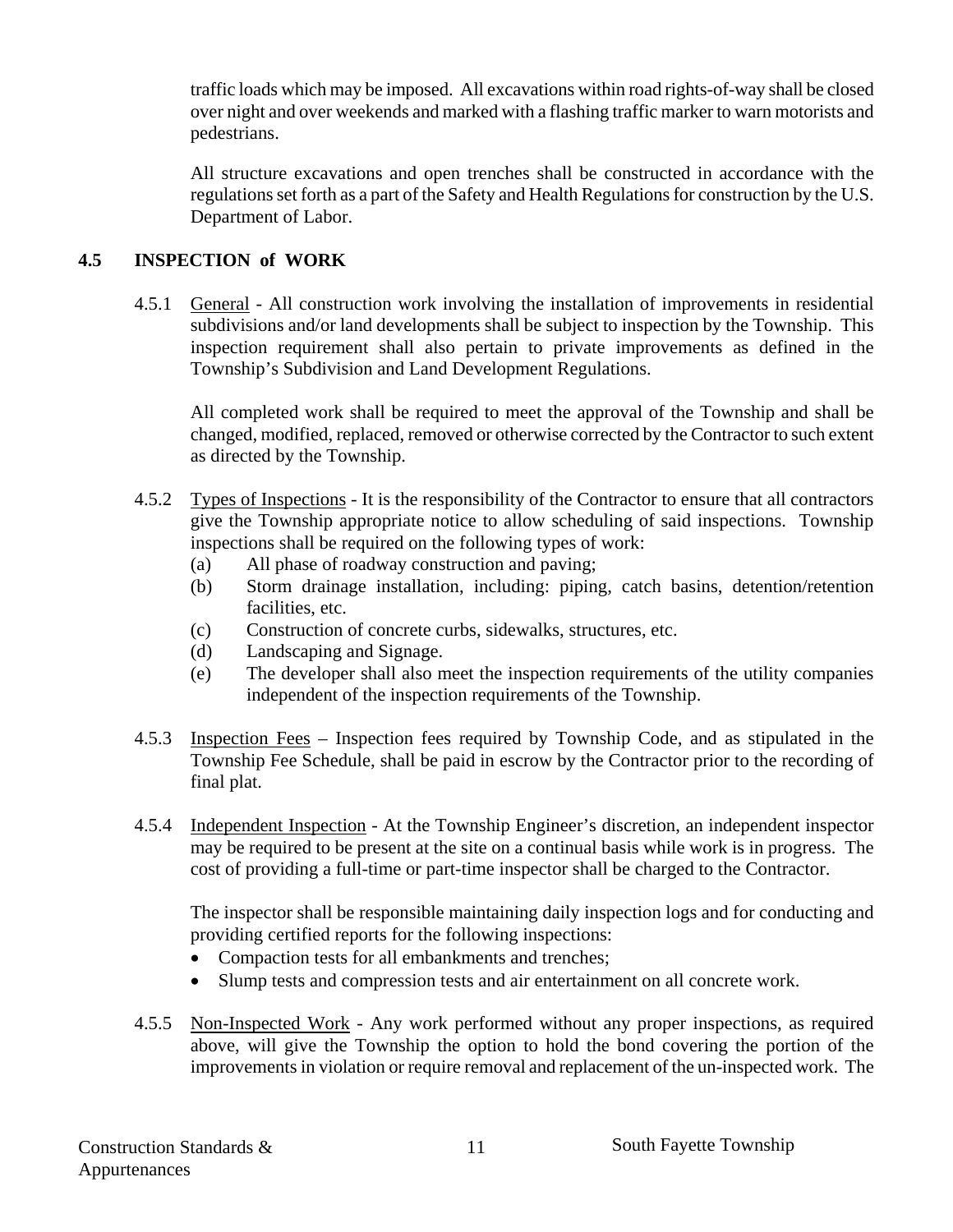Township shall have the option to retaining part, or all, of the bond for ten (10) years after installation of improvements in violation of this chapter. It is pertinent that the Contractor insures that his/her subcontractors request all necessary inspections as well.

#### **4.6 ACCEPTANCE of WORK**

4.6.1 Final Acceptance of Public Improvements – The Township requires completion of all improvements before any work is accepted for maintenance by the Township. Final acceptance of facilities and improvements shall be free from defects or damage at the time of inspection.

A final walk-through to inspect improvements shall be arranged by the Contractor with the Township Manager and/or Township Engineer. Upon completion of the walk-through, the Township will provide to the Contractor a written inspection report (i.e. punchlist) outlining any and all defective work.

 Any faulty or defective work shall be corrected by the responsible party within a period of thirty (30) days of the date of the Township report date. Failure by the Contractor to make the necessary repairs shall result in the revoking of all operations permits and the withholding of any future building permits and/or occupancy permits, if applicable.

 Upon verification from the Township that the punchlist items have been completed, the Contractor must submit to the Township a request in writing for acceptance of the project by the Township, and provide the Township a 18 month Maintenance Bond, as outlined in these Construction Standards.

4.6.2 Final Acceptance of Roadways – the provisions required are similar to those outlined in Section 4.6.1.; however, the Township will not accept any roadways for maintenance until the Contractor has completed all of the requirements as outlined in the Township form entitled, "Application for Maintenance and Acceptance".

Note that no street will be approved for acceptance by the Township after September 1st of the calendar year. All final inspections must be completed before this date. A further requirement for approval to be accepted will be a legal description for each street and associated right-ofway to be accepted. The legal description must be prepared and sealed by a registered surveyor.

- 4.6.3 Removal of Snow The Township will only provide winter maintenance on streets that have been accepted by Board of Commissioners. It will be the responsibility of the developer or the contractor to maintain streets that have not been accepted. However, the developer may, at the sole discretion of the Township, enter into a Winter Maintenance Agreement for such snow removal.
- 4.6.4 As-Built Drawings As-built drawings of the project shall be submitted to the Township before final acceptance by the Board of Commissioners. As-built drawings shall be prepared by a licensed land surveyor and/or engineer and submitted to the Township in the following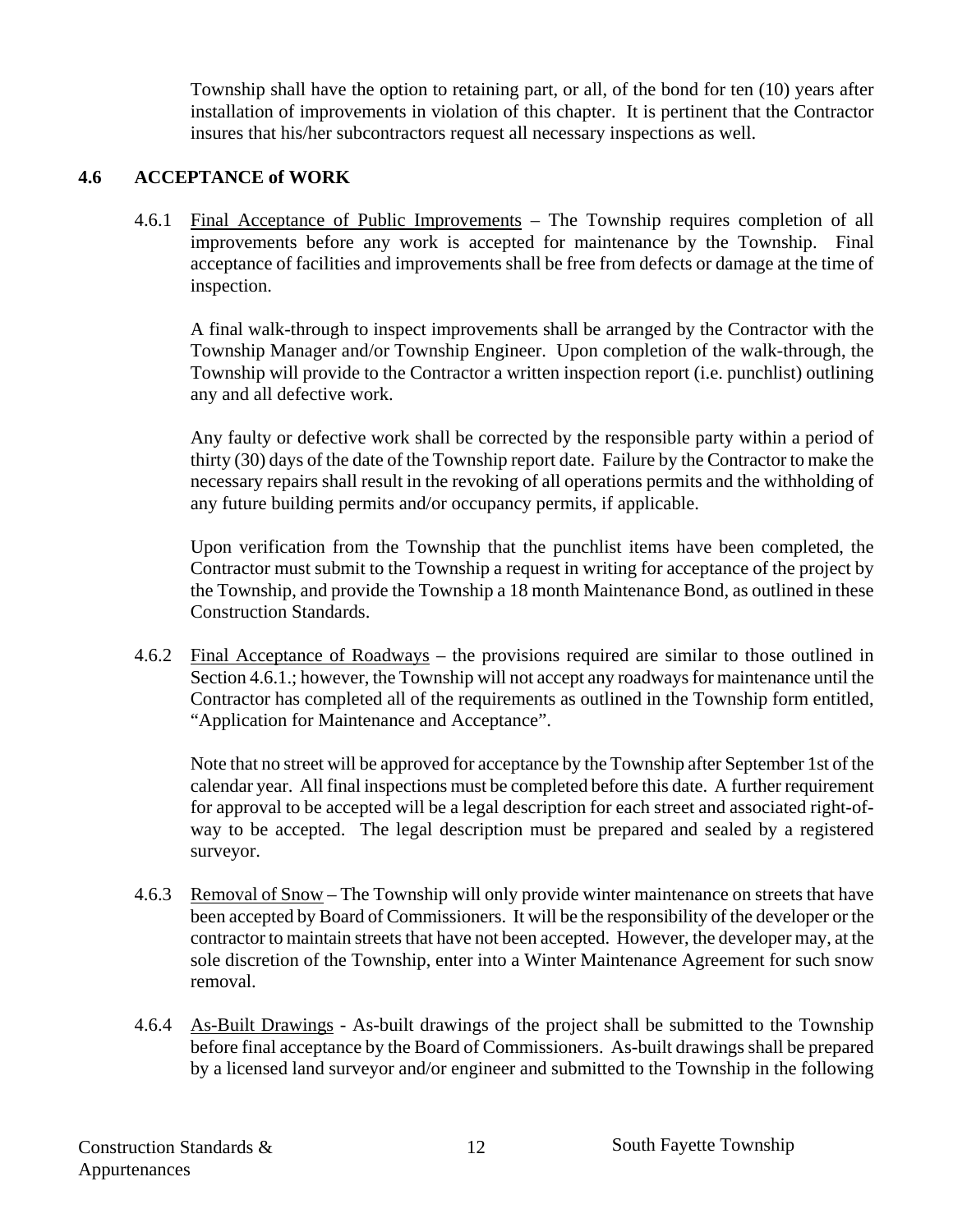forms: reproducible mylar, blue print copy and diskette in the software format approved by the Township. The portion of the bond generally released at final inspection will not be released until the as-built drawings have been submitted and approved by the Township.

#### **4.7 WORK ZONE TRAFFIC CONTROL**

- 4.7.1 PennDOT Pub 203M Where said work is to be constructed along State Highways and/or Township Streets, and where construction activities may otherwise impede normal vehicular traffic patterns on said highways or streets, the control of traffic shall be accomplished in accordance with the details set forth in PennDOT Publication 203M, the title of which is "Work Zone Traffic Control".
- 4.7.2 Traffic Plan If requested by the Township, the Contractor shall submit a traffic control plan and procedure (conforming to PennDOT Publication 203M) to the Township for approval, prior to commencing with field construction.

#### **4.8 SHOP DRAWINGS and MATERAILS SUBMITTALS**

- 4.8.1 Submittals Required All materials proposed to be utilized for construction are required to be approved for use by the Township, in advance of shipment to the job site. No materials shall be incorporated into the work which has not received the prior approval from the Township.
- 4.8.2 Submittal Approval Such approvals shall be obtained by submitting two (2) copies of shop drawings, catalog cuts, materials specifications, bills of materials and/or such other printed information which clearly illustrates the relevant details of the material(s).

 The Township will review, make corrections on, reject and/or approve said submitted shop drawings and materials information and will return one copy to the Contractor within fourteen (14) calendar days. The Contractor maybe required to make a re-submittal prior to installation of the material in the construction work.

#### **4.9 BONDING**

 4.9.1 Performance Bond – the contractor will be required to post a Performance Bond, in favor of the Township, in the amount equal to one hundred and ten percent (110%) of the cost of the completions of the improvements estimated as of ninety (90) days following the date scheduled for completion by the developer/contractor.

 All aspects outlined in these Construction Standards regarding Performance Bonds will be in accordance with the provisions outlined in Article VI of the township's Subdivision and Land Development Ordinance.

 4.9.2 Maintenance Bond - as a condition of acceptance by the Township, the contractor must provide an eighteen (18) month Maintenance Bond, beginning from the date of acceptance of the improvements by the Township Engineer. The amount of the Maintenance Bond will be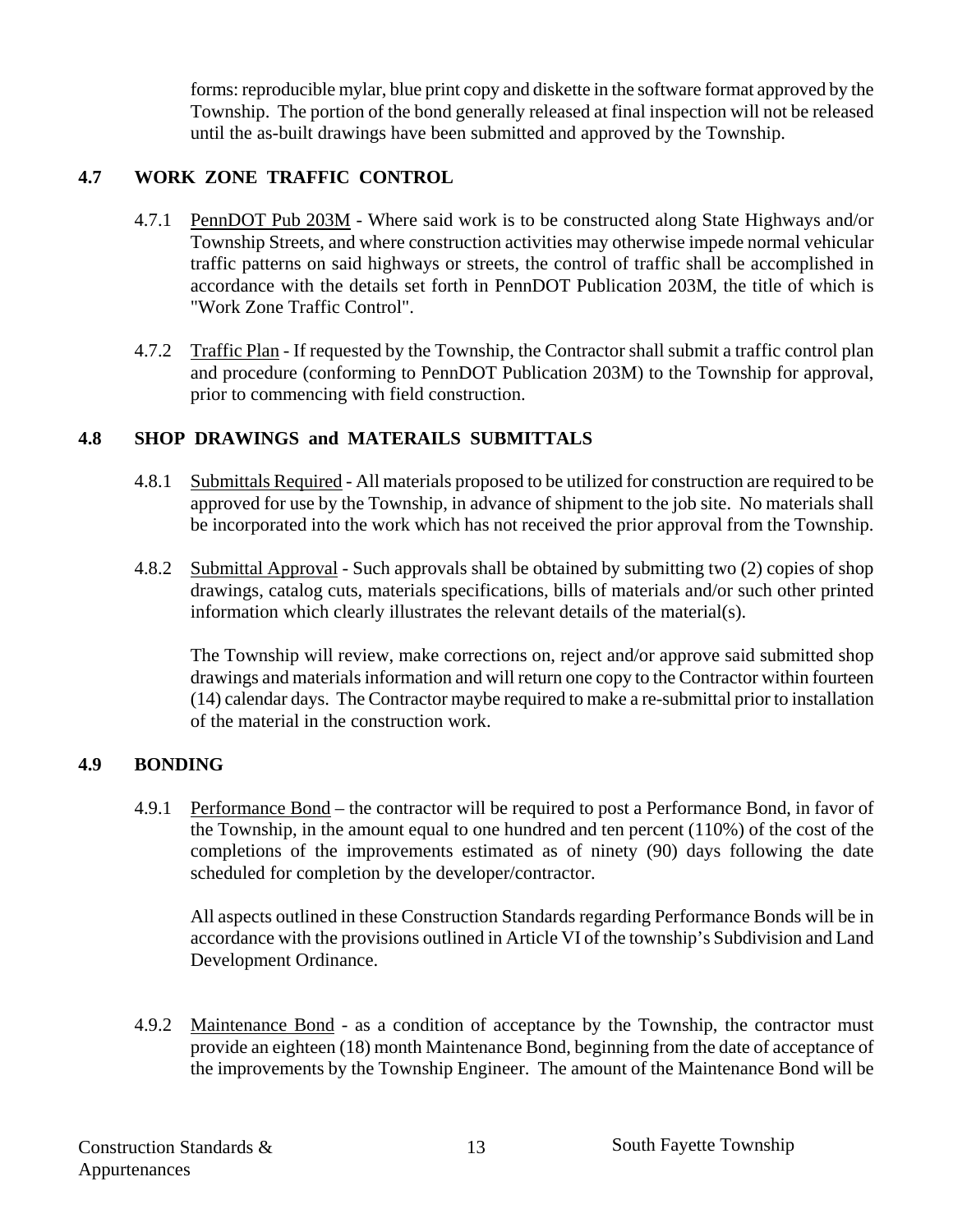equal to fifteen percent (15%) of the actual cost of the installation of public improvements. Prior to the conclusion of the eighteen (18) month period for the Maintenance Bond, the contractor shall notify the Township, requesting a final inspection of the public improvement(s).

 All aspects outlined in these Construction Standards regarding Maintenance Bonds will be in accordance with the provisions outlined in Article VI of the Township's Subdivision and Land Development Ordinance.

Nothing in these Construction Standards, including services which the township may render during the period of the performance bond and/or maintenance bond, shall be construed to mean that the road has been accepted as a township road.

#### **{End of SECTION IV}**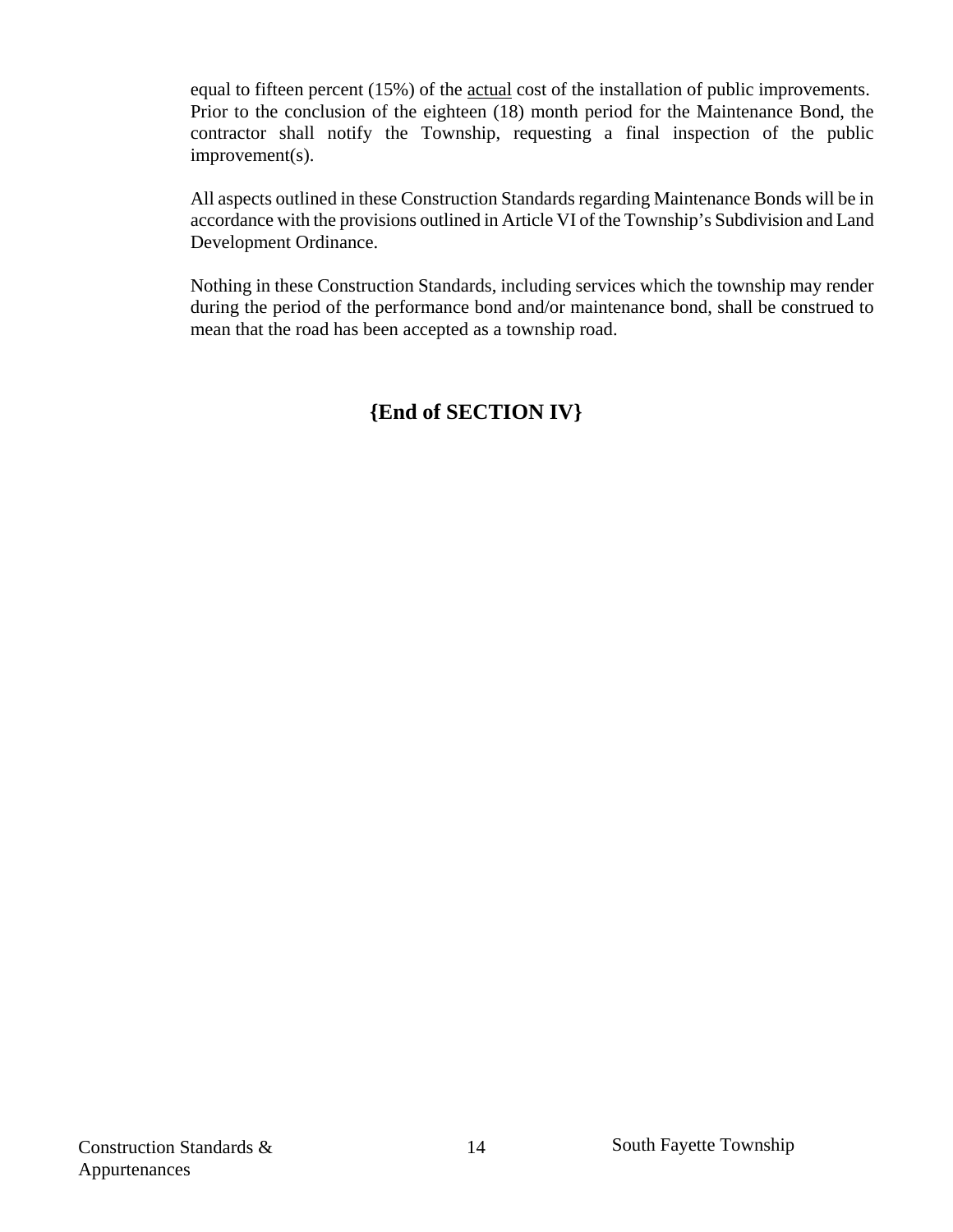### *SECTION V : STDS. for PUBLIC/PRIVATE IMPROVEMENTS*

#### **5.1 ROADWAY and PARKING LOT DESIGN**

- 5.1.1 Classifications The following roadway classification system shall apply to all public or private street construction or reconstruction regulated by the Township Code, the Subdivision and Land Development Ordinance, or these Construction Standards. All streets/roads shall be assigned one (1) of the classifications listed below.
	- Arterial Road:
	- Collector Road either Principal Collector or Minor Collector;
	- Local Road either Principal Local or Minor Local;
	- Private Road (Non-municipal).

 The purpose of this system is to identify each road within the township limits and classify each street and road according to the following four (4) design criteria:

- Serviceability and Linking to Other Roads;
- Average Daily Traffic Counts;
- Roadway Design Standards;
- Pavement Rating

In order for a particular road to be assigned to one of the classifications listed above, the subject road must meet ALL of the minimum criteria established for the four (4) design criteria presented above. Please reference to *Appendix 'A'* for a listing of the streets/roads and their corresponding classifications.

- 1) Serviceability and Linking to Other Roads
	- (a) Arterial Road road that serves major centers of activity and/or serves the highest traffic volume corridors. Serves trips that have either one or both ends outside of the township. Arterial roads are not owned by the township, and can not be subclassified.
	- (b) Collector Road Provides access to abutting land uses and distributes traffic between arterial, other collector or local streets/roads. Collector roads can be either owned by the township or PennDOT, and can be sub-classified as either a Principal or Minor Collector Road.
	- (c) Local Road Primarily serves abutting homogeneous land uses. Local roads are primarily owned by the township, and can be sub-classified as either a Principal or Minor Local Road.
	- (d) Private Road (Non-municipal) roads that are not owned by the township and serve fewer than five (5) residential lots.
- 2) Average Daily Traffic (ADT) Count counts represent two-way traffic.
	- (a) Arterial Road provides for or carries a minimum of ten thousand (10,000) ADT with two percent  $(2%)$  or more trucks.
	- (b) Principal Collector Road provides for or carries between five thousand (5,000) and ten thousand (10,000) ADT with two percent (2%) or more trucks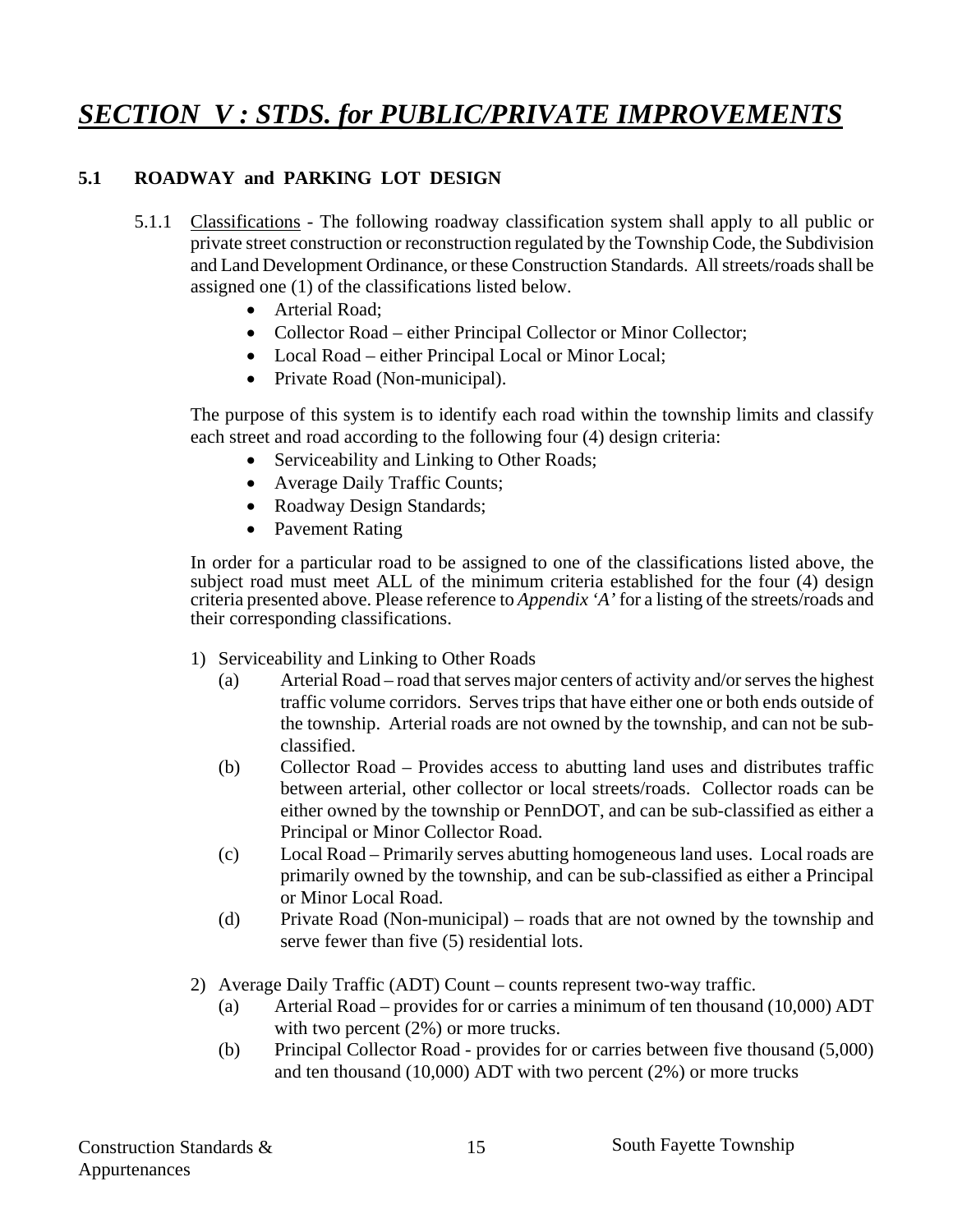- (c) Minor Collector Road provides for or carries between one thousand (1,000) and five thousand (5,000) ADT. Provides for no truck usage except for local deliveries.
- (d) Principal Local Road provides for or carries between four hundred (400) and one thousand (1,000) ADT. Provides for no truck usage except for local deliveries.
- (e) Minor Local Road provides for or carries between one hundred (100) and four hundred (400) ADT. Provides for no truck usage except for local deliveries.
- (f) Private Road (Non-municipal) provides for or carries a maximum of one hundred (100) ADT. Provides for no truck usage except for local deliveries.
- 3) Roadway Design Standards (Minimum)
	- Note: Roadway Dimensions do NOT include width of curbing.

| Roadway<br>Classification       | Roadway Width (ft.)<br>(minimum) | R.O.W. Width (ft.)<br>(minimum) |
|---------------------------------|----------------------------------|---------------------------------|
| <b>Arterial Road</b>            | 24                               | 60                              |
| <b>Principal Collector Road</b> | 24                               | hU                              |
| <b>Minor Collector Road</b>     |                                  | 50                              |
| <b>Principal Local Road</b>     |                                  | 50                              |
| <b>Minor Local Road</b>         |                                  |                                 |
| Private (Non-Municipal)         |                                  |                                 |

- 4) Pavement Rating In order to classify as an Arterial, Principal Collector or a Principal Local Road(s), the road in question MUST have a Pavement Rating of 75 or better. Pavement Ratings for every road within the Township are provided in the December 2003 Transportation Plan prepared for South Fayette Township, by TriLine Associates, Inc. This Transportation Plan will be recertified on an annual basis by the Township Engineer.
- 5.1.2 Roadway Design Specific design standard elements are provided for South Fayette Township. Elements not defined by this ordinance shall be designed in accord with the Pennsylvania Department of Transportation Design Manual 2 and Publication 70, as amended. Refer to *Figure SF-1* for Typical Roadway Grading Detail.
	- 1) Design Speed the design and posted speed for the following roads will be as follows.

| Roadway Classification | Design $(mph)$ | Posted (mph) |
|------------------------|----------------|--------------|
| Collector              | 40             | 25 to 35     |
| Local                  | 30             | 15 to 25     |
| Private                |                | n/a          |

2) Pavement, Right-of-Way, Pavement and Shoulder Widths (feet) will be as follows.

| Roadway Classification | R.O.W | Road* | Shoulder      |
|------------------------|-------|-------|---------------|
| Collector              | 60    | つフ    | 6 (each side) |
| Local                  | 50    | 26    | n/a           |
| Cul-de-sac             | 50    | 45    | n/a           |
| Private                | 40    | 23    | n/a           |

\*NOTE: Includes asphalt curb width = eighteen (18) inches each side.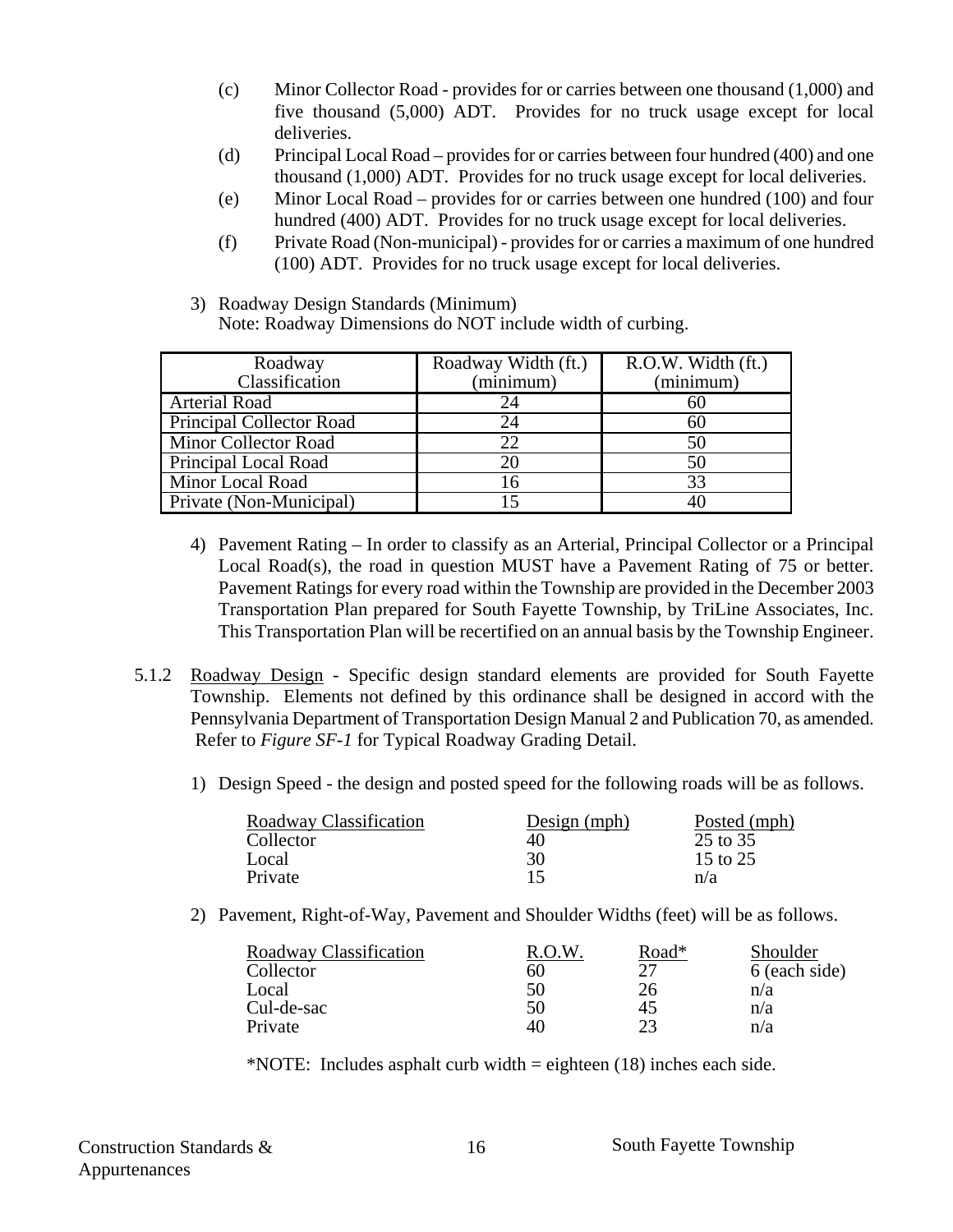- 3) Horizontal Alignment is defined as the circular arc which connects tangent lines.
	- Minimum radius without super elevation for each design speed is as follows  $=$

| <b>Design Speed</b> | $C/L$ Curve $({\bf ft})$ |
|---------------------|--------------------------|
| $25$ mph            | 205                      |
| 30 mph              | 300                      |
| 35 mph              | 420                      |
| $40$ mph            | 565                      |
| 45 mph              | 730                      |
| $50$ mph            | 930                      |

- Reverse curves require a minimum tangent length of 75 feet with no super elevation. If super elevation is required, a tangent must be provided such that a smooth super elevation transition is provided.
- Maximum rate of super elevation  $= 0.04$  ft./ft. for radii less than 191 feet.
- Minimum rate of super elevation  $= 0.02$  ft./ft.
- Minimum radii with super elevation  $(R) = 155$  ft. (e = 0.04 ft./ft.)
- Minimum length of super elevation runoff  $(L) = 75 > 100$  ft. (e = 0.04 ft./ft.)
- Minimum length of horizontal tangent  $(T) = 50$  ft.

4) Vertical Alignment – the following minimum K values shall be used to compute the minimum curve length. Curve length equals the algebraic difference of the tangent grades times the K value:

| <b>Design Speed (mph)</b>     |   | 20  |    |    | 40 |    |    |
|-------------------------------|---|-----|----|----|----|----|----|
| K Value - Crest Curve (feet)  |   |     |    | 36 |    | 77 |    |
| K Value - Sag Curve<br>(feet) |   |     |    |    |    | 70 | 90 |
| Maximum Grade (%)             | Δ | l 4 | ١4 |    |    |    |    |
| Minimum Grade (%)             |   |     |    |    |    |    |    |

- 5.1.3 Pavement Design The purpose of these pavement design standards is to provide an adequate pavement structure for the soil support available and the traffic anticipated. The standards are also intended to provide this structure as economically as possible. *Refer to Figure SF-2* for Typical Roadway Paving Sections.
	- 1) Minimum design. The pavement structure will be designed to provide the following minimum thickness, unless otherwise stated in the following tables:
		- Stone Subbase: eight (8) inches, placed in two (2) lifts, atop of geotextile material.
		- Asphalt Base Course: three (3) inches BCBC or ID-2 binder
		- Wearing Course: three (3) inches ID-2; placed in two (2) lifts.
	- 2) Materials. All materials will conform to the latest Pennsylvania Department of Transportation Publication 408 Standards.
		- (a) Wearing Surface The wearing surface will be constructed with Superpave Asphalt Mix Design, HMA Wearing Course, PG 64-22, 0 to .3 Million ESAL's, 9.5 mm Mix, SRL-L.
		- (b) Binder/Base Course The base course will be constructed with Superpave Asphalt Mix Design, HMA Binder Course, PG 64-22, 0 to .3 Million ESAL's, 19.0 mm Mix.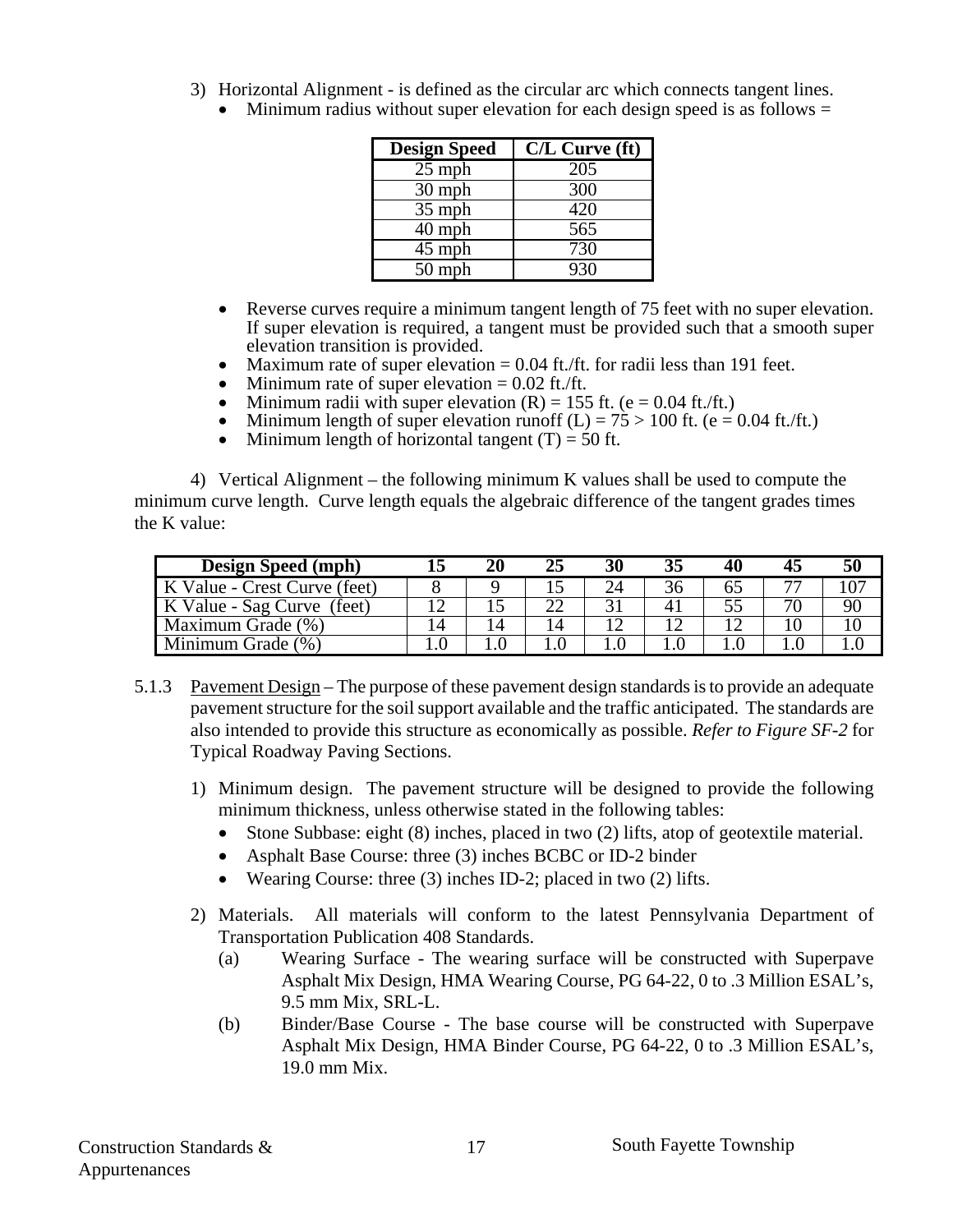- (c) Subbase The subbase will be constructed with PennDOT approved 2A, 3A or No. 4 sized aggregate material. No Slag.
- (d) Underdrain Perforated plastic pipe, SDR-35. *Refer to Figure SF-3*.
- (e) Geotextile fabric The geotextile fabric used for all subsurface drainage will be Pennsylvania Department of Transportation Class 1. Pennsylvania Department of Transportation Class 4 geotextile will used on subgrade and for any stabilization. When a pavement fabric is used, it will be Petromat or an approved equal. Other geotextile fabrics may be used when conditions warrant and with the Engineer's approval.
- 3) Design method. The determination of the soil support and traffic intensity categories will be made by a registered professional engineer with experience in pavement design. The categories will be made using data and methods approved by the Township Engineer.
	- (a) Soil support. The pavement subgrade will conform to the requirements stated in this ordinance. All subgrade will be well-compacted and non-plastic in nature. Through the use of proof-rolling (97-6D), the township will determine and/or approve the subgrade. Only quality subgrade will be accepted.
	- (b) Traffic intensity design index. A design index (DI) number shall be determined from the listing below of the maximum traffic intensity anticipated to occur during the 1st fifteen (15) year life cycle of the street.

#### Traffic Intensity Categories

- **DI-1** = Light Traffic (Mostly passenger cars; includes most residential subdivision streets.)
- **DI-2** = Medium Traffic (Light commercial traffic, and residential streets exceeding 2,000 AWDT.)
- **DI-3** = Medium to Heavy Traffic (Up to 600 vehicles per day, mixed types, less than 5% maximum legal axle loads traveling the same wheel path patterns.)
- **DI-4** = Heavy Traffic (Up to 600 vehicles per day, up to 25% DI-5 commercial, up to 10% maximum legal axle loads.
- **DI-5** = Very Heavy Traffic (Over 600 vehicles per day, high frequency of legal axle loads.)
- (c) Pavement Design Thickness (inches) based upon soil support and traffic intensity categories, the design thickness for the pavement structure, excluding the subbase, shall be determined from the listings below, and approved by the Township Engineer. *Refer to Figure SF-2.*

| DL.<br>$- - -$ | <b>วา.</b> 2<br>--- | <b>DI-3</b> | $\mathbf{D}$ LA<br>$  -$ | <b>DI-5</b><br>--- |
|----------------|---------------------|-------------|--------------------------|--------------------|
|                | 7,                  | о,          | ი,                       | $\Omega$           |

NOTE: *Alternative reinforced concrete pavement may be submitted for approval.* 

#### 5.1.4 Intersection(s) Design -

- 1) The desirable intersecting angle is ninety degrees (90).
- 2) The minimum acceptable angle shall be as follows:
	- Collector Road  $= 80$  degrees.
	- Local & Private Road  $= 75$  degrees.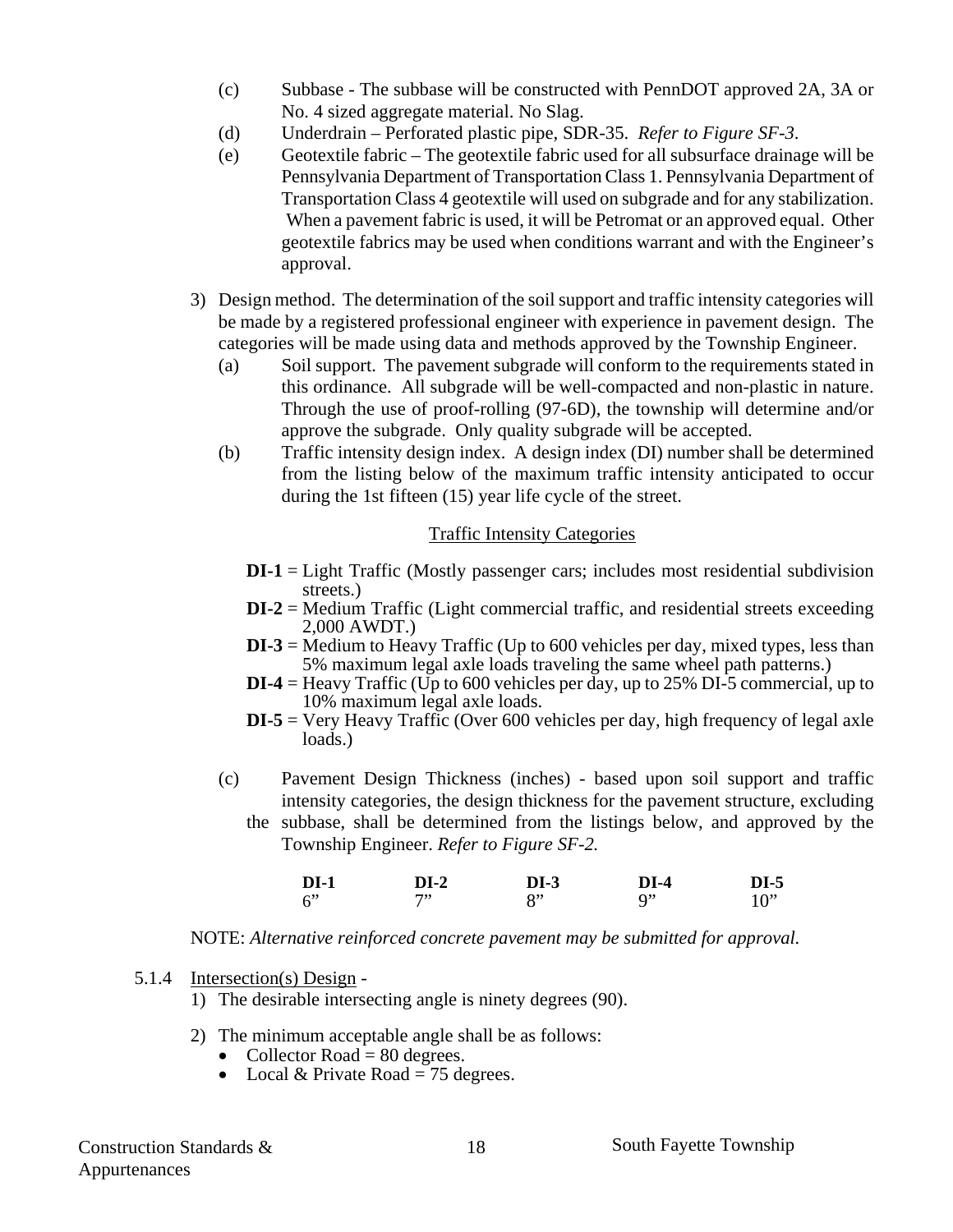- 3) Distance between new intersections = 150 feet.
- 4) Distance from new driveway to intersection = 75 feet (measured from C/L of driveway to C/L of intersection). *Note: where lot frontages prohibit meeting this criterion, distance must be approved by the Township Engineer.*
- 5) New intersection areas shall have no more than four (4) intersecting roadways.
- 6) Maximum distance between intersections:
	- Residential Subdivision  $= 1,600$  feet.
	- Commercial/Industrial development recommended by the Township Engineer based upon the specific characteristic of the proposed development.
- 7) Level of Service All intersections shall be designed to a Level of Service (LOS) Type 'C' or better; with a Level of Service defined by the Highway Capacity Manual, Special Report 209, as amended or replaced, published by the Transportation Research Board. Additionally, the LOS of the existing traffic movements can not be downgraded.
- 8) Leveling Area Where the grade of any street at the approach to an intersection exceeds 5%, a leveling area shall be provided with a transitional grade not to exceed 3% for a distance of 50 feet from the nearest right-of-way line of the intersection.
- 9) Clear Sight Triangle and Sight Distance Criteria *refer to Figures SF-4, SF-5 and SF-6.*
- 10) Traffic Control Devices The Township Engineer must approve which type of traffic control devices (i.e. Yield Sign, Stop Sign or Traffic Signal) are to be utilized at all new intersections. In case of private construction of roadways for inclusion in the township system, the cost of engineering, materials and installation will be borne by the developer.

#### 5.1.5 Cul-de-Sacs (Residential & Commercial) -

- 1) Refer to Section 5.1.2.2) for pavement and R.O.W. dimensions.
- 2) Minimum cul-de-sac length = 500 feet.
- 3) The Township prefers cul-de-sacs without islands, except in the instance where an intermediate turnaround is warranted, as per the Township Land Development and Subdivision Ordinance, and *Figure SF-7*.
- 4) Temporary turnarounds are permitted only to facilitate a multi-phase development and are to be constructed in accordance with *Figure SF-8*.

#### 5.1.6 Parking Lot Areas -

- 1) Maximum Cross Slope = 5% (along length of vehicle).
- 2) Maximum Longitudinal Slope  $= 7\%$  (perpendicular to vehicle).
- 3) Minimum Cross Slope or Longitudinal Slope = 2%**.**
- 4) Pavement Design the pavement structure will be designed to provide the following minimum thickness, unless otherwise agreed to by the Twp. Engineer: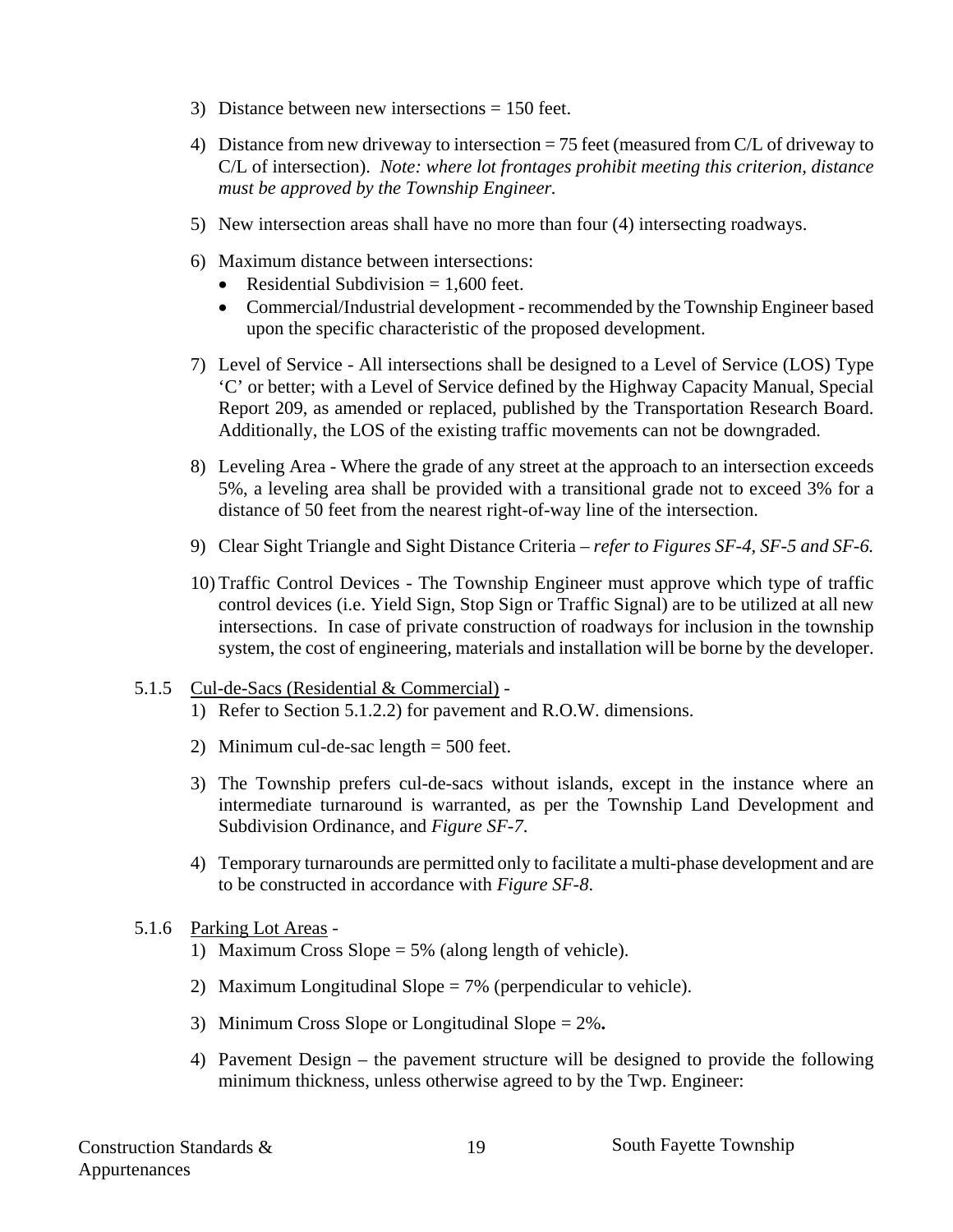- Stone Subbase: 8 inches 2A Crushed Stone atop of Geotextile Material.
- Asphalt Base Course: 3 inches BCBC or ID-2 Binder.
- Wearing Course: 1.5" inches ID-2.

#### **5.2 DRIVEWAY DESIGN**

- 5.2.1 General Requirements & Restrictions
	- 1) All driveways will be located, designed, constructed and maintained in such a manner as not to interfere with the design, maintenance and storm drainage of the adjoining street.
	- 2) Driveways shall not be constructed in such a way that creates a drainage problem on adjoining property. No catch basin(s) shall be placed where a driveway intersects a street.
	- 3) If requested by the township, a traffic study will be performed, and submitted for approval, to justify the number and location of driveway(s) requested.
	- 4) All driveways shall comply with the sight distance requirements listed in this ordinance.
	- 5) Driveways can not be located at interchanges, ramp areas, or locations that would interfere with the placement and proper functioning of highway signs, signals, detectors, lighting, or other traffic control devices.
	- 6) The number of driveways that will be permitted for a property equals one (1). Multiple driveways are permitted, but at the approval of the Township Engineer. Multiple driveways serving the same property must be separated by a minimum distance of 30 feet.
- 5.2.2 Design Criteria
	- 1) All driveways shall comply with the sight distance requirements listed in this ordinance.
	- 2) The maximum grade on a driveway will be twelve percent (12%).
	- 3) Distance to intersecting roadway or street Refer to Section 5.1.3.4.
	- 4) Paved driveways shall have a construction joint, approved by the Township Engineer, at the public street right-of-way.
	- 5) All other driveway design criteria will be as defined in Chapter 441 of Title 67 of the Pennsylvania Code, Access to and occupancy of highways by driveways and local roads.

#### **5.3 EXCAVATION, FILL AND ROADWAY CONSTRUCTION**

- 5.3.1 General Requirements and Definitions
	- 1) All earth work will be performed in accordance with the provisions outlined herein, PennDOT Publication 408, PennDOT RC Standards and the South Fayette Township's Land Use and Subdivision Ordinance. Specific reference is made to Section 803, entitled "Site Development" and the provisions for poor soils and steep slopes.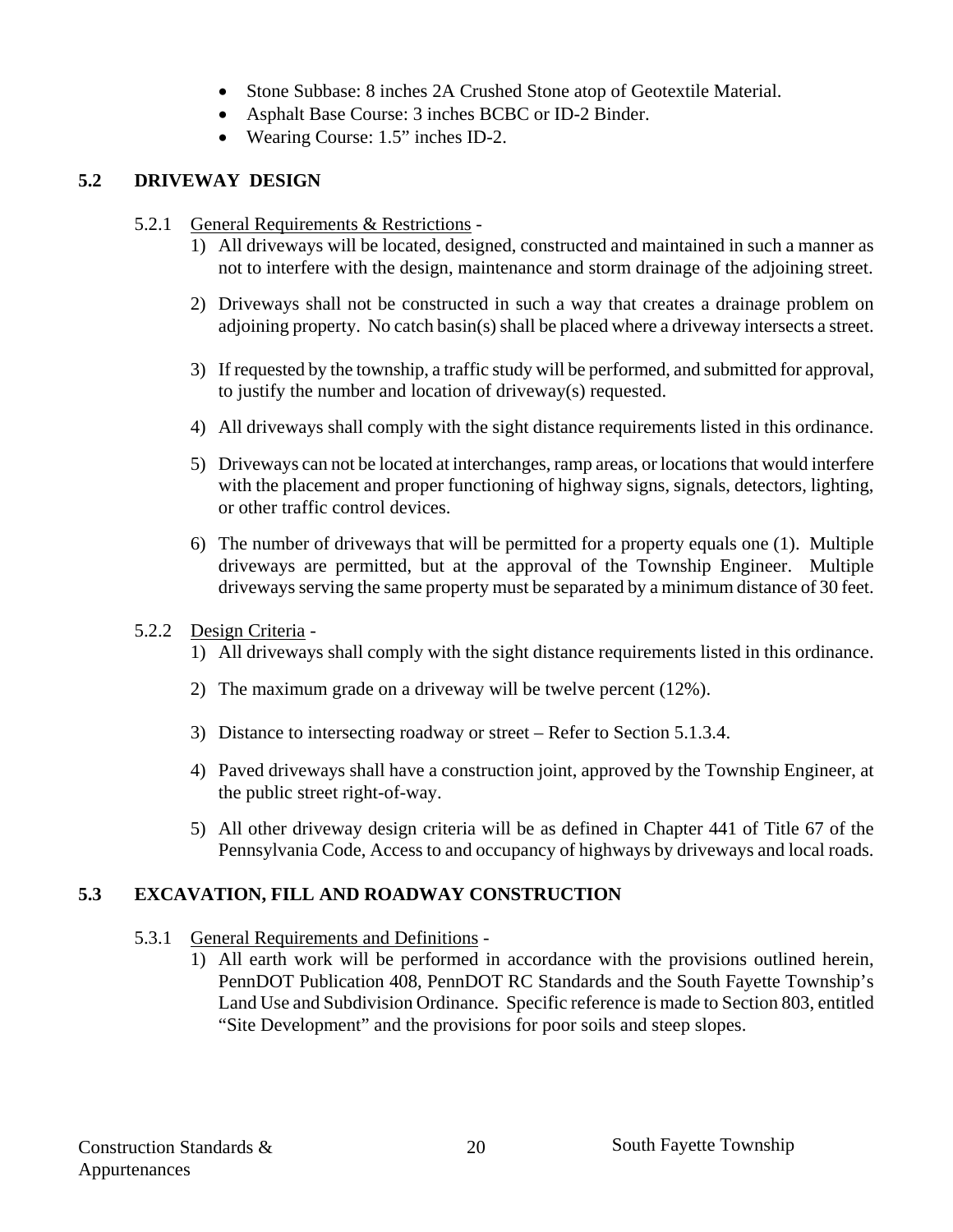- 2) The Township Engineer must have proper notice prior to any earthwork activities commencing within township boundaries. In accordance with Township Code Regulations, either a Grading Permit or written approval from the Allegheny County Conservation District will be required.
- 3) Onsite Soils Technician It will be the Contractor's responsibility to provide and pay for an onsite soils technician, approved by the Township Engineer for the duration of the earthwork, subgrade preparation and subbase placement operations. It will be the responsibility of the technician to document the testing procedures and meet with the Township Engineer on a weekly basis to review the work performed.
- 4) Clearing and Grubbing Unless otherwise specified, all material obtained from clearing and grubbing shall become the property of the contractor and shall be disposed of in an approved disposal site. No burning will be permitted in the Township.
- 5) Topsoil Excavation Shall be defined as the removal of the existing surface layer of organic material which is suitable for reuse in seeding, sodding and planting. Topsoil shall be free from subsoil, stumps, roots, brush, stones, clay lumps or similar objects. All topsoil must be stripped from the proposed subgrade and stockpiled in accordance with the approved Erosion and Sedimentation Control Plan. No pavement will be permitted to be constructed on topsoil.
- 6) Slope Steepness Maximum slope steepness of a cut slope should normally be three (3) horizontal to one (1) vertical for minimizing erosion and landslide hazard. However, soils which have a low probability of being landslide-prone shall be permitted to have a slope no steeper than a two (2) horizontal to one (1) vertical.
- 7) Cut slopes which are steeper than those specified above may be allowed under a grading permit, provided that one or both of the following is satisfied:
	- The material in which the excavation is made is sufficiently stable to sustain a slope steeper than the slope specified above for recognized soil conditions on the site. A written statement, signed and sealed by a professional engineer, stating that the steeper slope will have sufficient stability and that risk of creating a hazard will be slight, must be submitted to the Township.
	- A retaining wall or other approved support designed by a professional engineer and approved by the Township is provided to support the face of excavation.
- 8) The top or bottom edge of slopes should generally be set back from adjacent property lines or street right-of-way lines a minimum of five (5) feet, in order to permit the normal rounding of the edge without encroaching on the abutting property or street.
- 9) Borrow Material The Contractor may be required to supply embankment material from an off-site borrow source. Such material shall be common fill, free of organic or other deleterious material and capable of supporting construction traffic and being compacted to the specified density(s). The Township Engineer, or his appointed assistant, shall have the opportunity to visit the offsite area, and inspect the proposed borrow material prior to its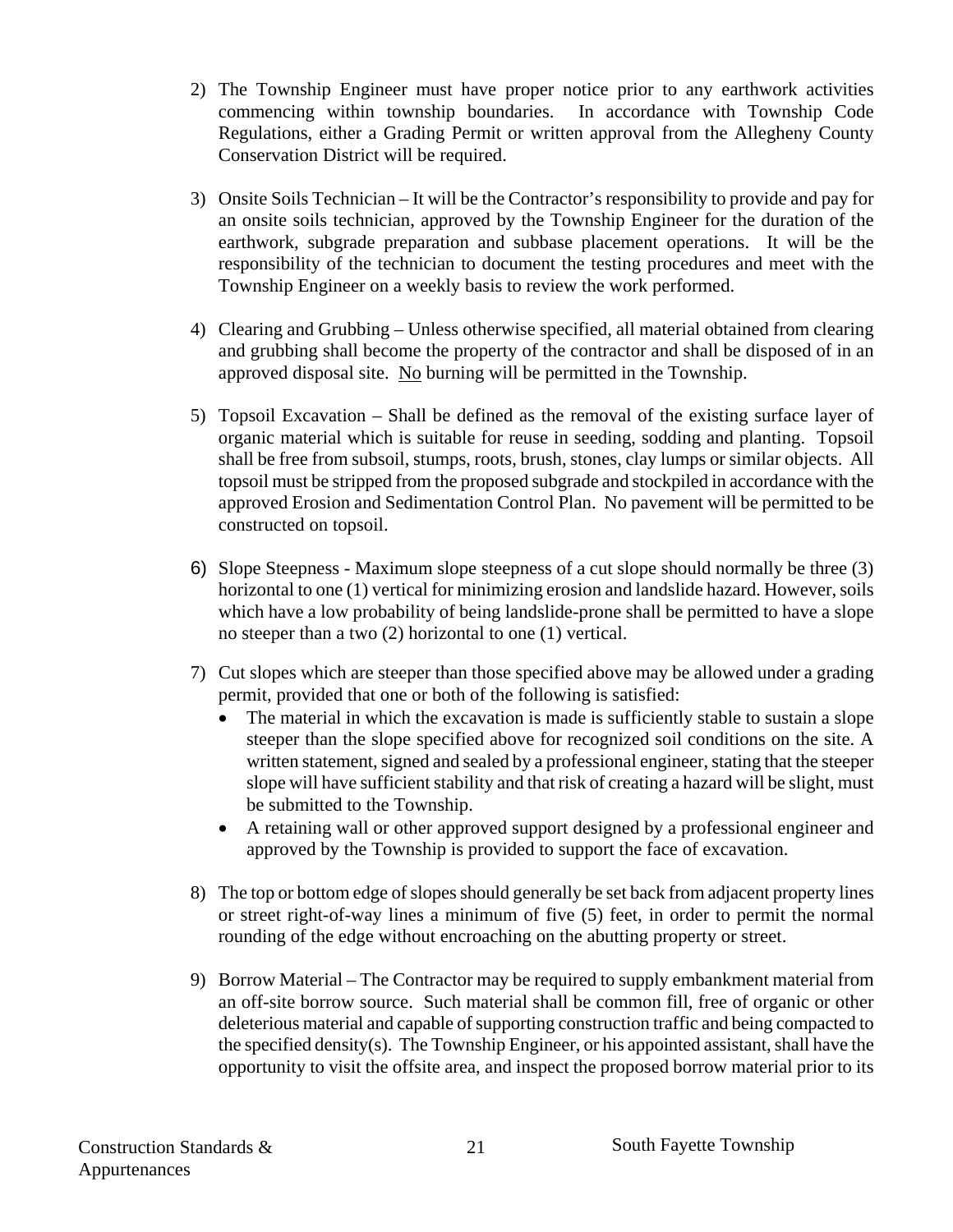use. Accordingly, this material shall not be used as embankment material until it is approved by the Township Engineer.

- 10) Blasting No blasting will be permitted within the Township limits.
- 11) Slide-prone Soils In special cases, when grading occurs in areas of slide-prone soil, as recognized by the soil survey or better, the Township Engineer may require special precautions from the grader. The results of all soil tests and core borings made relating to the site graded shall be submitted to the Township Engineer.

#### 5.3.2 Embankment Placement Requirements –

- 1) All embankments to be constructed will meet with the requirements of the geotechnical report. All fill is to be clean, well-drained and compacted to optimum destiny. The Township Engineer reserves the right to reject any embankment placement. Guidelines for fills in the Erosion and Sediment Control Handbook for Allegheny County should be followed. One or a combination of guidelines should be used to minimize hazard, depending on site conditions and proposed grading.
- 2) Prior to beginning embankment placement operations, backfill existing depression area such as gullies, old ditch lines, stump holes, etc. to adjacent ground elevation(s). Additionally, the site area shall be benched and toe drains installed as outlined in the plans, or specified by the Township Engineer.
- 3) No fill should be placed over trees, stumps or other material which could create a hazard. These materials may be buried in natural ground where no structures will be built or hazard created. Limbs can be chipped and mixed with the topsoil.
- 4) When undercutting is not required, loosen or scarify the existing embankment foundation to a depth of eight (8) inches. Any existing pavement located more than three (3) feet below finished grade is permitted to remain, provided the pavement is broken-up to a size of not greater than one (1) square foot in size.
- 5) When constructing embankment on an existing slope, bench the slope to the width and depth as either outlined in the approved geotechnical report, or as approved by the Township Engineer.
- 6) Embankments shall be constructed of earth, rock or a mixture thereof, and deposited in successive lifts not more than eight (8) inches in thickness before compaction. Each lift shall be compacted to 95 % of the maximum dry density as defined by ASTM D-1557, or the latest revised edition. Compact the top three (3) feet of embankment area to 100 % of the maximum required dry density weight.
- 7) The size of the rock in the upper three (3) feet of the paved or building areas shall not be greater than eight (8) inches in diameter. The maximum size of the rock particles below the upper three (3) feet may be increased to 3 feet by 3 feet by 16 inches thick. These rocks shall be individually placed to permit proper compaction if fill material on all sides. In no cases shall rocks this size be placed in a full lift without soil encapsulation. No large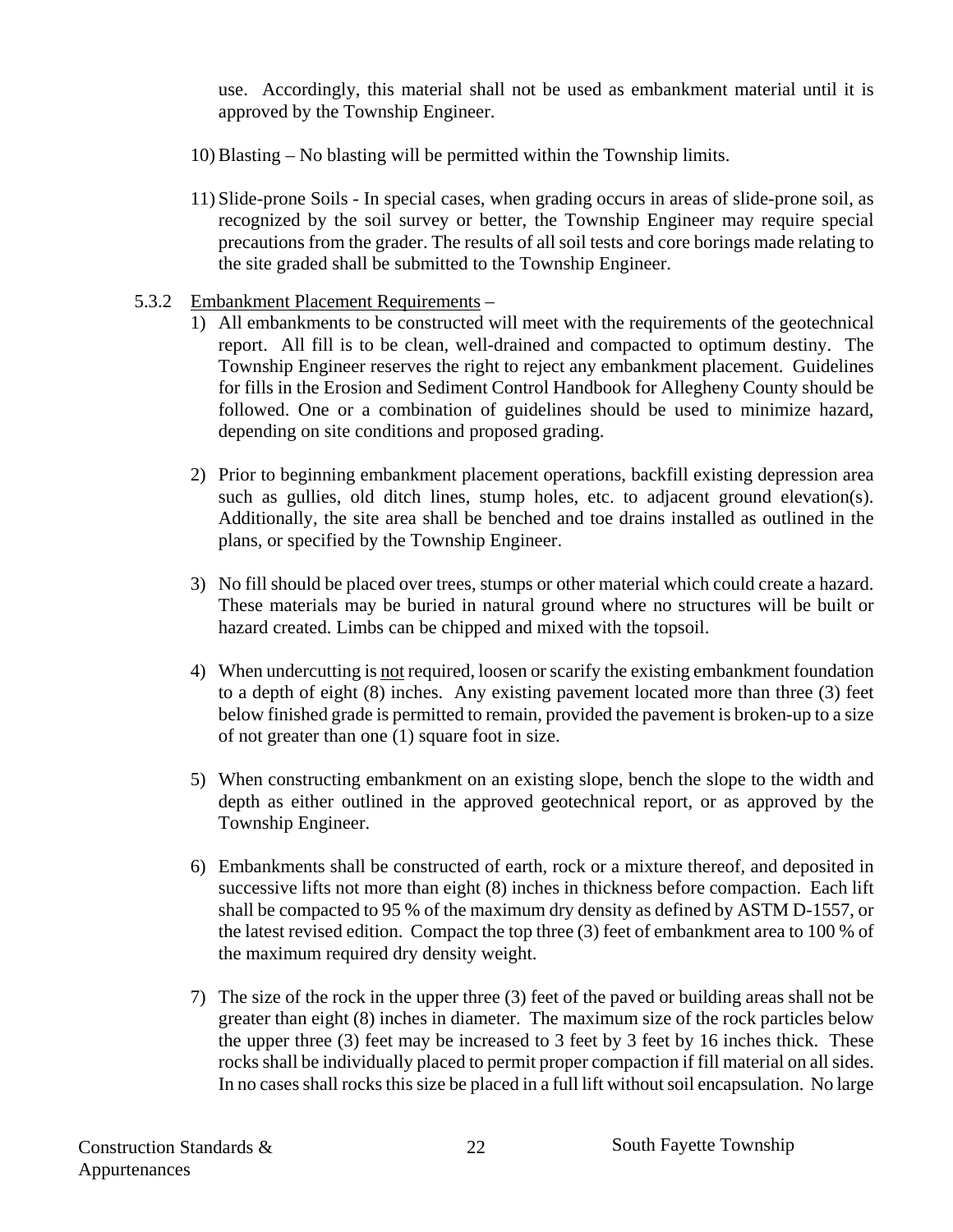rocks may be placed within six (6) feet of any building, utility structure or utility line.

- 8) In no cases shall the slope of the embankment exceed a ratio of 3 horizontal to 1 vertical (i.e. 3:1), unless specifically approved by the Township Engineer.
- 9) Protection of Fill All embankments must be pitched at the end of each day's operations to provide proper drainage. It will be the Contractor's responsibility to fully repair any damage to any compacted lift, including those lifts previously tested and approved, caused by weather, improper grading, moisture, equipment or any other cause whatsoever.
- 10) Frost No fill material will be permitted to be placed when the fill material, the embankment foundation or the previous lifts on which it is to be placed is frozen. Any embankment foundation that has become frozen, shall be scarified, recompacted or removed to the approval of the Township Engineer.
- 5.3.3 Preparation of Subgrade
	- 1) The subgrade shall be well-rolled and fine graded to a tolerance to within one-tenth (0.1) +/- of the required subgrade shown on the approved plans.
	- 2) The subgrade must be proof-rolled with a loaded single-axle truck carrying a gross weight of eighteen thousand (18,000) pounds and approved by the Township Engineer or Director of Public Works prior to the placement of subbase or base course material.
	- 3) The Township Engineer, or approved equal, shall inspect the prepared subgrade surface to determine is any undercut excavation is required, and to what extent.
	- 4) All undercut areas defined (i.e. soft, plastic or rock areas in the subgrade) shall be undercut to a minimum depth of at least one (1) foot, and be refilled with approved materials, including geotextile. All undercut methods and materials must be approved by the Township Engineer.
	- 5) The subgrade is to conform to the same crown as the paved surface.
- 5.3.4 Placement of Subbase Materials The material and methods of construction for this work will comply with PennDOT Publication 408, latest edition. Specific reference is made to Section 350, 'Subbase", as amended.
- 5.3.5 Placement of Flexible Asphalt Pavement The material and methods of construction for this work will comply with PennDOT Publication 408, latest edition. Specific reference is made to Section 400, 'Flexible Pavements", as amended.

 All wedge curbs shall be constructed at the same time and in the same manner (i.e. paving type and number of lifts) as the roadway. Refer to Section 5.6.3 of these Construction Standards.

5.3.6 Placement of Final Wearing Course in Subdivisions - In the case of new roads or streets being constructed in new subdivision plans, the final wearing course lift will NOT be placed or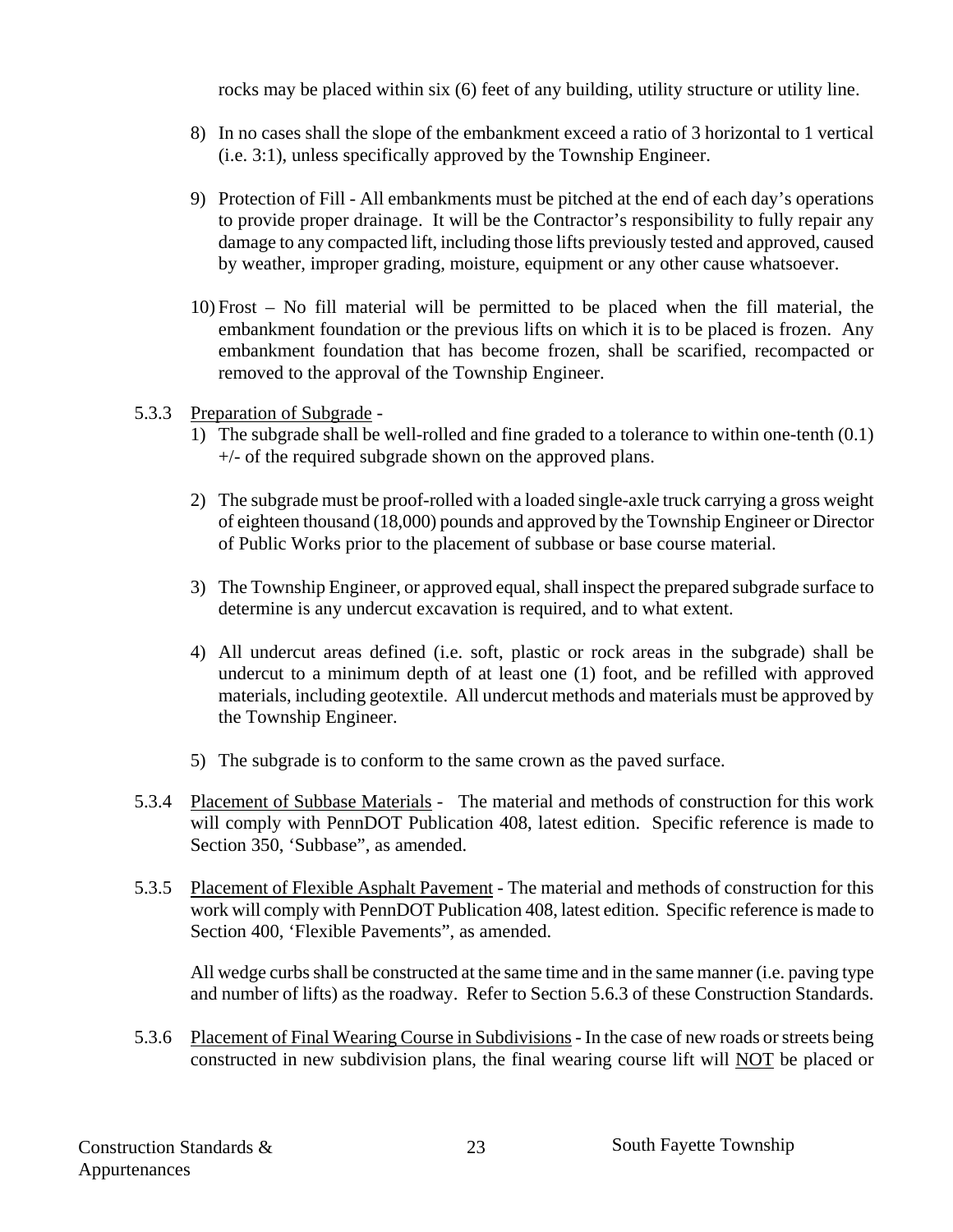constructed until such time a eighty-five percent (85%) of the housing units are completed and occupancy is granted by the Township.

 If the subdivision is not 85% complete within five (5) years of the initial roadway construction date, the Township has the right to direct the contractor to place the final wearing course lift, as designed. The contractor will be required to maintain the Performance Bond (Section 4.9.1) until all paving work has been completed and accepted by the Township.

#### **5.4 EROSION and SEDIMENTATION CONTROL**

- 5.4.1 General Requirements
	- 1) Guidelines for minimizing erosion and sedimentation control, found in the Erosion and Sediment Control Handbook for Allegheny County, should be followed. One or a combination of guidelines should be used to minimize hazard, depending on site conditions and proposed grading. However, the Township Engineer may approve grading plans not meeting guidelines of the handbook if proposed grading will not constitute a hazard. Governmental and/or engineering reports should be used as evidence that proposed grading will not constitute a hazard.
	- 2) Adequate provisions shall be made to prevent any surface or subsurface waters from damaging the following:
		- The cut face of an excavation.
		- The sloping surface of a fill.
		- Adjacent property affected by the change in the existing natural runoff pattern.
	- 3) To prevent damage, grading plans should follow vegetative control methods and ditch and conduit control methods in the Erosion and Sediment Control Handbook for Allegheny County, Pennsylvania, when they fit the site. The Township Engineer may approve methods and materials recommended by governmental agencies and professional engineers when they are more suitable to the site in preventing damage.

#### **5.5 STORMWATER MANAGEMENT FACILITIES**

- 5.5.1 General Requirements A stormwater management plan shall be prepared for all the new residential, commercial or industrial development as prescribed in the Township Subdivision regulations.
- 5.5.2 Design Requirements
	- 1) Storm Connections all drainage ditches or storm sewers must be piped to the nearest stream or proper watercourse. No ditches or storm sewers will be permitted to drain in open lots or fields, nor will open un-piped ditches be permitted between lots. All storm drainage systems discharging from a street through a lot having frontage on the street must be extended to outlet at the rear lot line or into an existing watercourse.
	- 2) Inlets Manholes and Other Structures Unless otherwise approved by the Twp. Engineer, all storm drainage structures shall be in accordance with *Figures SF-9, SF-10 and SF-11*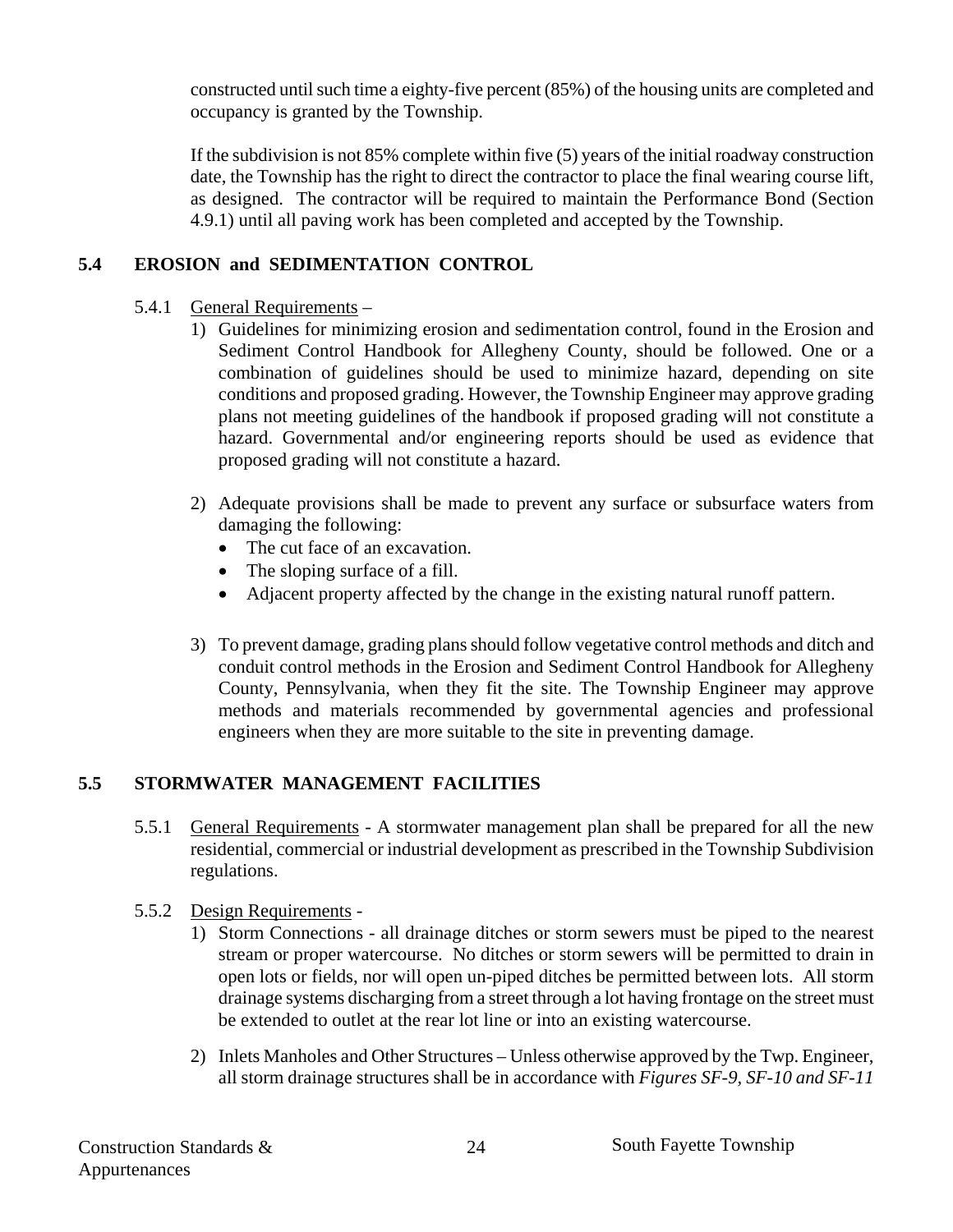or PennDOT specifications; constructed either of precast concrete or cast-in-place reinforced concrete. Unless otherwise approved, storm inlets will be similar to a Type 'M' Inlet, with a bike safety grate. Inlets greater than five (5) feet in height must have steps installed at 12 inch centers. NO masonry bricks can be used for final adjustments. NO precast concrete inlet tops are permitted; all grates must be cast iron, set to finished roadway grade elevation. The maximum spacing between inlets will be three hundred (300) feet or downstream from the high point of the street.

 Any drainage structure not described in the PennDOT Publications must be detailed on the plans and approved by the Township Engineer. This shall include but not be limited to culverts, wing walls and headwalls, bridges and channels.

3) Storm Piping – all sewers shall be a minimum of fifteen (15) inches in diameter and will be designed at a minimum slope of two (2) percent (%). When storm piping is to be installed under roads, all piping shall be reinforced concrete piping, unless otherwise approved by the Twp. Engineer. Corrugated metal and/or plastic pipe may be used for pipe runs that are either parallel to, or off of, the street right-of-way. All storm piping shall meet the requirements of PennDOT Publication 408, latest edition, or as it may be amended.

 Any storm pipe which will be in contact with mine drainage must be specifically designed for this condition. All natural springs becoming apparent during construction will be piped to the nearest storm sewer or watershed with proper drain pipes.

- 4) All ditches will be lined with riprap or an approved equal as per the Twp. Engineer, when the designed velocity exceeds five (5) feet per second.
- 5) Concrete Anchors storm sewers on slopes of twenty percent (20%) or greater will be anchored with concrete anchors, spaced (center to center) as follows:
	- 35 feet for slope grades between 20% and 35%. 25 feet for slope grades between 35% and 50%.
	-
	- 15 feet for slope grades greater than 50%.
- 6) Pavement Base Drain longitudinal pavement base drain, minimum of six (6) inches in diameter, will be installed on both sides of the roadway. All drains will include full-length geotextile fabric meeting the requirements of Section 735 of the PennDOT Publication 408, as amended, and will be installed as per PennDOT "RC' Standards and *Figure SF-3.* Pavement base drain installation will typically extend from structure to structure, with both ends of any given run extending into the structure.
- 7) Roof, Yard and Driveway Drains no roof drainage from dwellings or other buildings will be permitted to be piped directly onto the roadway surface, or into the pavement base drains. Drainage from dwellings, driveways and downspouts must be connected to the storm sewer system via a non-perforated pipe. If there is no storm drainage system, a separate system, constructed with six (6) inch minimum diameter non-perforated pipe, must be provided.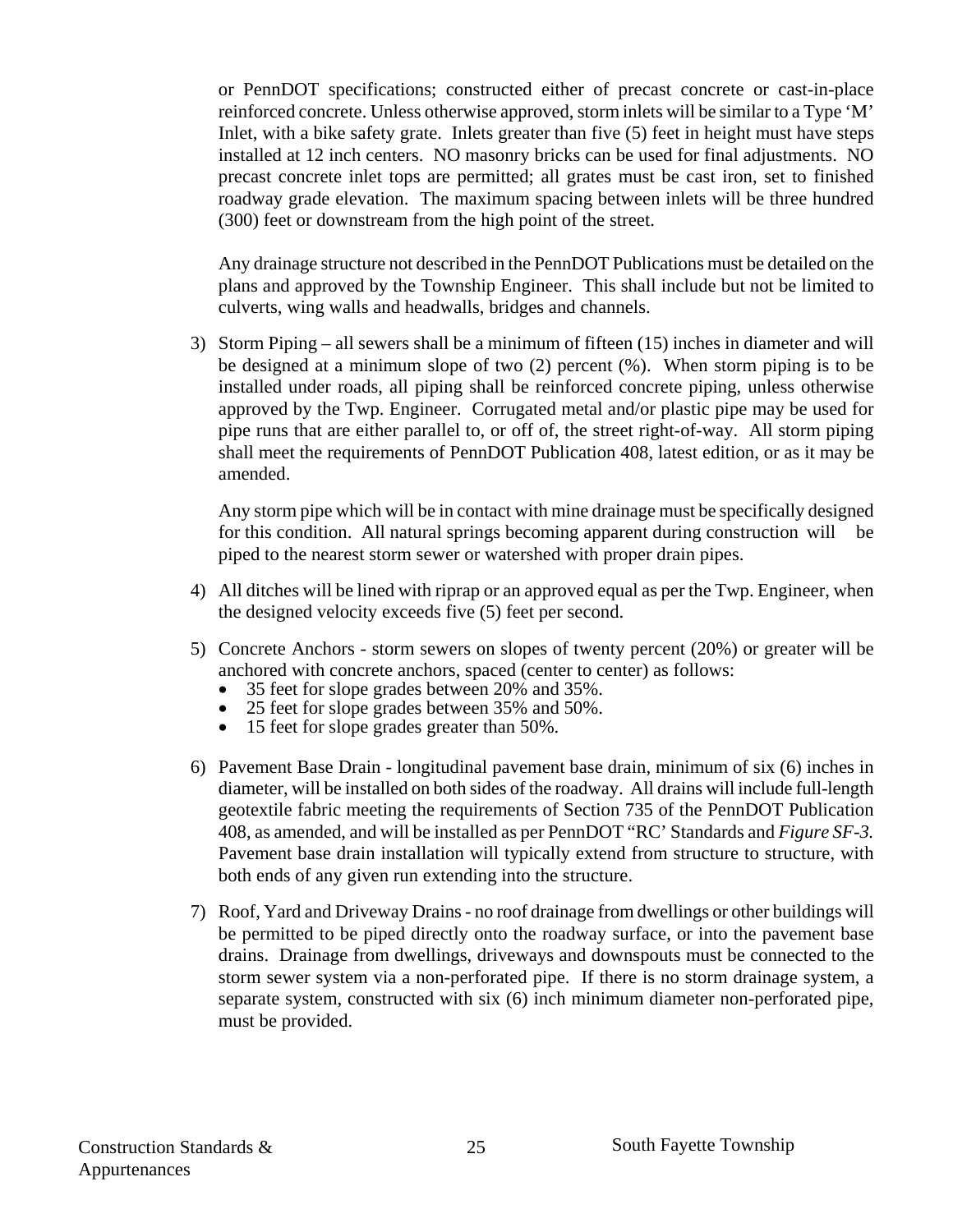8) Underground Infiltration – infiltration devices may be permitted only on sites where soil borings show that soils meets established infiltration criteria. Each design must be submitted to Twp. Engineer for review and approved

 In general, the system must be designed such that no sediment or runoff is permitted to enter the device during construction. To prevent premature clogging of the device or system, a layer of sand (6" minimum) shall be placed on the bottom before the storage stone medium. Atop the storage stone shall be a filter cloth and then a layer of sand or pea gravel which can be removed and replaced whenever clogging occurs. The system must be designed to provide access for periodic inspection.

9) Detention Impoundments and Facilities – the design of either dry or wet impoundments as well as underground detention facilities shall be approved by the Twp. Engineer.

#### **5.6 UTILITIES**

5.6.1 General Requirements – the basic design parameters (i.e. minimum pipe diameter, flow and pressure requirements, etc.) for all utilities must be in accordance with – and as required by – the public franchises granted jurisdiction in the Township by the Public Utility Commission of the Commonwealth of Pennsylvania.

 Any deviation from the General or Installation Requirements outlined herein must be submitted in writing to the Township and approved by the Township Engineer. Should it be determined that a violation has occurred with respect to these requirements, the entity responsible for the offense will have 30 days to fully address the violation, or face possible fines from the Township.

- 5.6.2 Installation Requirements
	- 1) All utilities will be located in the public right-of-way, but outside the pavement section or within a 10' utility easement just outside the right-of-way. All utilities will be located minimum of three and one-half (3.5) feet behind the back of the curb.
	- 2) No utilities may be installed under proposed sidewalk, unless approved by the Township Engineer.
	- 3) All utilities and/or conduits must be installed prior to the placement of any pavement. All final inspections of the utilities must be conducted by appropriate agencies prior to the applying of any wearing course.
	- 4) When utilities must cross the pavement, they will do so at an angle perpendicular to the longitudinal direction of pavement. If future utilities are forecast to cross the pavement section, the developer will install metal or plastic conduit pipe to accommodate such utilities.
- 5.6.3 Placement Requirements with Other Utilities/Facilities No contractor, utility company or property owner is permitted to install or replace any utility directly above or beneath an existing utility/facility.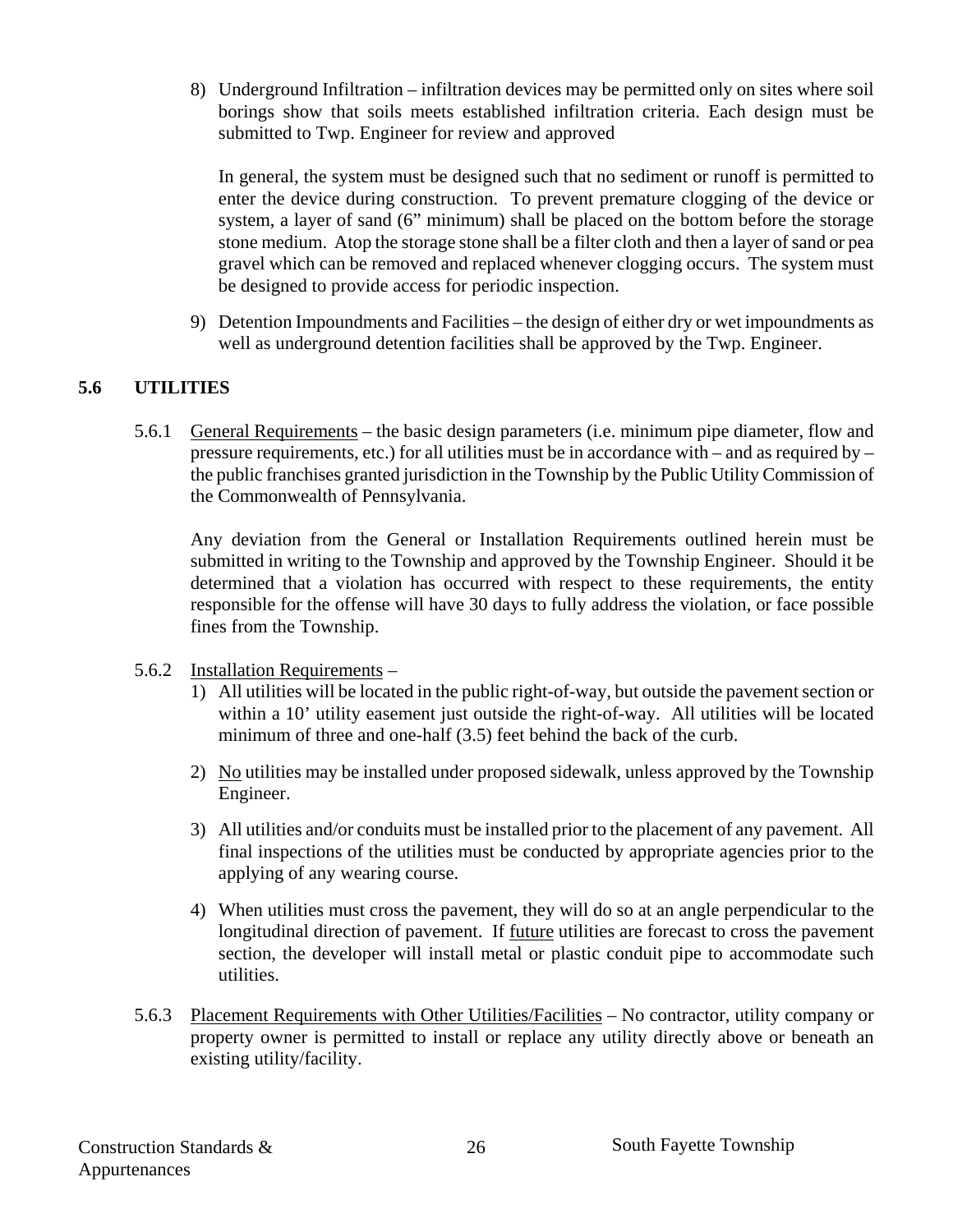During installation and/or replacement operations, all utilities shall be spaced a minimum of 18" from the vertical plane of the existing utility/facility.

 The minimum distance between an individual utility service - required to be placed perpendicular to another main service line – and the service main itself, shall be no closer than six (6) inches from the existing utility/facility.

- 5.6.4 Fire Hydrants The maximum distance between fire hydrants shall be 600 feet. In all cases where the subdivision and/or plan is to be serviced by a water line, it is the contractor's responsibility to arrange a meeting between the Township and the Water Authority, to determine the final location of such hydrant(s). The developer shall pay costs of the hydrant(s) as charged to the Township by the Water Authority.
- 5.6.5 Trench Repairs All backfill and asphalt repaving work for trench repairs is to be conducted in accordance with *Figure SF-12*.

#### **5.7 ROADWAY APPURTENANCES**

5.7.1 Guiderail – The use of guiderails will be avoided except in the case where site conditions warrant such safety devices. Earthwork and landscaping will be done in such a manner as to eliminate any unsafe conditions or hazards near the roadway.

 If required, guiderail installation will be in accordance with the most recent version of PennDOT Publication 408 and their RC Standards.

 When guiderails are required in a residential subdivision, consideration will be given to the use of pretreated wooden posts and railings and/or corten weathering steel railings.

5.7.2 Sidewalks – The location of where sidewalks are to be required will be in accordance with the Township's Subdivision and Land Development Ordinance.

Sidewalks shall be located in line with existing sidewalks on adjacent lots or, where none exists, shall be located a minimum of two (2) feet from the edge of any curb or paving where practical. The grade and paving of the sidewalk shall be continuous across driveways.

All sidewalks shall be concrete and are to be constructed in accordance with *Figure SF-13*. Alternate designs may be submitted to the Township Engineer for approval.

5.7.3 Curbs and Shoulders - The standard curb for local roads will be a bituminous wedge curb eighteen (18) inches wide and six (6) inches in height. All wedge curbs shall be constructed at the same time and in the same manner (i.e. paving type and number of lifts) as the roadway.

 Concrete curbs may be constructed where conditions warrant their use, or when directed by the Township Engineer. Concrete curbs and gutters will be constructed in accordance with PennDOT RC Standards.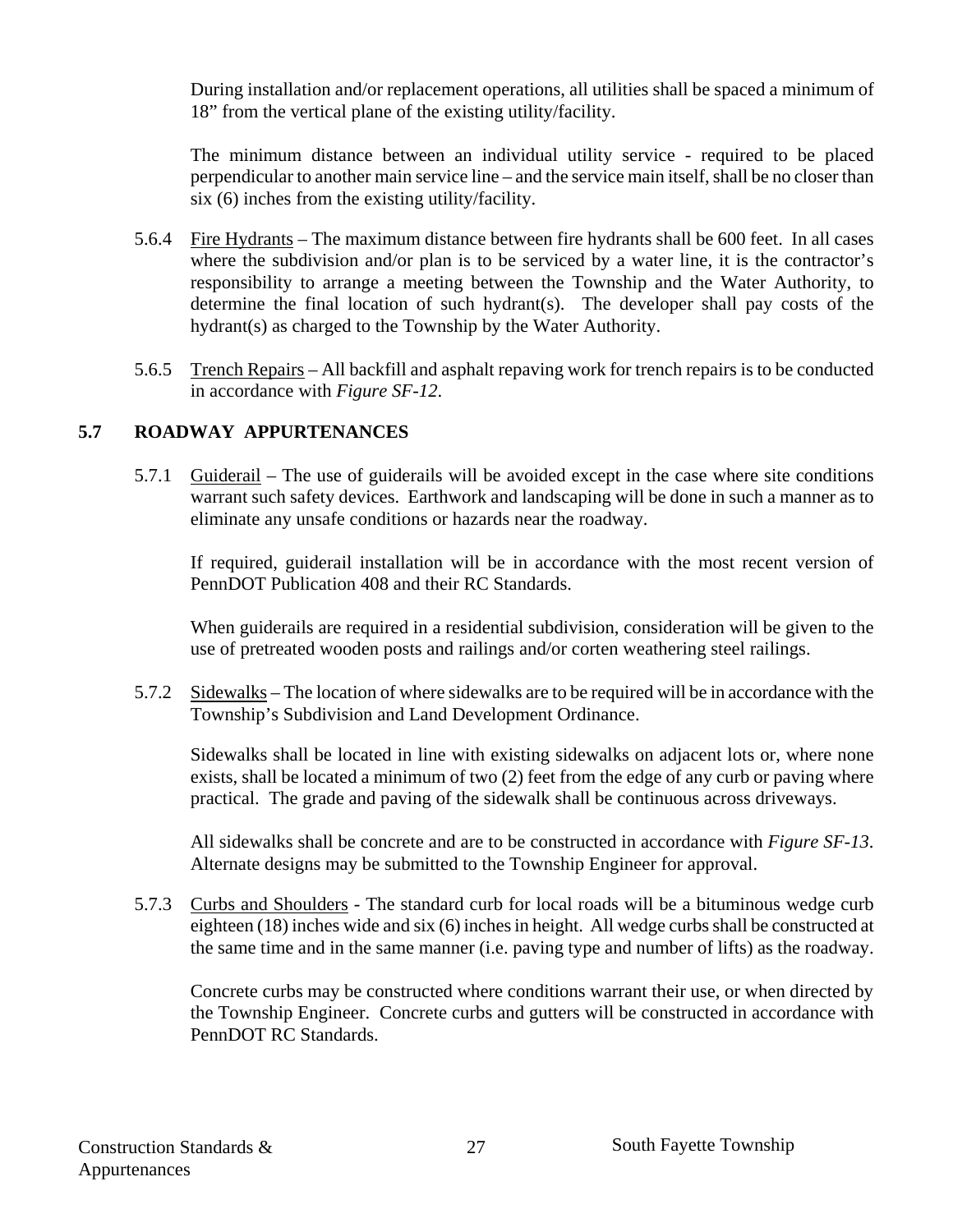When, as directed by the Township Engineer, it is necessary to construct roadway shoulders, either a PennDOT Type 1 or Type 3 shoulder is to be constructed. All shoulder construction will be in accordance with PennDOT RC-25 Standards.

- 5.7.4 Curb Cut Ramps Curb cut ramps will be required at all intersections where sidewalks are present and at each other locations deemed necessary by the Township Engineer. Curb cut ramps will be designed as a sidewalk section accordance with Pennsylvania Department of Transportation Design Manual 2, Chapter 6.
- 5.7.5 Crosswalks Crosswalks may be required wherever necessary to facilitate pedestrian circulation and to give access to community facilities such as parks, playgrounds, schools or public buildings.
- 5.7.6 Pedestrian Signals Pedestrian signals will be required where the safety of the pedestrian warrant such devices. When pedestrian signals are required, they will be designed and constructed in accordance with the current American Association of State Highway and Transportation Officials standards.
- 5.7.7 Street Lighting Street lighting will be required at all new intersections with existing roads and in areas described in the Township's Subdivision and Land Development Ordinance. In subdivisions, the developer will be required to prepare and submit a street lighting plan to Allegheny Power Company. All street lighting will conform to the standard Pennsylvania Department of Transportation requirements, and as approved by the Township Engineer.
- 5.7.8 Street Signs In new subdivisions, after a street is completed to the acceptance of the Township, the developer shall request the township to install the required street signs. Street signs will include but not be limited to street name signs, stop signs, speed limit signs and advisory signs. The developer will also provide for any street markings, such as stop lines and crosswalks.

As outlined in the Township's Subdivision and Land Development Ordinance, the developer will be required to pay all costs associated with the purchase and installation of the referenced signs(s). After dedication, the sign(s) will then become the responsibility of the Township to maintain.

5.7.9 Retaining Walls - If a retaining wall is constructed to satisfy a requirement of this chapter, a building permit, as provided for by other municipal regulations, shall not be required. The grading permit will apply to the retaining wall, and the requirements for inspection, etc., as stated herein will be complied with.

Retaining walls must be constructed in accordance with sound engineering practice. The plans submitted for approval shall bear the seal of a professional engineer.

The backfilling of retaining walls and the insertion of subterranean drainage facilities shall be done strictly in accordance with the provisions of this chapter and the appropriate municipal specifications.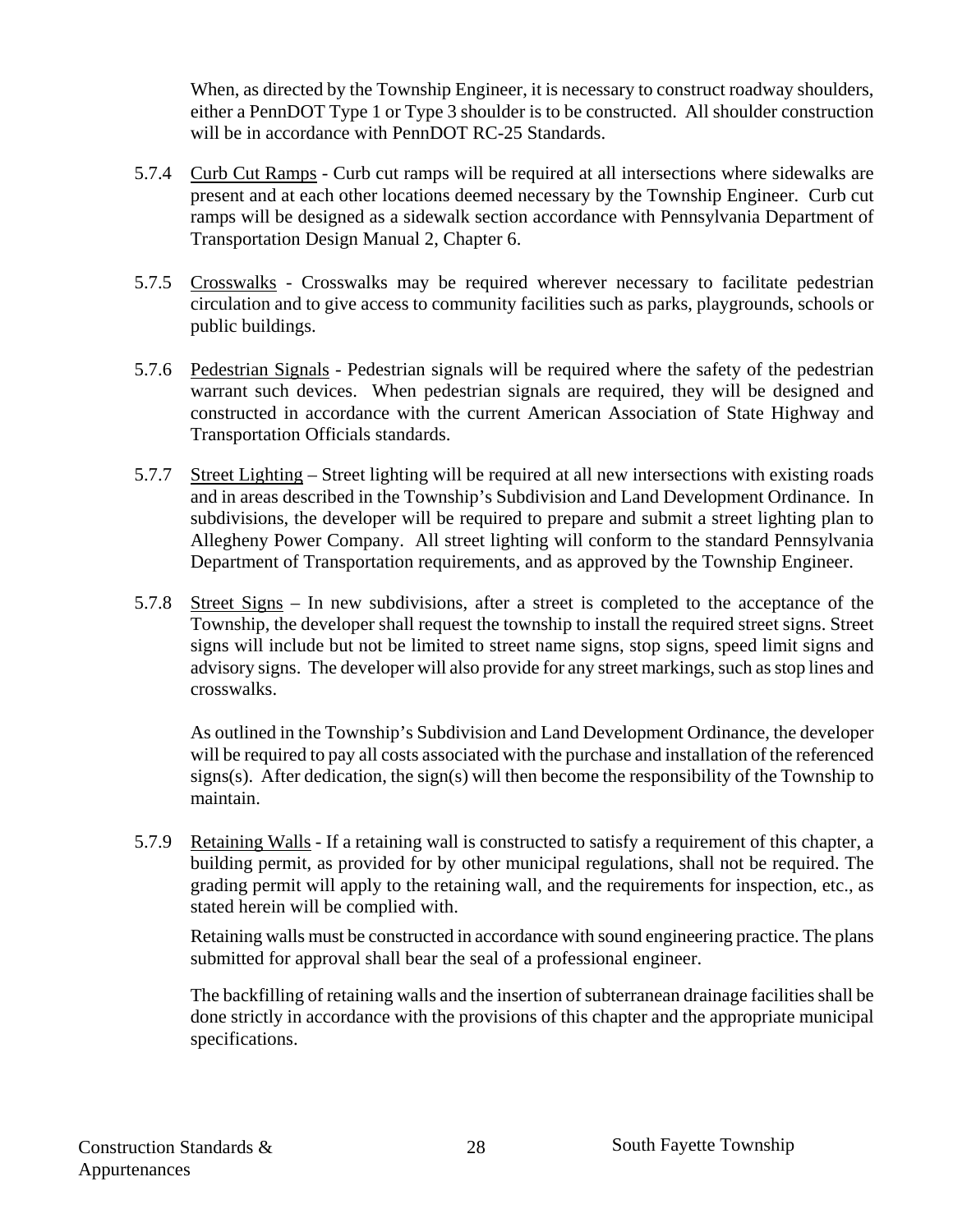In general, where a wall is replacing an exposed slope, the vertical face of the wall shall be three (3) feet back from the adjoining property. A special exception to this requirement may be applied for and granted by the Code Enforcement Officer if it can be satisfactorily demonstrated that such a modification is necessary to ensure normal use of the property (i.e., for a side-line driveway).

The requirement of this subsection may also be set aside when the proposed retaining wall is a joint venture between adjacent property owners and appropriate documents so stating are filed with the application for the permit.

#### **{End of SECTION V}**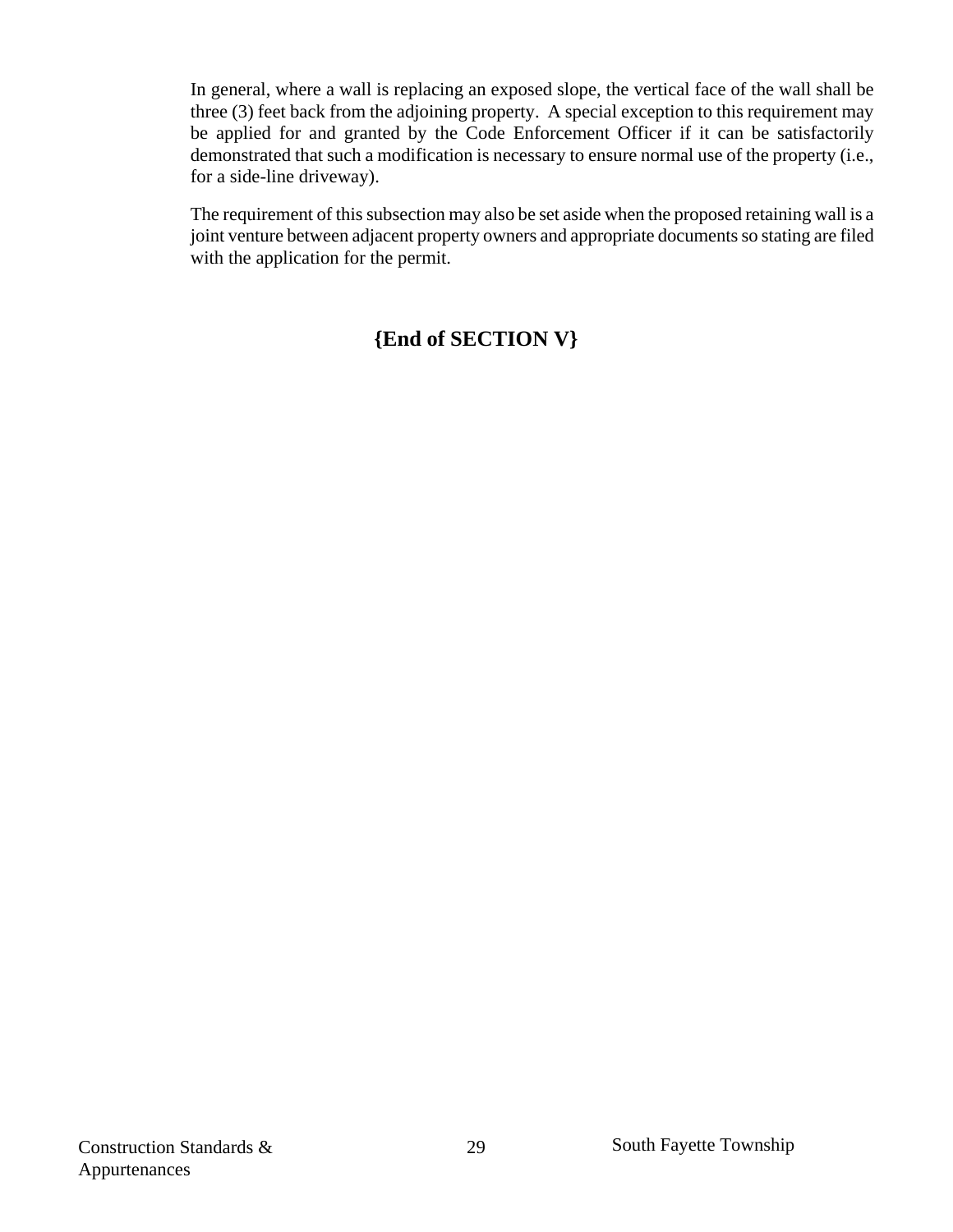#### Construction Standards & Appurtenances

## *SECTION VI : APPENDIX 'A' Roadway Classifications*

*Note : Roads NOT owned by the Township are listed in italics* 

- **1. Arterial Roads:** *(ADT > 10,000; Rd. Width = 24 ft.; Pvmnt. Rating > 75)*
	- *a) State Route 079 b) State Route 050*

#### **2. Principal Collector Roads:** *(5,000 < ADT < 10,000; Rd. Width = 24 ft.; Pvmnt. Rating > 75)*

- a) Alpine Road g) Old Pond Road
- *b) Battleridge Road h) Route 978*
- c) *Boyce Road* i) Twin Ponds Lane
- *d)* Hickory Grade Road (Rte 50 to Alpine Road) *j) Union Avenue Ext.*
- *e) Millers Run Road (Rte 50 to Rte 978) k) Washington Pike*
- *f) Presto Sygan Road*
- **3. Minor Collector Roads:** *(1,000 < ADT < 5,000; Rd. Width = 22 ft.; Pvmnt. Rating > 50) a) Bursca Drive e) Oakridge Road* 
	- b) Cemetery Hill Road f) Old Oakdale Road
	- *c) Mayview Road g) Robinson Run Road*
	- *d) Millers Run Road (from Rte 978 to County Line)*

#### **4. Principal Local Roads:** *(400 < ADT < 1,000; Rd. Width = 20 ft.; Pvmnt. Rating > 75)*

- 
- b) Fawcett Church Road f) Mohawk Road
- c) Hunting Ridge Trail g) Seminary Avenue
- d) Marshall Road h) Scotch Hill Road
- a) Dutch Hill Road e) Meeting House Road
	-
	-
	-

#### **5. Minor Local Roads:** *(100 < ADT < 400; Rd. Width = 16 ft.; Pvmnt. Rating > 50)*

a) ALL roads within residential subdivisions

#### b) ALL roads NOT listed in the classifications presented above, including, but not limited to:

30

- Bowman Road
- Cecil Sturgeon Road
- Coal Pit Road
- Hickory Grade Road (from Alpine Road to County Line)
- Morgan Hollow Road
- Parks Road
- Sygan Road
- 
- -
	-
	-

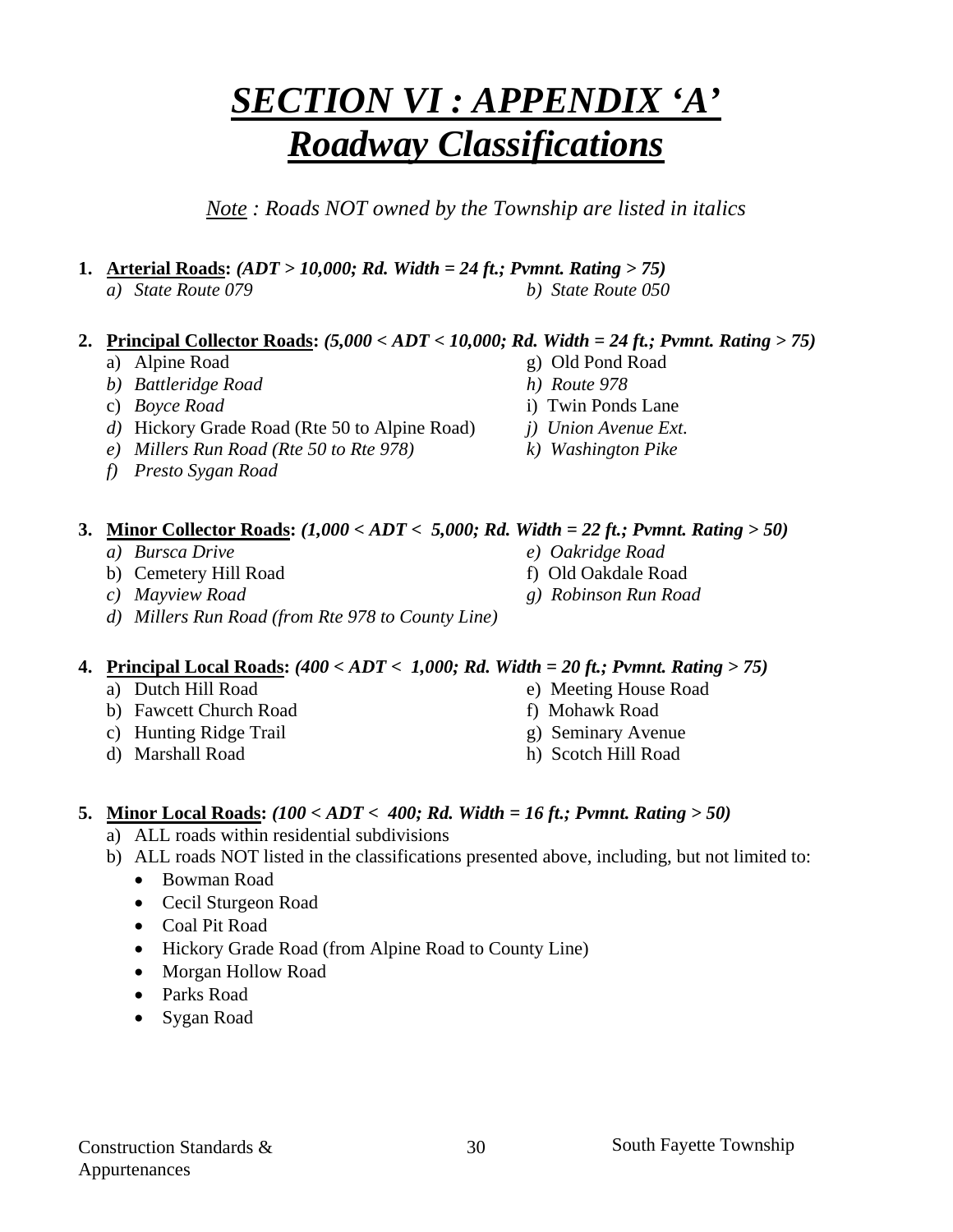## *SECTION VII : APPENDIX 'B' General Conditions*

**1. DEFINITIONS**: The following terms and expressions used in the Contract Documents shall be understood as follows:

Wherever the word "Contractor" is used in this contract, it shall be understood to mean the party of the second part of the agreement, or the second party's legal representative.

Wherever the word "Owner" is used in this contract, it shall mean South Fayette Township, Pennsylvania, or its legal representative acting in an authorized capacity.

Wherever the word "Engineer" is used in this contract, it shall be understood to mean the duly appointed Township Engineer of South Fayette Township, for the work designated in this contract, acting within the scope of the duties entrusted to him, and as stated in the Contract.

Wherever the words "Inspector" or "Resident Engineer" are used, they shall be understood to mean the representative of the Engineer assigned to the inspection of materials and workmanship under this contract.

Wherever the word "Subcontractor" is used, it shall be understood to mean persons, firms, or corporations having a direct contract with the Contractor and including those who furnish materials worked to a special design in accordance with the Specifications but not including those who merely furnish materials not so worked.

Wherever the words, "Plans" or "Drawings" are used, they shall be understood to mean the Contract Drawings and Designs accompanying the Specifications and such detail and supplementary drawings as may be furnished from time to time.

Wherever in the Specifications or upon the Drawings, the words "as directed" "as required," "as permitted" or words of like effect are used, it shall be understood that the direction, requirement, or permission of the Engineer is intended and similarly the words "approved", "acceptable", "satisfactory", or words of like import, shall mean approved by, acceptable or satisfactory to the Engineer.

**2. ENGINEERS ROLE:** All work under this contract shall be done to the satisfaction of the Township Engineer, who shall in all cases determine quality, acceptability, and fitness of all work, materials, equipment and appliances, which are to be paid for there under. In the event any dispute arises with reference to the true meaning or intent of the drawings, specification and provisions of the contract, in every such case the dispute or claim shall be submitted to the Owner through the Engineer for decision. The award or decision thereon shall be the final decision and binding on all parties hereto.

The Engineer shall in all cases determine the amount, quality, and acceptability of all work and materials which are to be paid for under the Contract, and shall have authority to reject all work and materials which do not conform to the Contract requirements. He shall have authority to halt the Work whenever such action may be necessary to secure the safe and proper execution of the Contract.

In every case, the Engineer's decision shall be final and binding and shall be a condition precedent to the right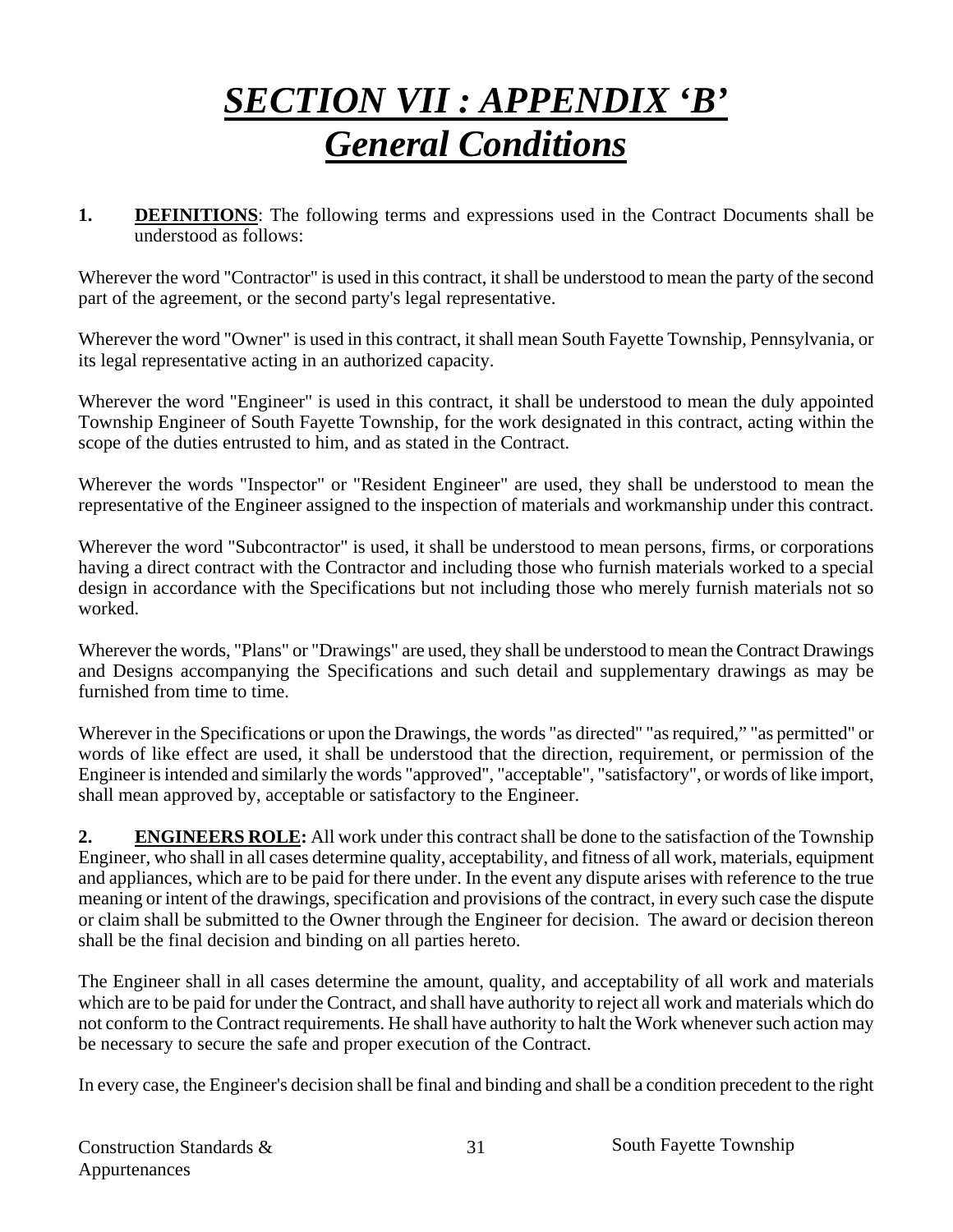of the Contractor to receive any money there under, in case of a dispute.

**3. CONTRACT AND CONTRACT DOCUMENTS:** The Plans, Specifications, and Addenda, form a part of the contract and the provisions thereof shall be binding. The Table of Contents, Titles, Headings, Running Headlines, etc., contained herein, and in said Documents, are solely to facilitate reference to various provisions of the Contract Documents and in no way affect, limit or amplify the interpretation of the provision to which they refer. Whenever the term "Contract" or "Contract Documents" is used, it shall mean and include these Plans, Advertisement for Bids, Information for Bidders, Bid Form, Agreement, Bonds and Addenda. In case of any conflict or inconsistency between the provision of the Contract and those of the Specifications, the provision of the Contract shall govern.

**4. LINES AND GRADES:** If necessary, the Township will supply the Contractor initial horizontal and vertical control. The Contractor must carefully preserve bench marks, reference points and stakes, and in case of destruction or removal, he will be charged with resulting expense arising out of any mistake that may be caused by their dislocation.

The Contractor shall employ a competent Civil Engineer or Surveyor satisfactory to the Township to lay-out the work from the bench marks, points and lines noted on the drawings and established at the site. The Engineer employed shall be a Registered Professional Civil Engineer or Registered Professional Surveyor and his name and registration number shall be submitted to the Engineer.

**5.****WORKING DRAWINGS:** The Plans furnished prospective bidders are intended to give the complete scope and details of the proposed work.

**6. CONTRACTOR THOROUGHLY INFORMED:** The Contractor hereby declares that he has read each clause in the Contract Documents and hereby agrees that he will comply with all terms herein set forth; also that he has thoroughly examined the Contract Plans for the work to be done under this Contract; that he has examined the location of the proposed work, and fully understands the character of the work to be done under this Contract.

**7. MATERIALS AND WORKMANSHIP:** All materials, equipment, and workmanship, unless otherwise specified, shall be the best of their respective kinds, and be in conformity with the general intent and requirements of the Contract Documents and within the contract time specified. If at any time before the commencement or during the progress of the work, the materials and workmanship appear to the Engineer as insufficient or improper for securing the quality of the work required, he may order the Contractor to improve their character and the Contractor shall conform to such orders.

8. RIGHT OF INSPECTION: The Contractor shall permit the Engineer, his assistants, inspectors, and properly authorized persons to enter upon and have free access to the Work at all times, and all places of manufacture where materials for the work are being made, and for the purpose of giving lines and elevations and to measure and inspect the work or materials.

**9. LABOR SKILLS:** The Contractor shall employ only competent and skilled men and first-class mechanics on all parts of the Work, and shall in his absence, a responsible and qualified representative in charge, duly authorized to receive and execute all requests of the Engineer.

**10. EMPLOYMENT OF LABOR:** The Contractor, in the construction of the Work, shall give employment preference to local residents, insofar as possible, providing such local residents are qualified and prove satisfactory to execute the same economically and to advantage. Superintendents, foremen and skilled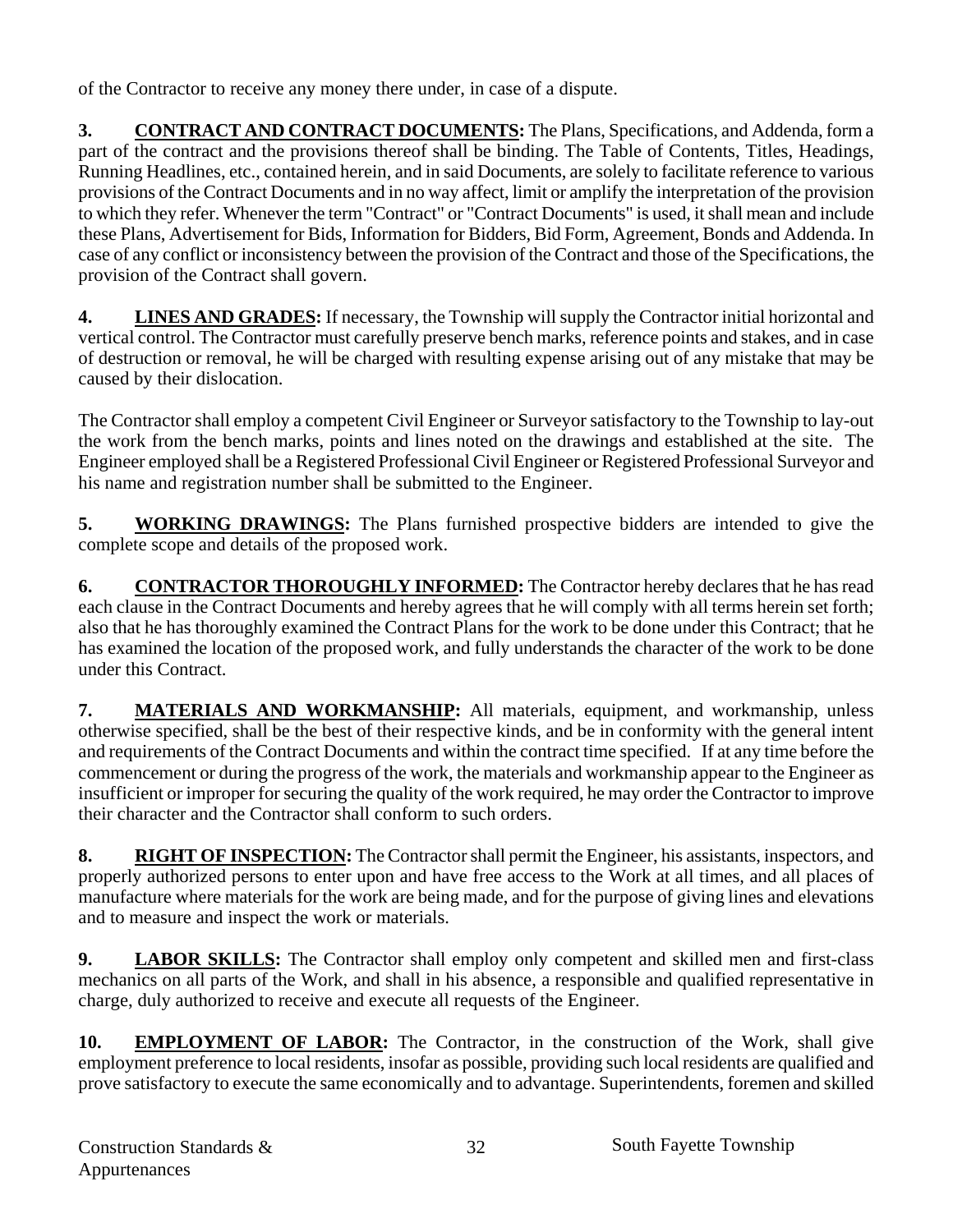labor regularly employed by the Contractor or Subcontractor are exempt from this provision. If requested, the Contractor shall furnish the Engineer with a list of all employees engaged upon the Work, their permanent addresses, and a statement of length of time each has been employed.

**11. ACCIDENT PREVENTION:** Precautions shall be exercised at all times for the protection of persons and property. The safety provisions of applicable laws of Pennsylvania and the Municipal Building and Construction codes shall be observed. Machinery and equipment and other hazards shall be guarded in accordance with the Manual of Accident Prevention in Construction, published by the Associated General Contractors of America to the extent that such provisions are not inconsistent with applicable laws or regulations.

**12. FIRST AID:** The Contractor shall provide and keep upon the Work, at each of the locations where the Work is being performed, a completely equipped first aid kit and shall provide ready access thereto at all times when men are employed on the Work. He shall designate a competent person or persons to be in charge of first aid work and shall cause such person or persons to receive proper instruction therein.

**13. CONTRACTOR'S INSURANCE:** The Contractor shall not commence Work under this Contract until he has obtained all the insurance required under this Paragraph, and such insurance has been approved by the Owner, nor shall the Contractor allow any subcontractor to commence Work on his subcontract until all similar insurance required of the subcontractor has been so obtained and approved.

**a) Compensation Insurance:** The Contractor shall take out and maintain during the life of this Contract at his own expense, Workmen's Compensation Insurance for all of his employees employed at the site of the project. If any work is sublet, the Contractor shall require the Subcontractor similarly to provide Workmen's Compensation Insurance for all of the latter's employees, unless such employees are covered by the protection afforded by the Contractor. In case any class of employees engaged in hazardous work under this Contract at the site of the project is not protected under the Workmen's Compensation stature, the Contractor shall provide, and shall cause each subcontractor to provide, adequate insurance for the protection of his employees not otherwise protected.

 The Contractor shall accept insofar as the Work covered by the Contract is concerned, the provision of the Workmen's Compensation Act of 1915 and any supplements or amendments thereof, including any which may hereafter be passed, and shall insure his liability there under, or file with the Owner, a certificate of exemption from insurance from the Bureau of Workmen's Compensation of the Department of Labor and Industry.

**b) Public Liability and Property Damage Insurance:** The Contractor shall take and maintain during the life of this Contract at his own expense such Public Liability and Property Damage Insurance as shall protect the Owner and Contractor and any subcontractor performing work covered by this Contract, from claims for damages for personal injury, including accidental death, as well as from claims for property damage, which may arise from operations under this Contract, whether such operations be by himself or by any subcontractor or by anyone directly or indirectly employed by either of them. The amounts of such insurance shall be as follows:

 Public Liability Insurance in an amount not less the \$500,000 for injuries, including wrongful death to any one person, and subject to the same limit for each person, in an amount not less than \$1,000,000 on account of one accident.

Property Damage Insurance in an amount not less than \$500,000 for damages on account of any one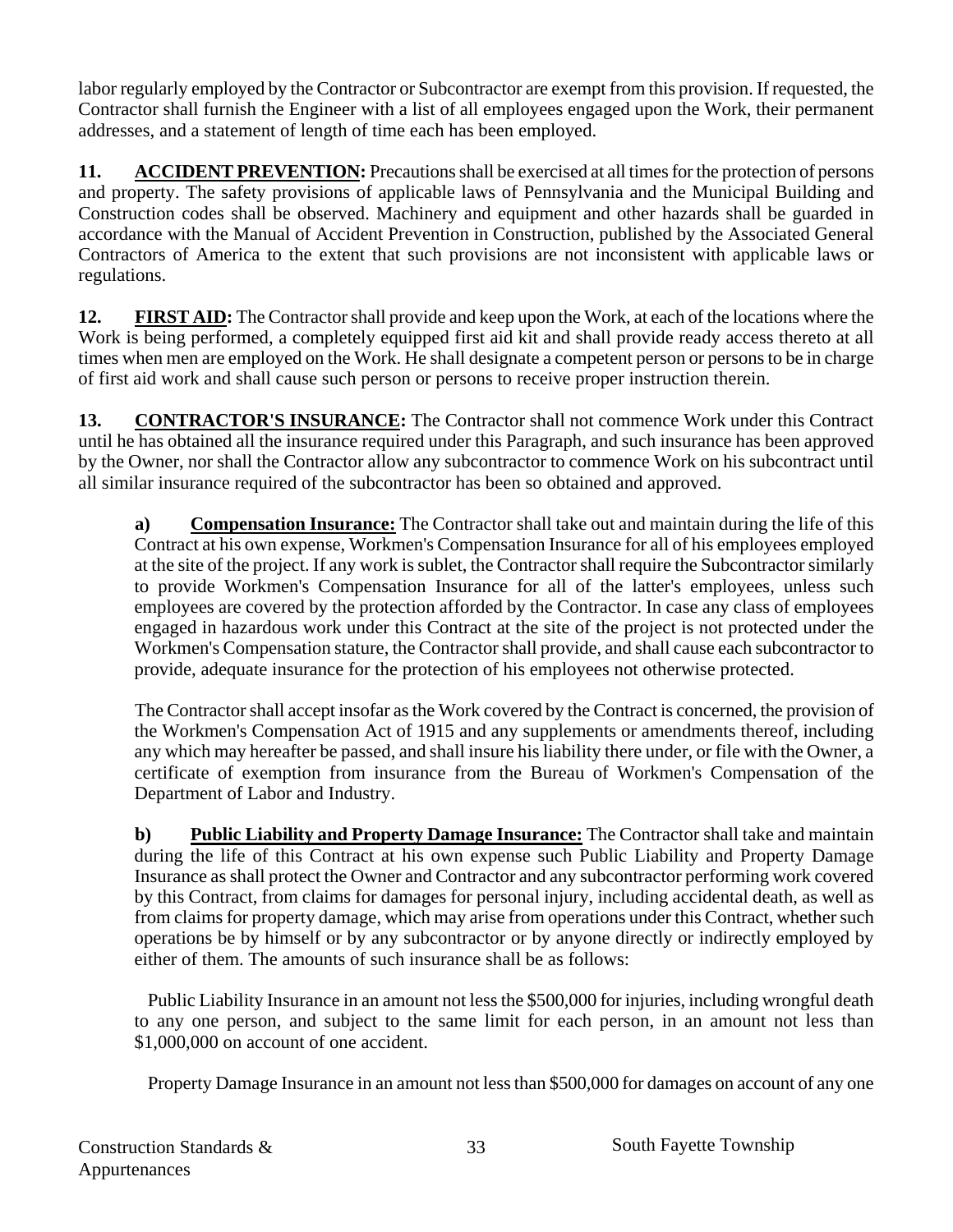accident, and in an amount not less than \$1,000,000 for damages on account of all accidents.

**c) Fire, Lighting & Extended Insurance:** In addition to the aforesaid insurance the successful bidder shall also take out and maintain during the life of the Contract at his own expense, insurance against loss or damage by fire or lightning and those perils covered by the extended coverage endorsement upon the entire Structure or Work covered by the Contract, which insurance shall be equal to one hundred percent (100%) of the insurable value thereof, including but not limited to items of labor and materials connected therewith whether in or adjacent to the Structure or Work insured, materials in place or to be used as a part of the permanent construction including, surplus materials, shanties, protective fences, bridges or temporary structures, miscellaneous materials, and supplies incident to the Work and such scaffolding, staging, door, forms and equipment as are not owned or loaned by the successful bidder, the cost of which is included in the cost of the Work. This incurrence may exclude, and therefore need not cover, any tools owned by mechanics, and tools, equipment, scaffolding, staging, doors and forms owned or rented by the successful bidder, the capital value of which is not included in the cost of the Work, or any cook shanties, bunk houses, or other structures erected for housing the workmen.

**d) Special Hazards Insurance:** The following special hazards shall be covered by a rider or riders to the Public Liability and Property Damage Insurance policy or policies herein required to be furnished by the Contractor or by separate policies of insurance in amount at his own expense, as follows:

 Blasting: Where blasting operations are performed under this Contract the minimum limit of the protection required is five hundred thousand dollar (\$500,000) for personal injury or property damage on account of one accident and one million dollars (\$1,000,000) total.

 Explosion: Equipment under high internal pressure, such as compression tanks, boilers, air compressors, etc., used in executing this Work shall be covered with boiler insurance in limits of not less than five hundred thousand dollars (\$500,000) including personal injury for damages on account of one accident and one million dollars (\$1,000,000) total.

**e) General Insurance:** Automobiles, trucks, and tractors and similar equipment shall be covered by public liability and property damage in amounts as specified under Subparagraph (b) of this Paragraph. The Contractor shall furnish the Owner with satisfactory proof of coverage in the insurance required.

14. RESPONSIBILITY FOR ACCIDENTS AND DELAYS: The Contractor shall be deemed and considered an independent Contractor in respect to the Work covered by the Contract, and shall assume all risks and responsibilities for casualties of every description in connection with the Work. The Contractor shall alone be liable and responsible for, and shall pay for, any and all loss or damage sustained by any person or party either during the performance or subsequent to the completion of the Work under this Agreement, by reason of injury to persons and damage to property, buildings and adjacent work, that may occur either during the performance of the Work covered by this Contract or that may be sustained as a result of or in consequence thereof, irrespective of whether or not such injury or damage be due to negligence or the inherent nature of the Work.

**15. RESPONSIBILITY FOR WORK LOSS AND DAMAGE:** The Contractor shall assume all responsibility for the Work, and shall take all precautions for preventing injury to property in or about the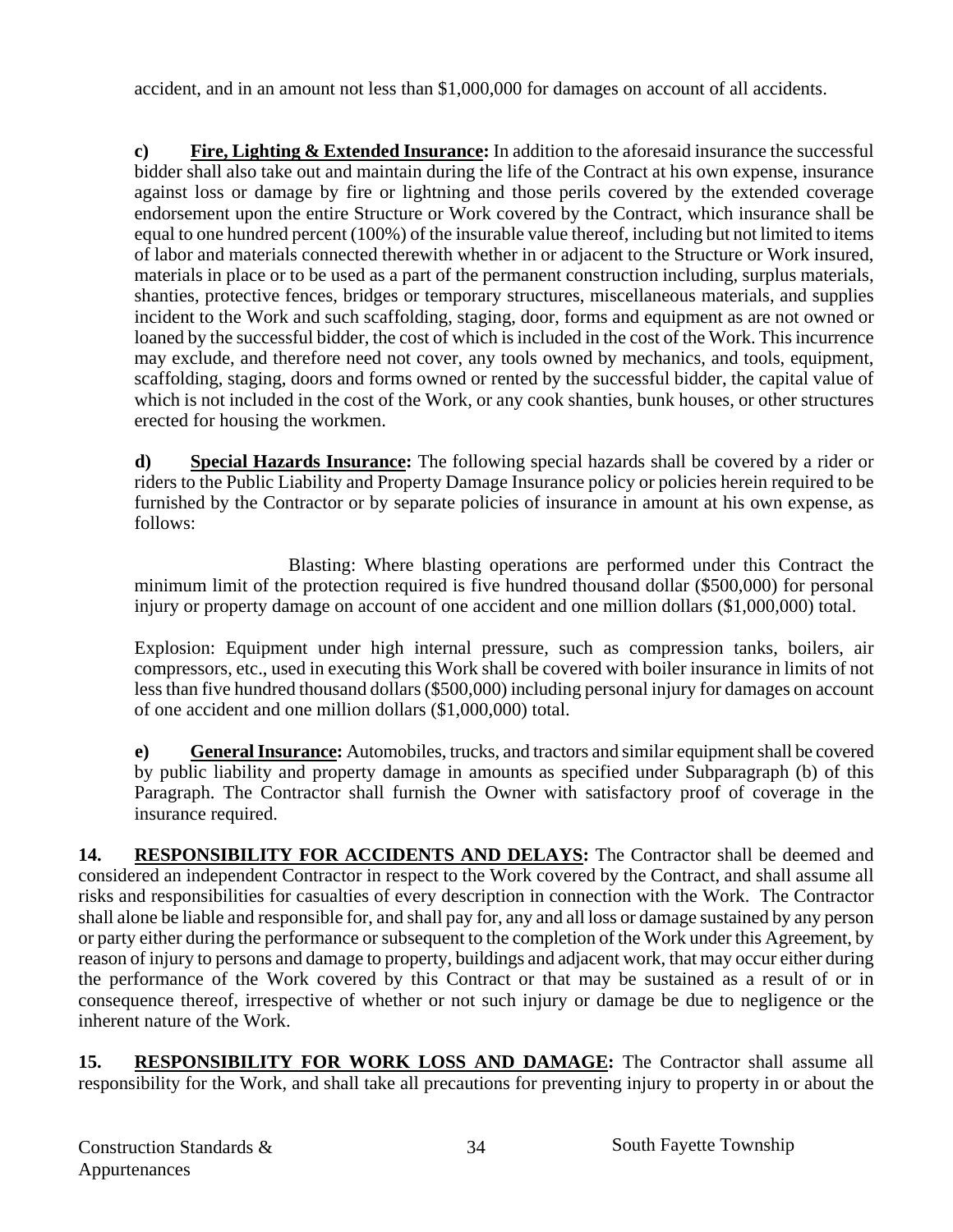Work, shall bear all losses resulting from that amount of character of the Work being different, or because the nature of the premises in or on which the Work is done is different, from what was estimated or expected, or on account of the weather, elements or other similar causes; and he shall assume the defense of and indemnify and hold blameless the Owner, its officers and agents from all claims, relating to any violations of law by the Contractor, his subcontractors, or his employees, and to invention, patents and patent rights used during the Work, or to injuries to any person, corporation, or property received or sustained by, or in consequences of any improper materials or implements of labor used therein, or defect in the apparatus, ways, works, machinery or plant, or to any act, omission or neglect of the Contractor, or agents, of employees therein.

**16. RESPONSIBILITY FOR DAMAGE TO WORK OF OTHER CONTRACTORS:** The Contractor shall assume all responsibility for and shall take all precautions for preventing injury to work completed or in progress by other Contractors in or about the Work. He shall cover and protect such work from damage, and all injury to the same before the completion of this Contract shall be made good by him. In the event this is not done immediately, the Engineer is hereby authorized to determine and deduct the cost of the damage from the partial and final estimates.

17. DAMAGES TO BE PAID: The Contractor shall pay to the Owner all expenses, losses, and damages as determined by the Engineer incurred by the Owner in consequence of any defect, omission or error of the Contractor, his agent, subcontractors or employees, or the making good thereof. The Engineer is hereby authorized to deduct the same, as determined from the partial and final estimates.

**18. CONDITION OF WORK SITE:** The Contractor shall maintain the site in a neat condition. No undesirable accumulation of debris or materials shall be allowed. On or before the completion of the Work, the Contractor shall, without additional compensation, excepting as otherwise specifically directed or permitted in writing, tear down and remove all temporary buildings and structures built by him; shall remove from the premises all lumber, shoring, debris, surplus materials of every kind, plant, machinery and other construction equipment installed by him; shall effectively remove and dispose of in a satisfactory manner all sanitary facilities or accumulations of any organic refuse from any ground occupied by him within the limits of the property of the Owner, or of private persons or corporation, and the adjacent property which may have been affected by his operations, shall leave the streets and sidewalks in a neat and satisfactory condition. The Engineer may have such work done at the expense of the contractor if he shall refuse to comply within three (3) days, with an order in writing to this effect.

19. OCCUPATION OF PRIVATE LAND: The Contractor shall not, without consent from the proper parties, enter or occupy with men, materials, or equipment, any land outside of the rights-of-way or property of the Owner.

**20. WORK IN BAD WEATHER:** During freezing, stormy or inclement weather, no work shall be done except such as can be performed satisfactorily and in a manner to produce acceptable results.

**21. VIOLATION OF CONTRACT:** If the Contractor shall abandon the Work, or in the opinion of the Engineer, shall neglect or fail to execute the Work with promptness and diligence, or unreasonably delay the Work so that it may not be completed within the contract time; or if he shall neglect or refuse to furnish suitable materials in place of any which may be rejected by the Engineer as unsuitable, or shall refuse or neglect to furnish and supply a sufficiency of properly skilled workmen and necessary equipment or either; or if he shall execute any of the Work improperly, carelessly, or in bad faith, and refuse to remove any of the Work which, in the opinion of the Engineer, is defective and unsuitable, and to replace it with Work that is in accordance with the Contract requirements; or, if the Contractor shall make default in the performance of any of the terms, conditions, and provisions of the Contract; then and in that event the Owner may notify the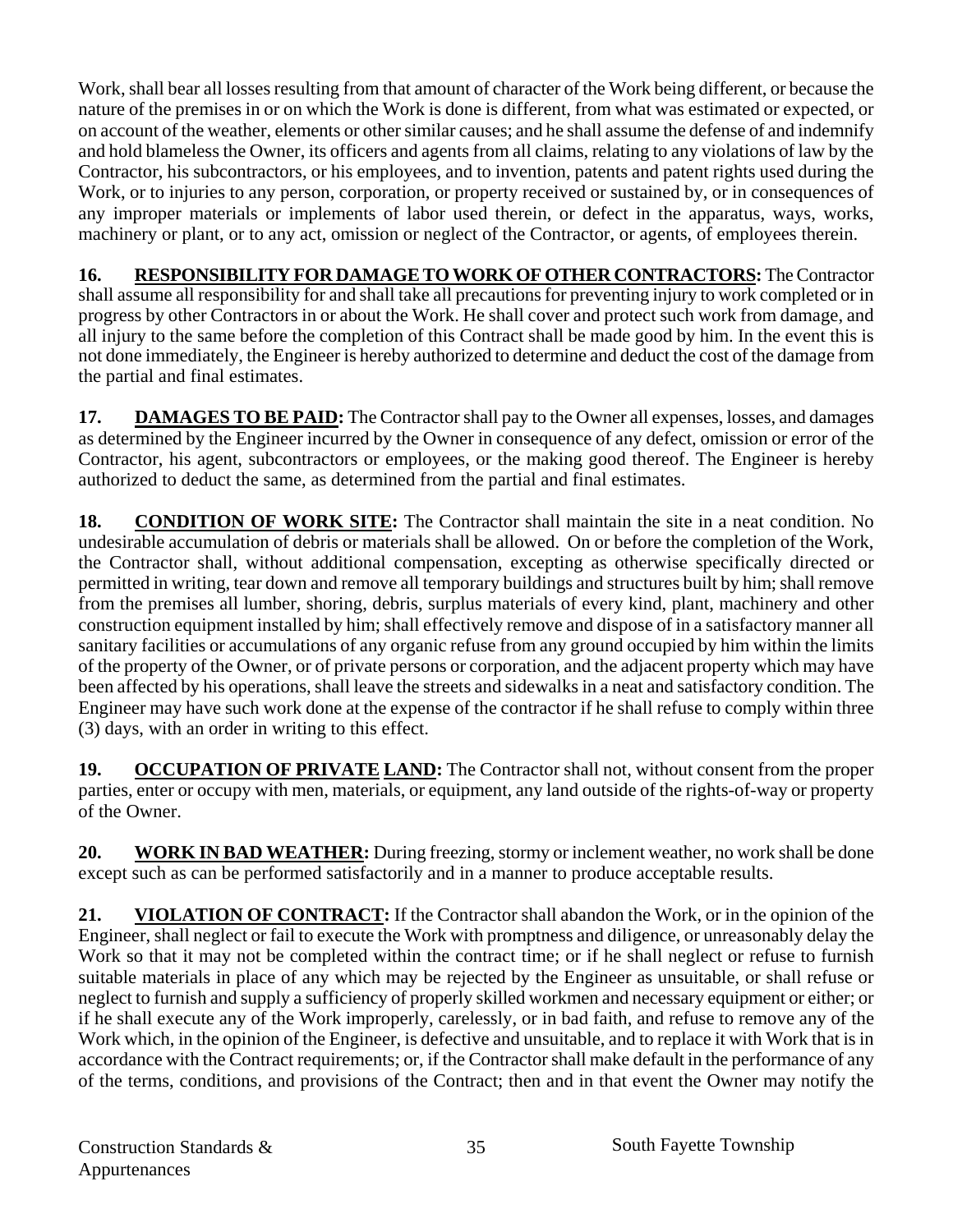Contractor in writing to remedy his neglect or default and require said Contractor to comply with the terms, conditions and provisions of the Contract which he is violating. If said notification be without effect twentyfour (24) hours after delivery thereof, then and in that event the Owner shall have the right to declare the Contractor in default and notify' him to discontinue all work or any part thereof; and thereupon the Contractor shall discontinue work or any part thereof; and thereupon the contractor shall discontinue such work or such part thereof as the Owner may designate, whereupon the Owner may be contract or otherwise, as it may determine, complete the Work or such part thereof and charge the entire expense of completing the Work, or part thereof to the Contractor; and for such completion the Owner for itself or its Contractors may take possession of an use or cause to be used in the completion of the Work or part thereof any such materials, equipment, machinery, implements, and tools of every description as may be found upon the site of said Work.

All expenses incurred under this section may be deducted and paid for by the Owner out of any money then due to become due the Contractor under this Contract, or any part thereof and in such accounting the Owner shall not be held to obtain the lowest figures for the Work of completing the Contract or any part thereof, or for insuring its proper completion but all sums actually paid therefore shall be charged to the Contractor.

In case the expenses so charged are less than the sum which would have been payable under this Contract, if the Work had been completed by the Contractor, the Contractor shall be entitled receive the difference; and in case such expenses shall exceed the said sum, the contractor shall pay the amount of excess to the Owner upon completion of the Work without further demand being made therefore.

**22. VERBAL STATEMENT NOT BINDING:** It is understood that the written terms and provisions of this Agreement shall supersede all prior oral statements of the Owner, Engineer, or other representatives of the Owner and such statements shall not be effective or be construed as entering into or forming part of, or altering in any way whatsoever, the written Agreement. No change herein shall be effective until the same has been approved by the Owner and transmitted in writing through the Engineer to the Contractor.

**23. SUITS AND CLAIMS:** The Contractor agrees to fully indemnify, protect, and save harmless the Owner, its officers or agents from any and all liability, and from all suits and actions of every kind and description brought against them, or any of them, for or on account of any loss sustained by any person or party either during the performance or subsequent to the completion of the Work covered by this Agreement, by reason of injuries to person and damage to property, buildings, or adjacent work, that may occur during the performance or subsequent to the completion of said Work, or that may be sustained as a result or consequence thereof, irrespective of whether or not such injuries or damage are due to negligence or to the inherent nature of the Work. The term "Work" as used herein shall be deemed to include Work of repair or maintenance performed under this Agreement, irrespective of whether or not the same is required by the terms herein. The Contractor further agrees that in the event of such suits or claims being brought against the Contractor or the Owner, or both, he will, before the final estimate is paid to him, furnish bonds or security approved by a representative of the Owner, indemnifying the Owner against all claims, suits, expenses and damages for or on account of the injury of any persons or damage to any property in connection with the performance of the Work included in the contract. The amount of such security shall be sufficient to cover the liability under such suits or claims pending, filed, or on which notice is given or indicated.

**24. TESTS AND STANDARDS:** The contractor shall furnish all instruments, appliances and labor for making tests as called for in the specifications. All subsequent adjustments required as a result of tests shall be made by the contractor. If any of the materials and/or equipment fails under test to meet the requirements of the specification or to function properly, the defects shall be rectified by readjusting or removing and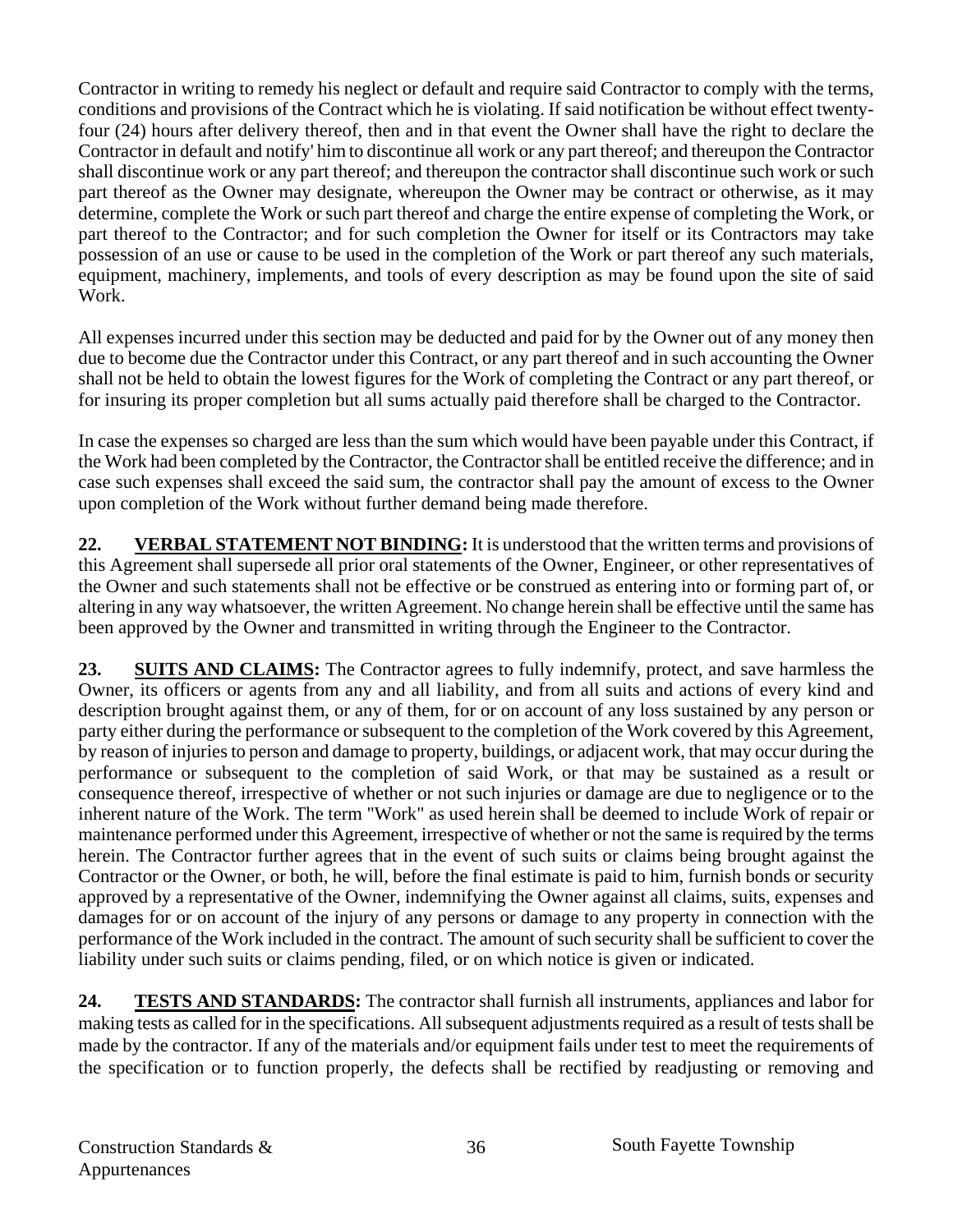replacing the faulty materials and/or equipment at the sole expense of the contractor, until other tests or requirements establish the acceptability of the materials and/or equipment.

**25. SANITARY REQUIREMENTS**: The contractor shall provide for all persons employed on the work, suitable sanitary conveniences, properly secluded from public observation. The location, type of construction and method of disposal of wastes shall be subject to the approval of the Township Engineer and such precautions of the community in the vicinity of the construction work. Potable drinking water shall be supplied on the work by the contractor.

**26. PROTECTION OF UTILITY LINES**: The Contractor assumes the responsibility of contracting the South Fayette Municipal Authority, PA Water Company, Gas Company, Power Company, Telephone Company, A,T & T Cable Company and any other utilities determined by the contractor to be within the project area. Any and all costs incurred in the temporary relocation and the correction of damage to any utility, including materials completely in-place are to be borne by the contractor. The contractor must comply with PA "One-Call" requirements.

The contractor must notify the PA "One Call" System at 1-800-242-1776 at least three working days prior to the commencement of any work. The contractor is to make the One-Call every ten days until the project is completed. The One-Call verification must be submitted to the Engineer. Also it is the sole responsibility of the contractor to notify the owner of any utility located within the work area that is not a member of the One-Call System.

**27. TRAFFIC CONTROL:** Contractor is responsible to coordinate all work with South Fayette Township Department of Public Works and shall provide all signs and personnel required to direct and control traffic around and by the work areas, consistent with OSHA regulations, MUTCD standards, and PennDOT standards. Any detour routes must be approved by South Fayette Township before being implemented. All temporary traffic signs and safety barricades, as well as the placement of same, must be approved by the Township Engineer. Work areas must be protected after working hours and safety lights must be maintained to mark the areas throughout the sundown hours. If requested by the Twp. Engineer, a Maintenance and Protection of Traffic Plan must be submitted to the Municipality for approval prior to issuance of Notice to Proceed. Approval of this plan shall give it full status as a contract document.

Methods employed will be as specified in the Penn DOT Publication No. 203, entitled "Work Zone Traffic Control" and/or Penn DOT Publication No. 203A, Short Term Work Zone Traffic Control".Traffic control on all Township roadways will be done in such a manner to allow passage of one lane of traffic at ALL times. The cost for traffic control will be considered incidental to the cost of construction.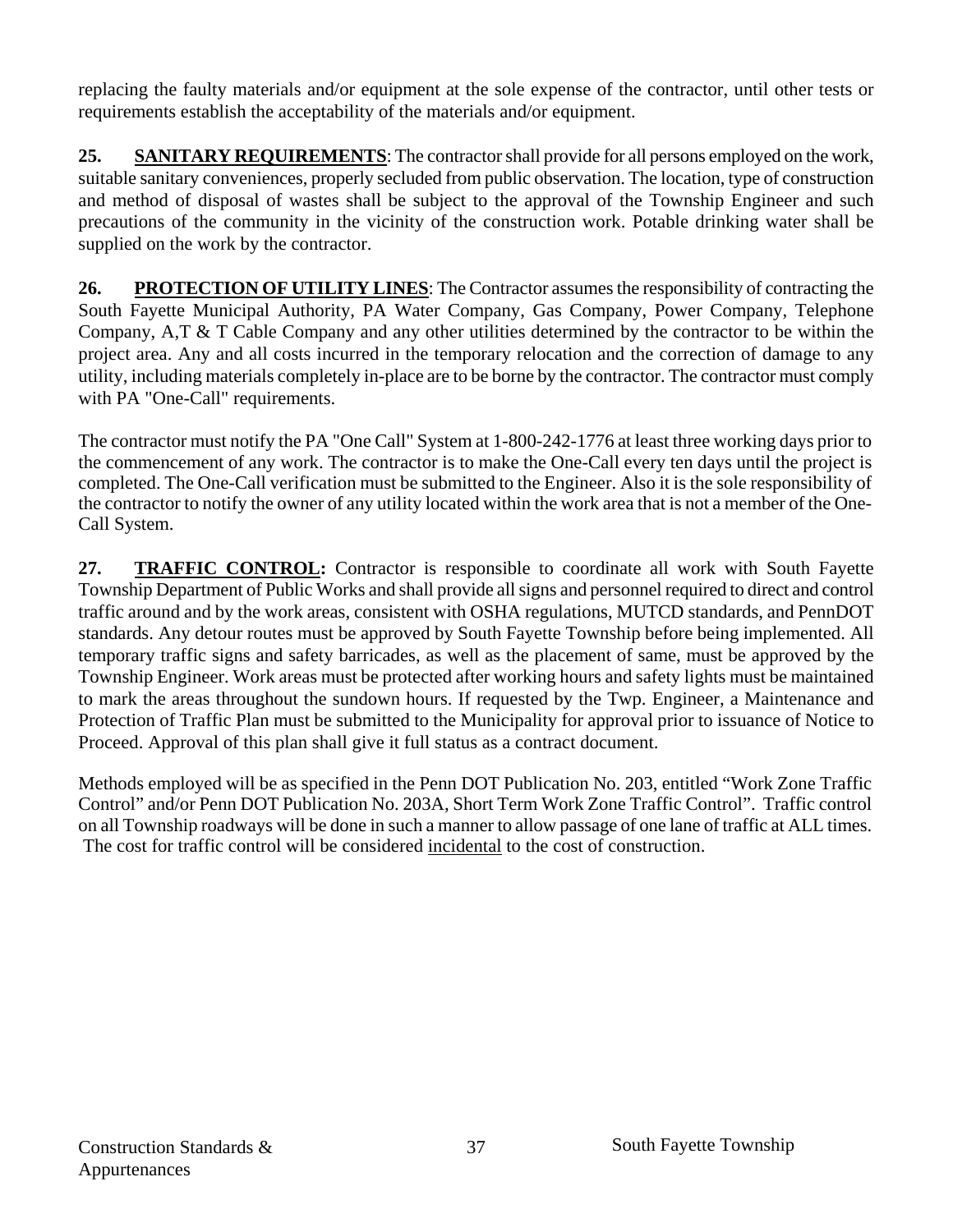## *SECTION VIII : APPENDIX 'C' Instructions to Bidders*

- **I. GENERAL:** The following instructions are for the information and guidance of bidders and relate to the proper form and method for the submission of bids and of the surety to accompany the same, and certain information in conformity with which all proposals and bids shall be submitted and provisions relating to the letting of the contracts. All information in the Public Advertisement shall be considered as part of the Instruction to Bidders.
- **II. PRE-QUALIFICATION OF BIDDERS:** If specified in the contract, all bidders must be prequalified by the Pennsylvania Department of Transportation and shall submit certification of prequalification along with Bid Form. Furthermore, subcontractor(s) prequalification certification number must be received fifteen (15) calendar days prior to the subcontractor(s) start of work.
- **III. EXAMINATION OF CONTRACT DOCUMENTS:** The bidder shall examine all contract documents before submission of bids. If, before submission of bids, a bidder shall find any discrepancy, omission, contradiction or ambiguity in the contract documents or a provision which is in conflict with a federal or state law or regulation or with a law or ordinance of Township of South Fayette or other local authority, he shall at once notify the engineer. If the contract documents are in error or require correction or clarification, an official supplement to the contract documents will be issued, copies of which will be sent to all prospective bidders. Such supplements shall be signed by the bidder and submitted with the bid.
- **IV. VISIT TO SITE:** Before submitting a proposal, each Bidder shall visit the location(s) of the proposed work and examine all of the existing conditions, and in general, determine to his own satisfaction the character and extent of the work to be done under this contract. The bidder shall make himself familiar with the specifications, information, site condition, etc., before submitting his bid in order that no misunderstanding shall exist in regard to the nature and character of the work to be done. No allowance will be made for any claim that a bid was based upon incomplete information as to the nature and character of the site or the work involved.
- **V. WITHDRAWAL OF BIDS:** No bid will be allowed to be withdrawn after it has been deposited with the owner, before the bid date as listed in the contract.

 In case a contract for which bids are received is not awarded within the time specified after the opening of bids, any bidder shall have the right to withdraw his bid upon written application to the township.

**VI. ACCEPTANCE OR REJECTION OF BIDS:** South Fayette Township reserves the right to reject any or all proposals; to accept any bid; to waive any informality in bids received; or to withhold final award on the contract. Bids which reflect an unbalanced contract price when unit price extensions are made may be rejected for this reason alone.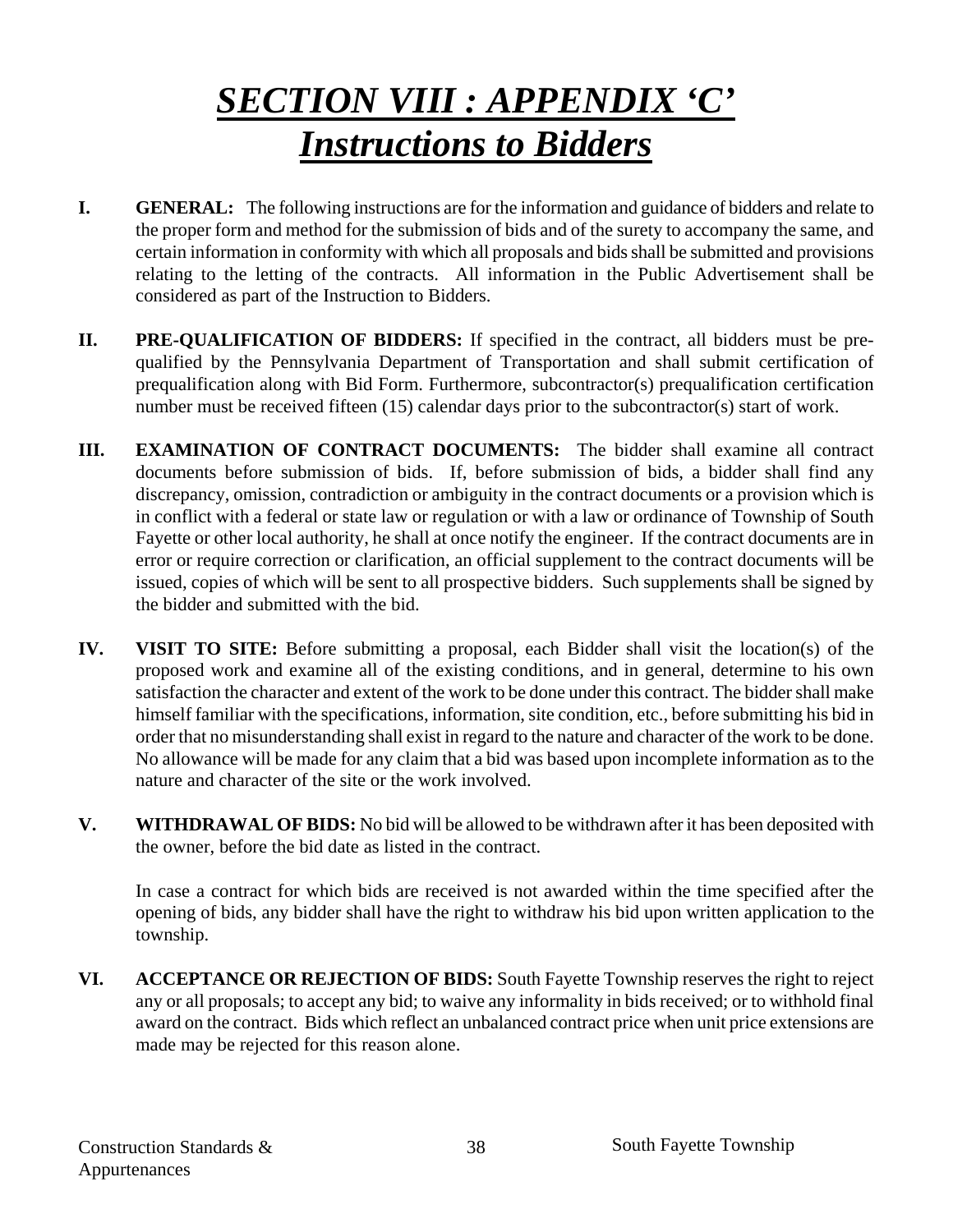The owner also reserves the right to reject the bid of a bidder who has previously failed to perform properly or complete on time, contracts of a similar nature, or who does not have the necessary qualifications to perform the contract,

However, it remains the primary intent and purpose of South Fayette Township to award the contract to the lowest "responsible" bidder, based on the evaluation of the alternates within the contract documents and specifications.

**VII. QUESTIONS & ADDENDA:** During the bidding period, bidders may be furnished addenda for additions to or changes on the plans and/or in the Specifications, such addition and/or changes shall be become a part of the contract documents.

 Any and all questions regarding this bid must be submitted in a written form, and faxed to the Township Municipal Office, attention the Township Engineer. Questions must be received at least one (1) week prior to the bid date, so that answers may be distributed uniformly to all bidders.

**VIII. SUBMISSION OF BIDS:** No bid will be considered that is not properly completed and signed in writing by the bidder or an authorized agent, and which is not accompanied by proper security. All bids must be delivered in a sealed envelope to the address stated in Bid Advertisement

 No bid will be considered complete which does not contain a price for each unit as well as the total cost based upon the estimated quantities. Unit prices are submitted for the purpose of additions or deductions and alternate evaluation, in the event the scope of the work is changed from that originally described in the contract.

**XI. BID SECURITY:** Each bidder is required to deliver with his bid a Bid Bond or Certified Check in the amount equal to ten percent (10%) of his bid, payable to the order of South Fayette Township, as payee, or obligee, which shall be forfeited as liquidated damages if the bidder shall fail to execute the contract as required by law and furnish bonds as specified within ten (10) days after notification of award of the contract.

The bid bonds of three lowest bidders will be held until the contract is signed and approved, after which time they will be returned within three (3) days. Checks of other bidders will be returned within ten (10) days from the date bids are opened.

- **X. PERFORMANCE BONDS**: The bidder, at his own expense, shall procure a Performance Bond in the amount equal to one hundred and ten percent (110%) of the contract price, for the faithful performance of the contract in accordance with the terms and provisions established. The cost of the bonds is incidental to the contract.
- **XI. COMPLETED AGREEMENT:** Within ten (10) days after the contract has been awarded, the bidder to whom a contract is awarded shall execute and deliver to South Fayette Township, a signed and completed contract, post the required bonds and deliver the specified certificates of insurance.

 In case the bidder shall fail to do so, he will be deemed to have abandoned the agreement and the Township may thereupon re-advertise or otherwise award the agreement and recover the losses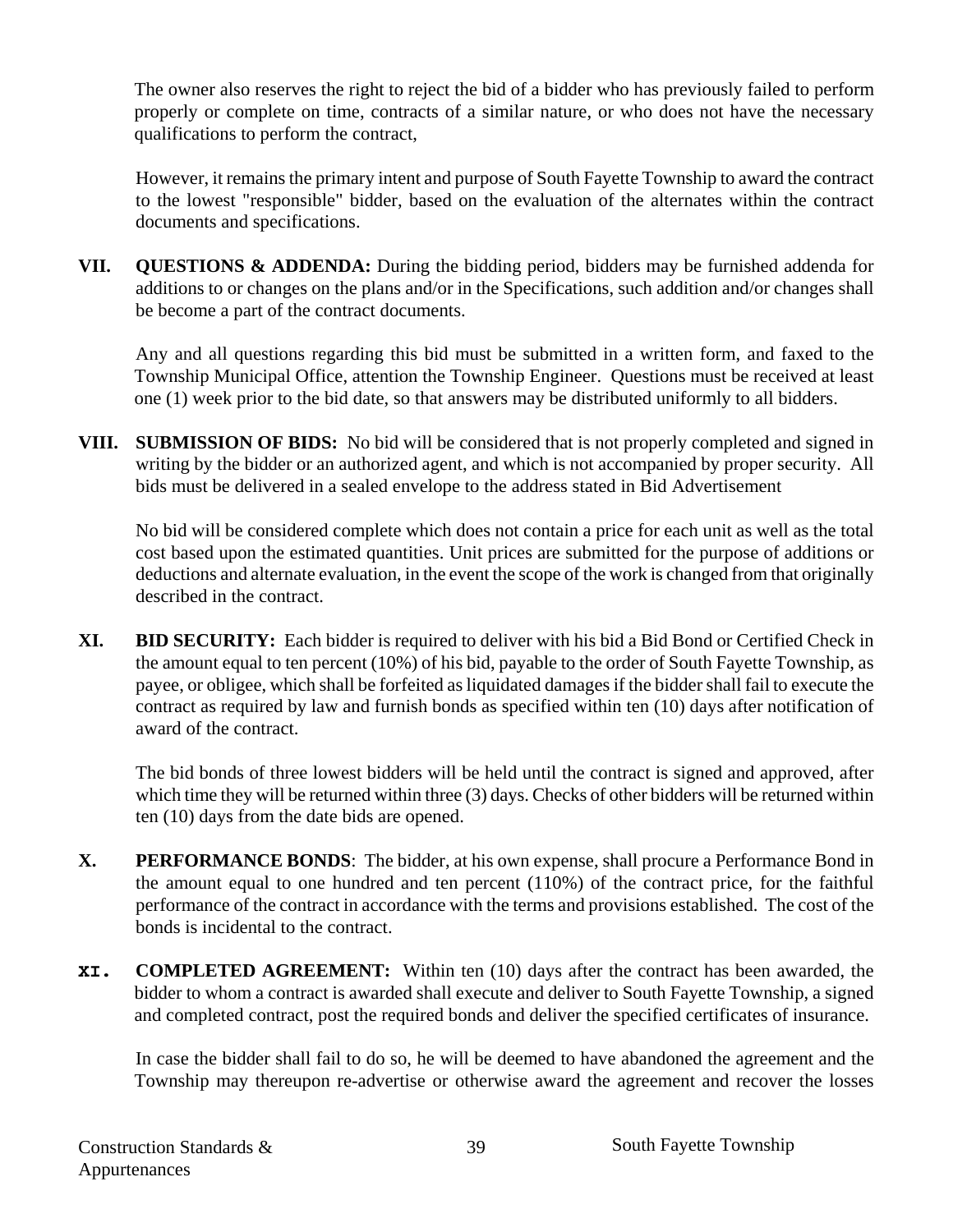sustained by such abandonment out of the bidder's surety or certified check.

- **XII. MINIMUM WAGE RATE:** The minimum wage rates for each craft or classification of all workmen needed to perform the work during the anticipated term hereof shall be governed by the "Pennsylvania Minimum Wage Act of 1968" (Act No. 11) as amended and the regulations issued pursuant thereto. The contractor's attention is directed to this statute so that the applicable provisions of the Act shall be strictly adhered to in the work. Failure to adhere to the applicable provisions of this Act shall be sufficient grounds for the Township to declare the agreement in default or to terminate the agreement.
- **XIII. MAINTENANCE BONDS:** Upon completion of the work and prior to the final payment, a maintenance bond shall be furnished by the contractor to the township as a guarantee against defective workmanship and materials.

 The financial security shall be in an amount equal to twenty five percent (25%) of the final contract value and shall be valid for a period of two (2) years. The cost of the bonds is incidental to the contract.

**XVI. INSURANCE REQUIREMENTS:** The bidder to whom the contract is awarded shall take out and maintain during the life of the contract, adequate Workman's Compensation Insurance for all employees employed on the project and, in case any work is sublet, the contractor shall require the subcontractor to provide Workmen's Compensation Insurance for the latter's employees unless such employees are covered by the protection afforded by the contractor.

The successful bidder shall also take out and maintain for the life of the contract any Public Liability and Property Damage Insurance as shall protect the owner, the contractor and any subcontractor performing the work covered by the contract from claims for damages for personal injuries, including wrongful death, as well as claims for property damages which may arise from operations under the contract, whether such operation be by himself or by any subcontractor or anyone directly or indirectly employed by either of them. Coverage limits are a minimum of \$500,000/\$l,000,000.

The form of the Insurance and the Surety thereon shall be satisfactory to the owner. The amount of the Insurance shall not be less than that specified in the contract documents.

Three (3) copies of the Certificate of Insurance shall be furnished to the Owner by the contractor.

**XV. DELAYS IN COMPLETION OF THE CONTRACT:** The contractor shall not be charged with any excess cost when the contract delay is due to unforeseeable causes beyond the control, and without the fault or negligence, of the contractor, such as Acts of God. In such instances, the contractor shall give immediate written notice to the township. Should the township agree with the contractor's assessment, the township will extend the contract for a reasonable period of time based upon the causes of delay. Such extension of time, however, shall not entitle the contractor to any additional compensation as a result of said delays.

If for any reasons other than those referred above, any portion of the work remains incomplete after the specified contract completion date, for each and every work day that any portion of the work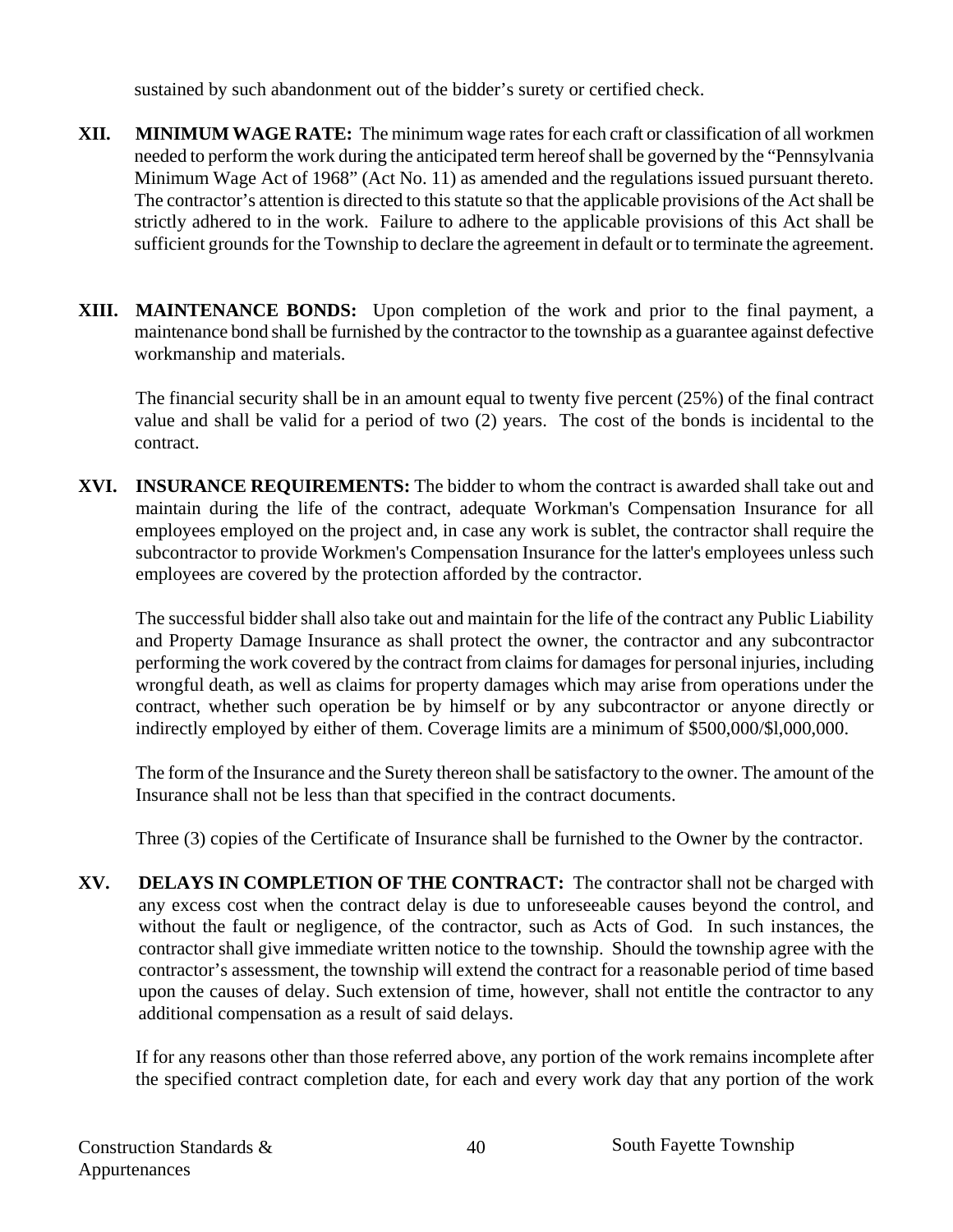remains incomplete; the township shall have the right to deduct from the moneys due the contractor as liquidated damages per the contract documents.

**XVI. NON-COLLUSION AFFIDAVIT:** All bids to receive consideration must be accompanied by an executed Non-Collusion Affidavit in the form provided by the Township.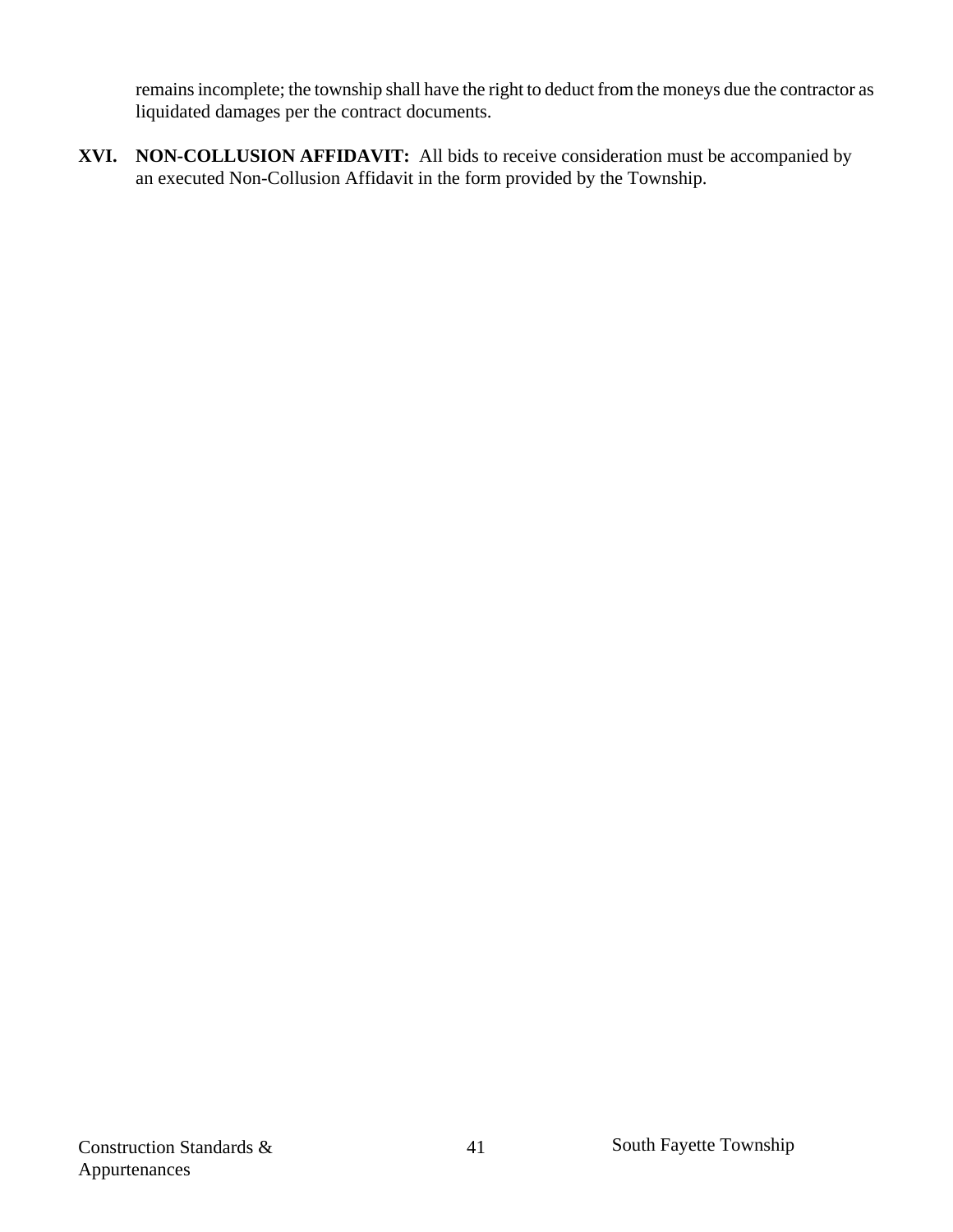## *SECTION IX : Standard Figures & Details*

- **Figure SF-1 ………...…… Typical Roadway Grading Detail**
- **Figure SF-2 ………...…… Typical Roadway Paving Section(s)**
- **Figure SF-3 …………...… Special Underdrain Details**
- **Figure SF-4 …………...… Driveway Sight Distance Details**
- **Figure SF-5 ………...…… Formula Sight Distance Table (uphill grades)**
- **Figure SF-6 …………...… Formula Sight Distance Table (downhill grades)**
- **Figure SF-7 …………...… Cul-De-Sac Details (with and without island)**
- **Figure SF-8 ……………... Temporary Turnaround Detail**
- **Figure SF-9 …………...… Storm Inlet Detail**
- **Figure SF-10…………….. Precast Manhole Detail**
- **Figure SF-11 ….………….Endwall Details**
- **Figure SF-12 ….………….Utility Trench Repair Detail**
- **Figure SF-13 ….………….Sidewalk Detail**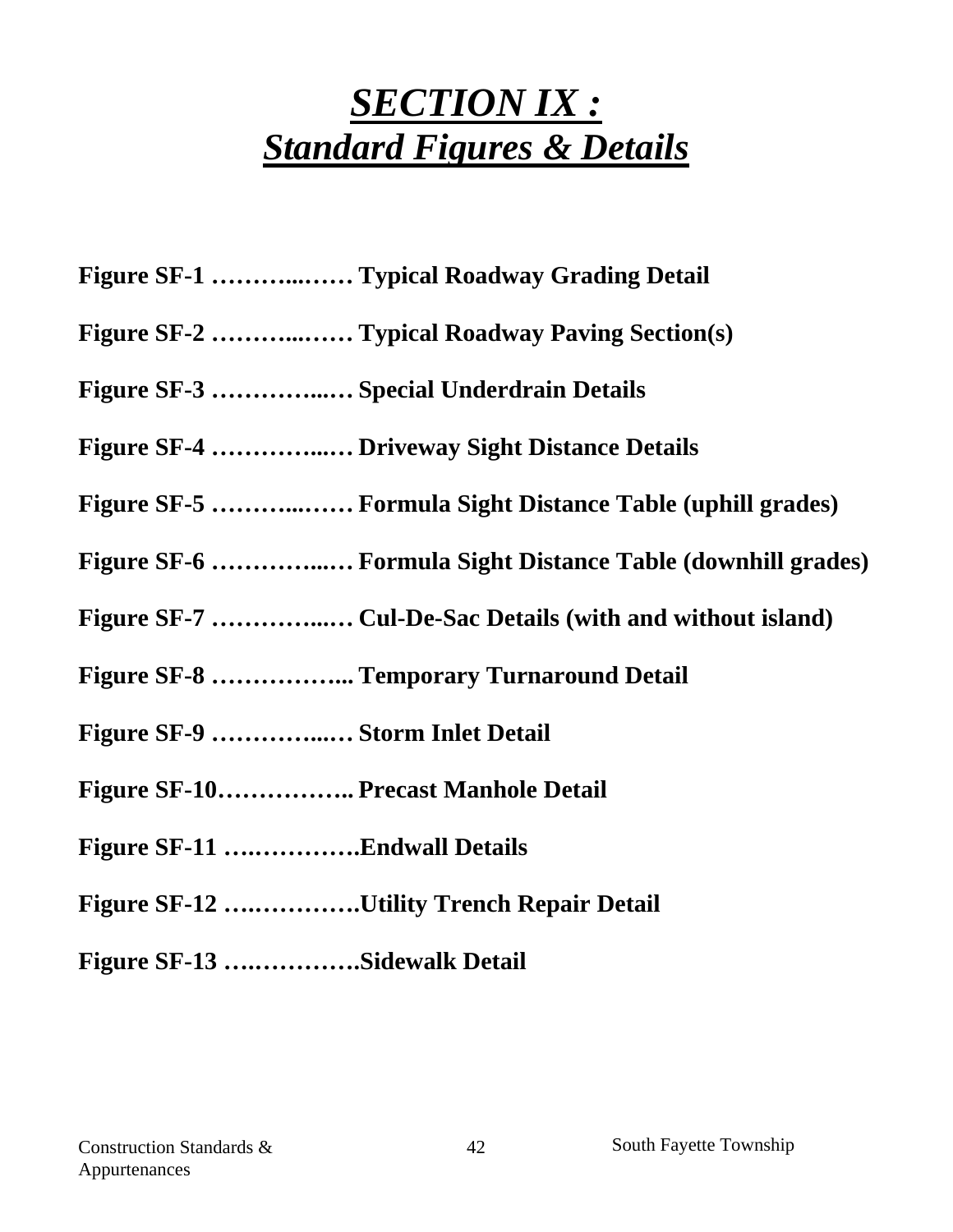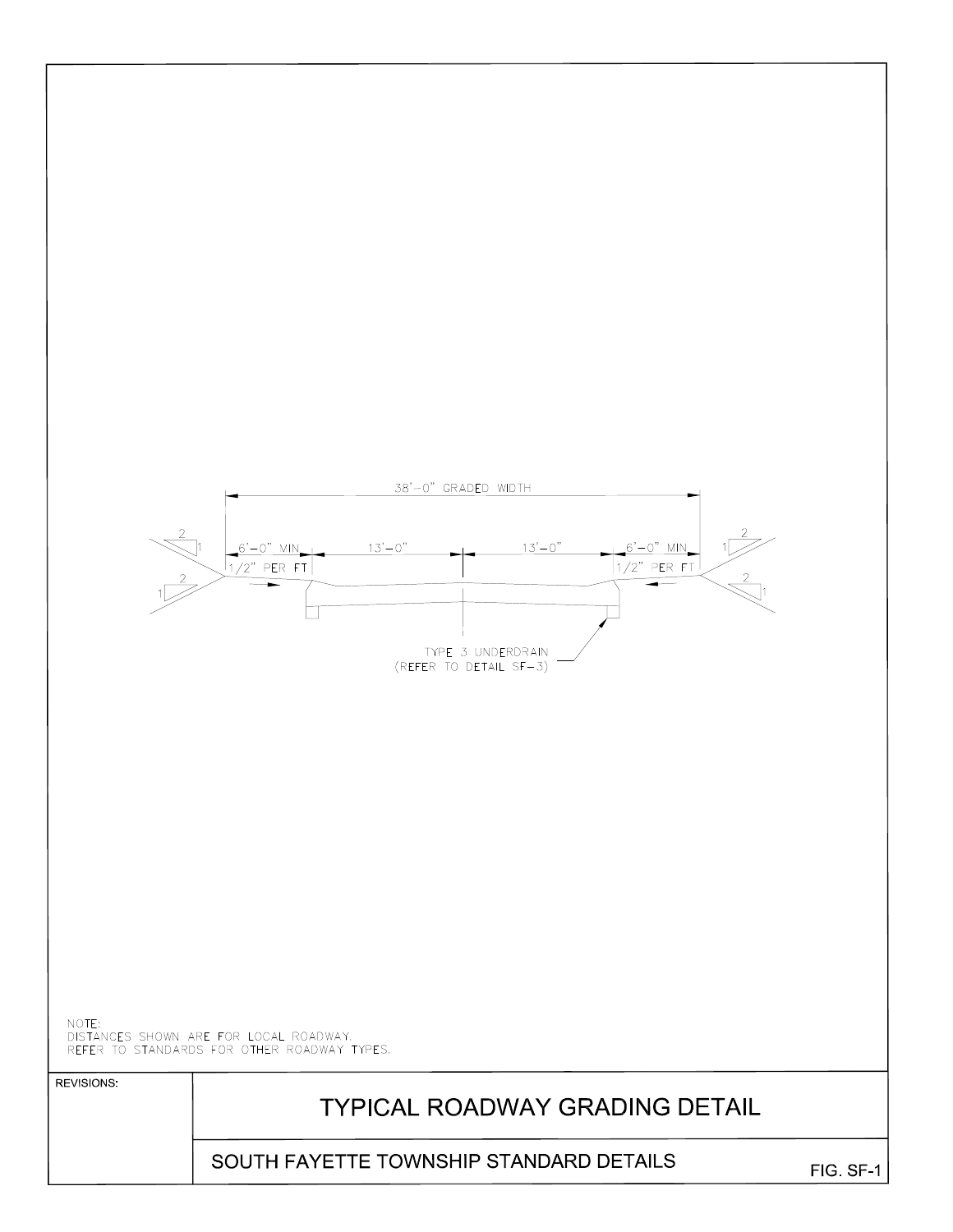SOUTH FAYETTE TOWNSHIP STANDARD DETAILS

FIG SF-2

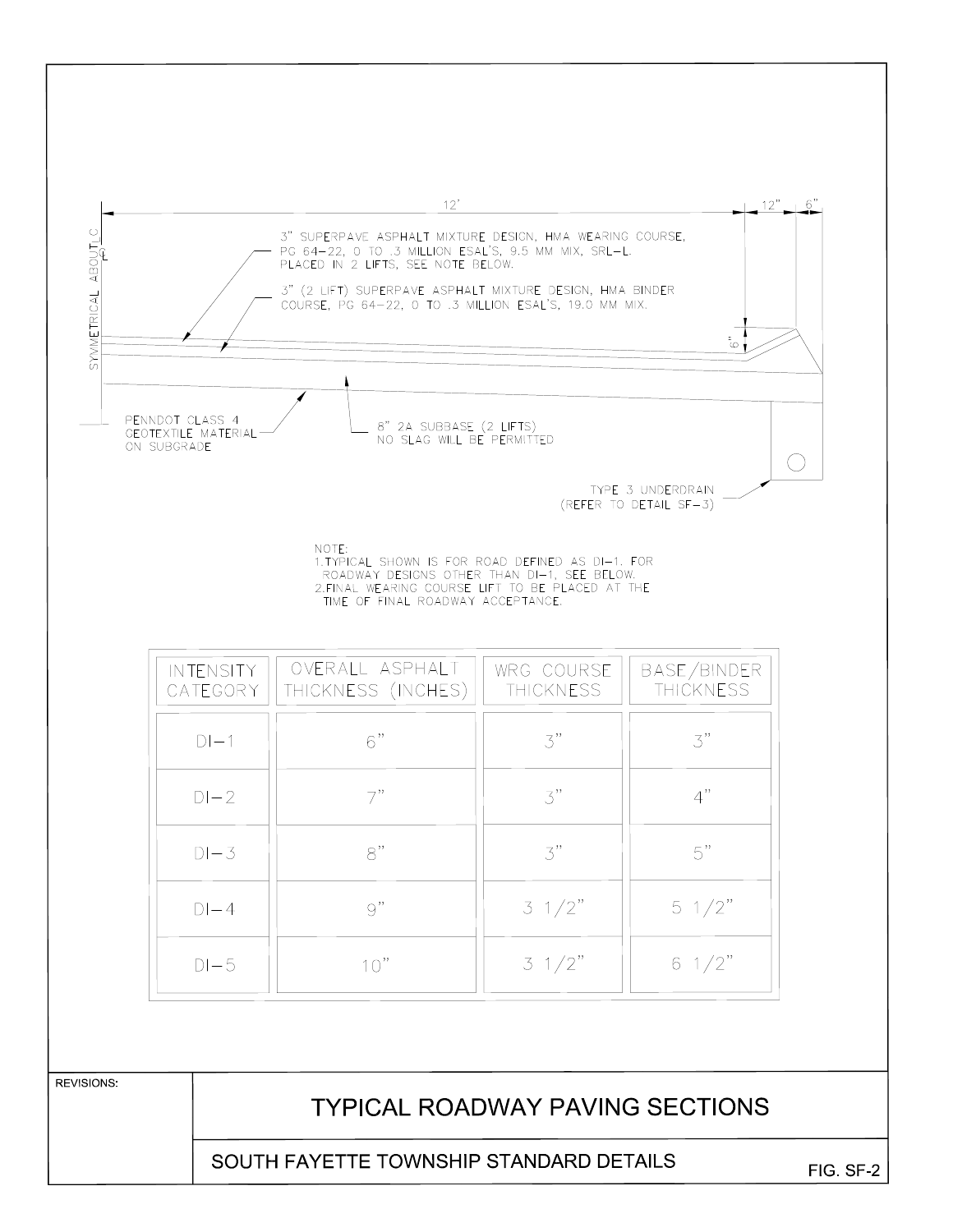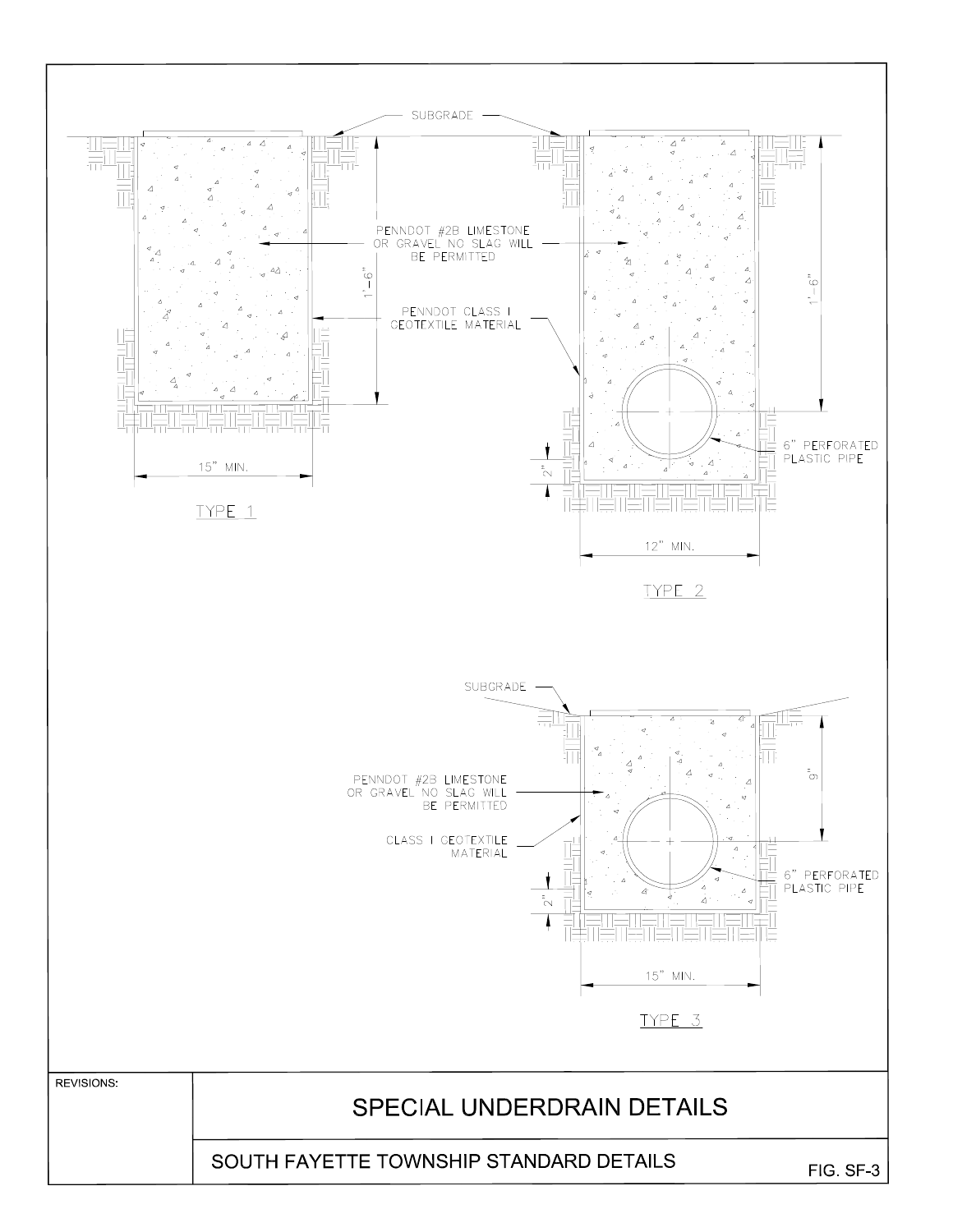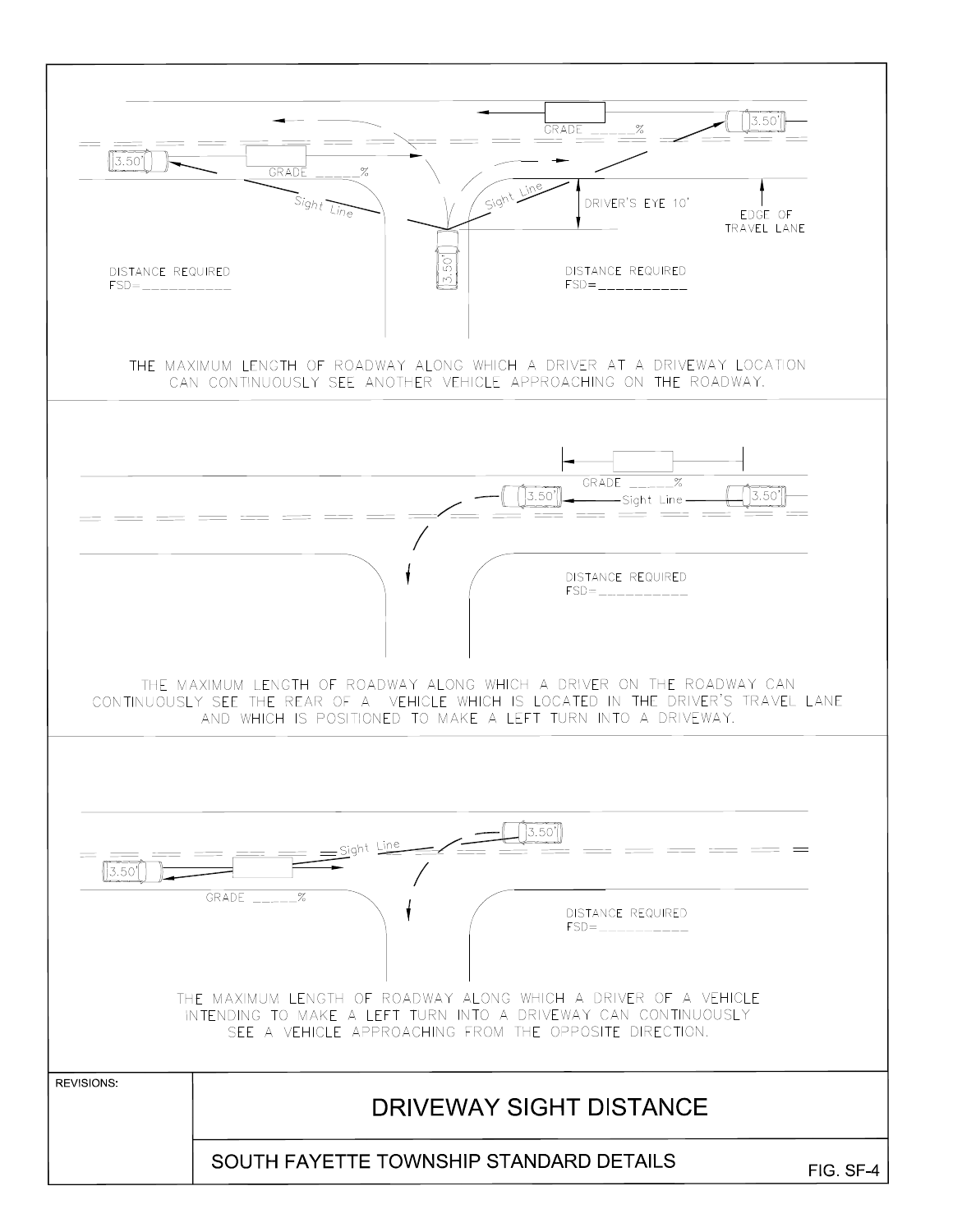## FORMULA SIGHT DISTANCE TABLE

| Speed $(V)$<br>(Miles<br>Per Hour) | Average Grade (G)<br>(Percent) |                                                                |        |        |        |        |                                                                                                      |        |        |        |          |
|------------------------------------|--------------------------------|----------------------------------------------------------------|--------|--------|--------|--------|------------------------------------------------------------------------------------------------------|--------|--------|--------|----------|
|                                    |                                | Use plus grades when approaching vehicle is traveling upgrade. |        |        |        |        |                                                                                                      |        |        |        |          |
|                                    | 0.0                            | $+1.0$                                                         | $+2.0$ | $+3.0$ | $+4.0$ | $+5.0$ | $+6.0$                                                                                               | $+7.0$ | $+8.0$ | $+9.0$ | $+10.0$  |
| 25                                 | 147                            | 145                                                            | 144    | 143    | 142    | 140    | 139                                                                                                  | 138    | 137    | 136    | 135      |
| 30                                 | 196                            | 194                                                            | 191    | 189    | 187    | 185    | 183                                                                                                  | 182    | 180    | 178    | 177      |
| 35                                 | 249                            | 245                                                            | 242    | 239    | 236    | 233    | 231                                                                                                  | 228    | 226    | 224    | 221      |
| 40                                 | 314                            | 309                                                            | 304    | 299    | 295    | 291    | 287                                                                                                  | 284    | 280    | 277    | 274      |
| 45                                 | 383                            | 376                                                            | 370    | 364    | 358    | 353    | 348                                                                                                  | 343    | 339    | 334    | 330      |
| 50                                 | 462                            | 453                                                            | 444    | 436    | 429    | 422    | 415                                                                                                  | 409    | 403    | 397    | 392      |
| 55                                 | 538                            | 527                                                            | 517    | 508    | 499    | 490    | 482                                                                                                  | 475    | 468    | 461    | 454      |
|                                    |                                |                                                                |        |        |        |        |                                                                                                      |        |        |        |          |
| <b>REVISIONS</b>                   |                                |                                                                |        |        |        |        | <b>FORMULA SIGHT DISTANCE TABLE</b><br>USE PLUS GRADES WHEN APPROACHING VEHICLE IS TRAVELING UPGRADE |        |        |        |          |
|                                    |                                | SOUTH FAYETTE TOWNSHIP STANDARD DETAILS                        |        |        |        |        |                                                                                                      |        |        |        | FIG SF-5 |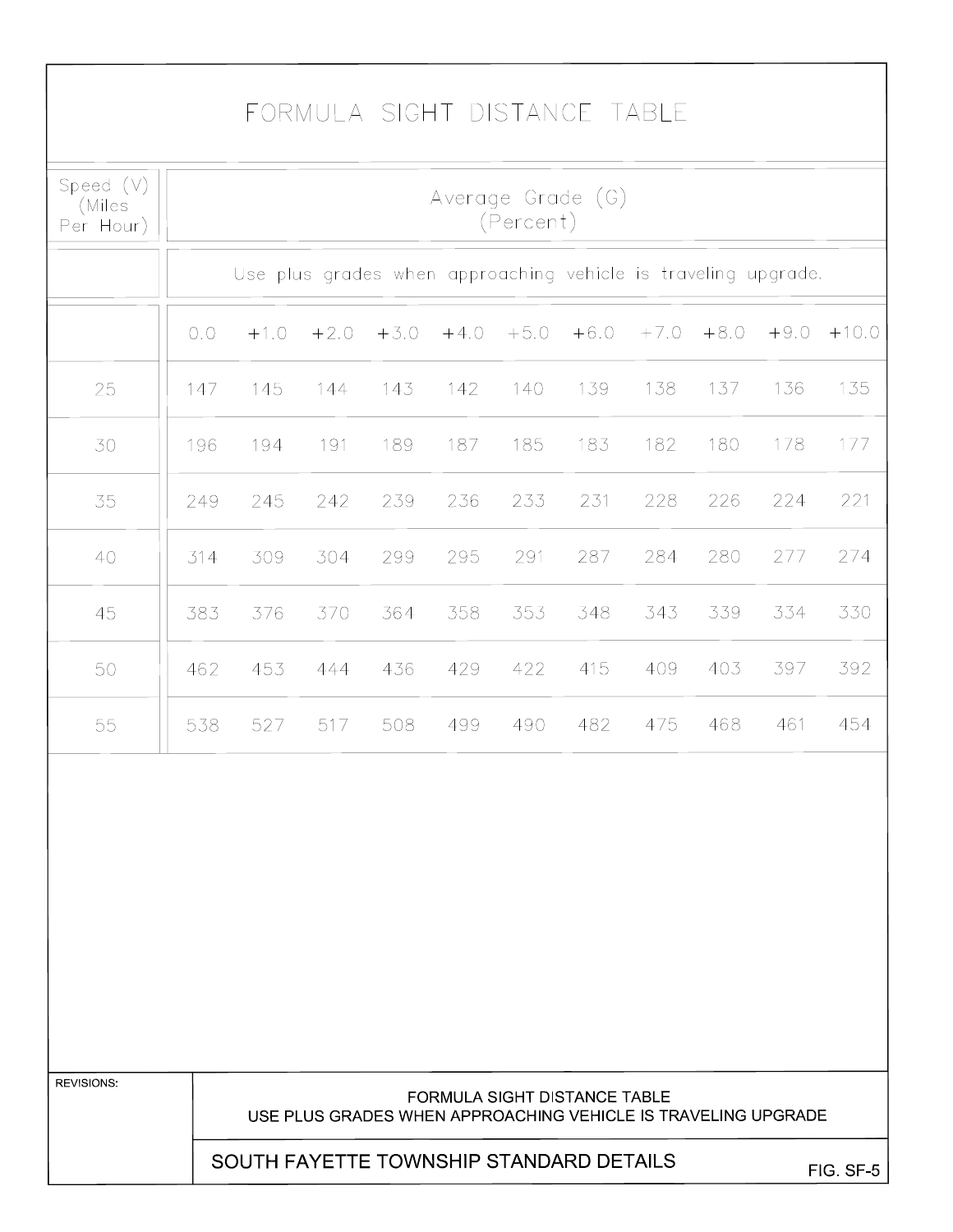## FORMULA SIGHT DISTANCE TABLE

| Speed $(V)$<br>(Miles<br>Per Hour) | Average Grade (G)<br>(Percent) |        |        |        |        |                                                                                                            |        |        |        |        |           |
|------------------------------------|--------------------------------|--------|--------|--------|--------|------------------------------------------------------------------------------------------------------------|--------|--------|--------|--------|-----------|
|                                    |                                |        |        |        |        | Use negative grades when approaching vehicle is traveling downgrade.                                       |        |        |        |        |           |
|                                    | 0.0                            | $-1.0$ | $-2.0$ | $-3.0$ | $-4.0$ | $-5.0$                                                                                                     | $-6.0$ | $-7.0$ | $-8.0$ | $-9.0$ | $-10.0$   |
| 25                                 | 147                            | 148    | 150    | 151    | 153    | 155                                                                                                        | 157    | 159    | 161    | 164    | 166       |
| 30                                 | 196                            | 199    | 201    | 204    | 207    | 210                                                                                                        | 214    | 217    | 221    | 226    | 230       |
| 35                                 | 249                            | 252    | 256    | 260    | 265    | 269                                                                                                        | 275    | 280    | 286    | 292    | 299       |
| 40                                 | 314                            | 319    | 325    | 331    | 338    | 345                                                                                                        | 352    | 360    | 369    | 379    | 389       |
| 45                                 | 383                            | 390    | 398    | 406    | 415    | 425                                                                                                        | 435    | 447    | 459    | 472    | 487       |
| 50                                 | 462                            | 471    | 481    | 492    | 504    | 517                                                                                                        | 531    | 546    | 563    | 581    | 600       |
| 55                                 | 538                            | 550    | 562    | 576    | 590    | 606                                                                                                        | 622    | 641    | 661    | 682    | 706       |
|                                    |                                |        |        |        |        |                                                                                                            |        |        |        |        |           |
| <b>REVISIONS</b>                   |                                |        |        |        |        | <b>FORMULA SIGHT DISTANCE TABLE</b><br>USE NEGATIVE GRADES WHEN APPROACHING VEHICLE IS TRAVELING DOWNGRADE |        |        |        |        |           |
|                                    |                                |        |        |        |        | SOUTH FAYETTE TOWNSHIP STANDARD DETAILS                                                                    |        |        |        |        | FIG. SF-6 |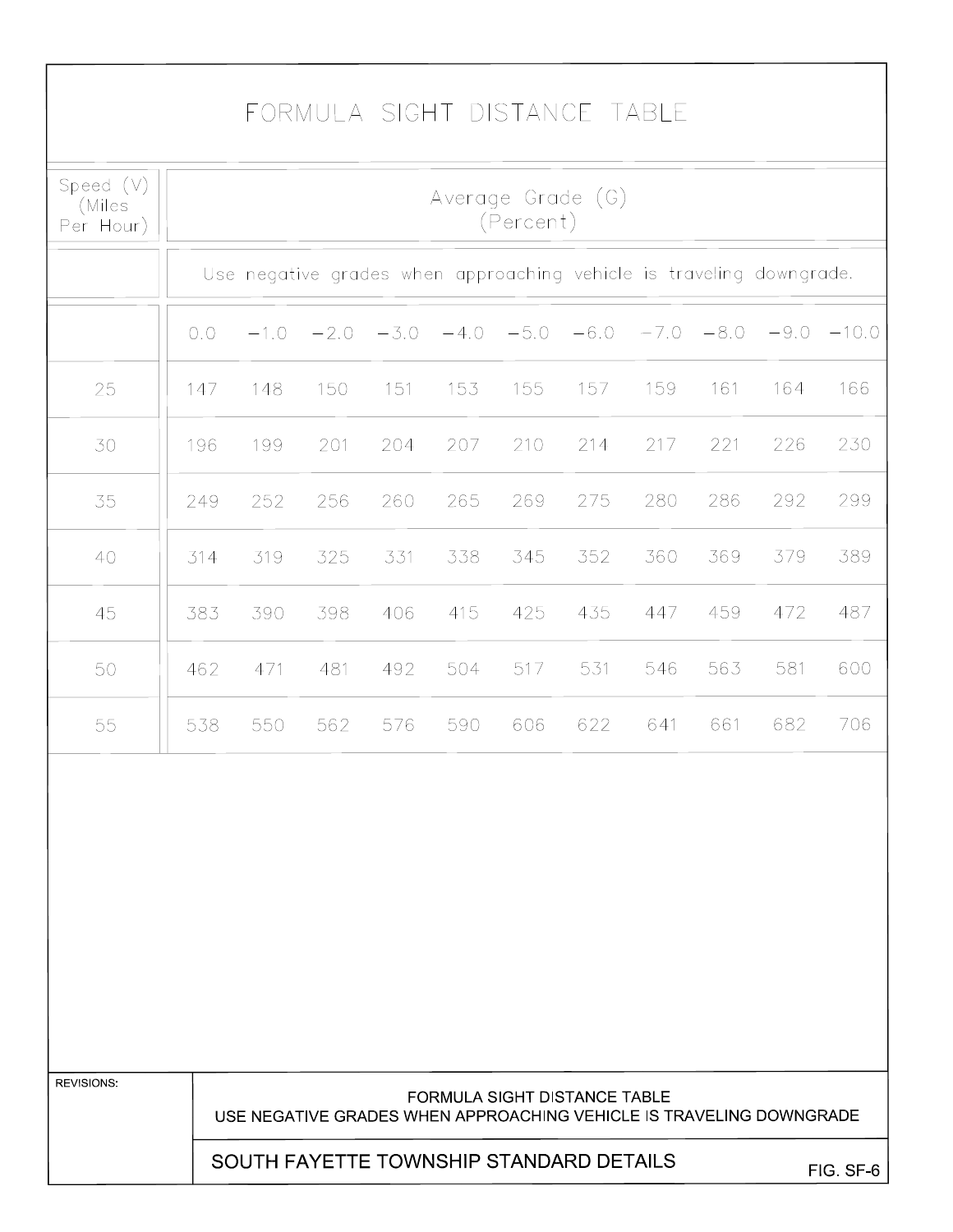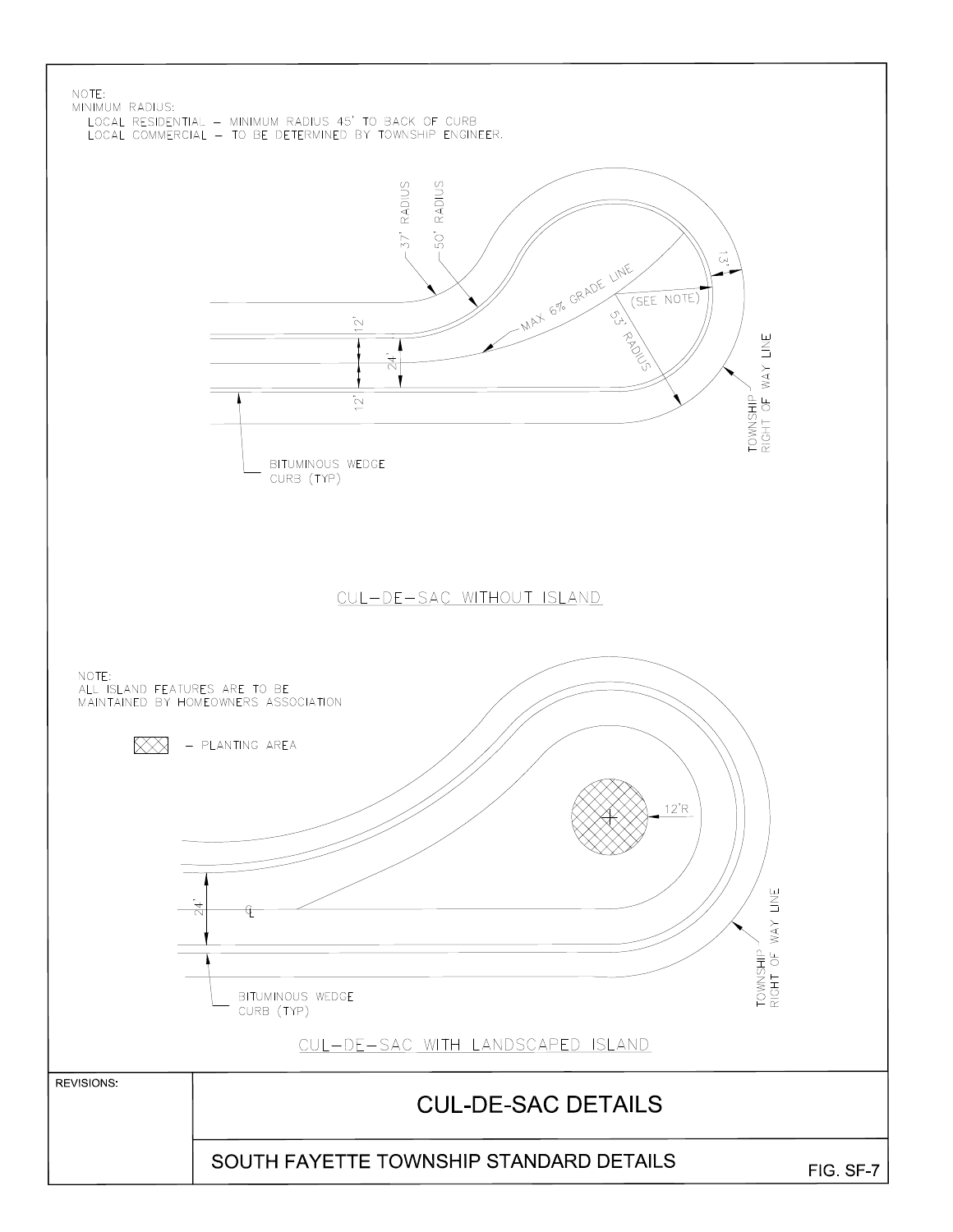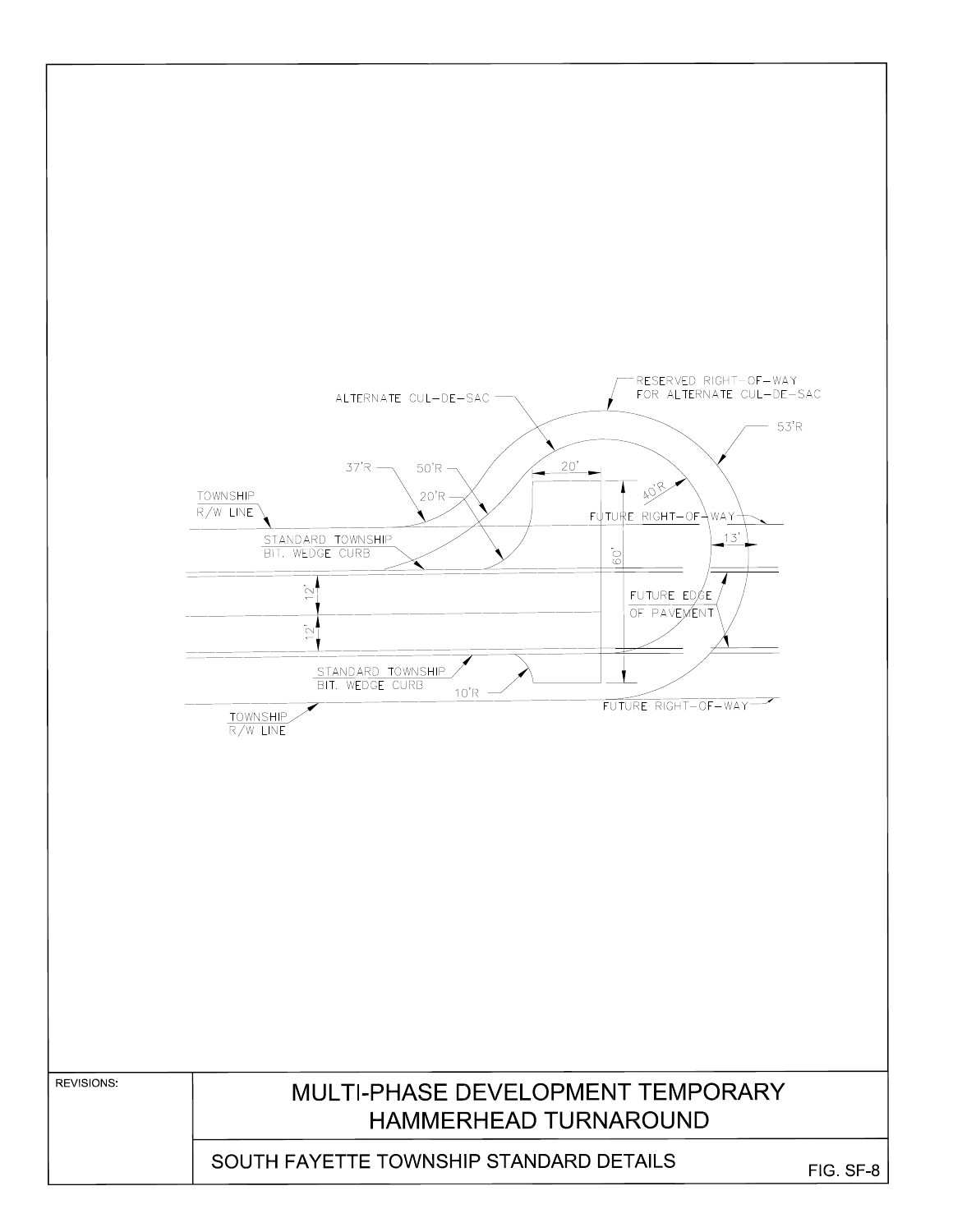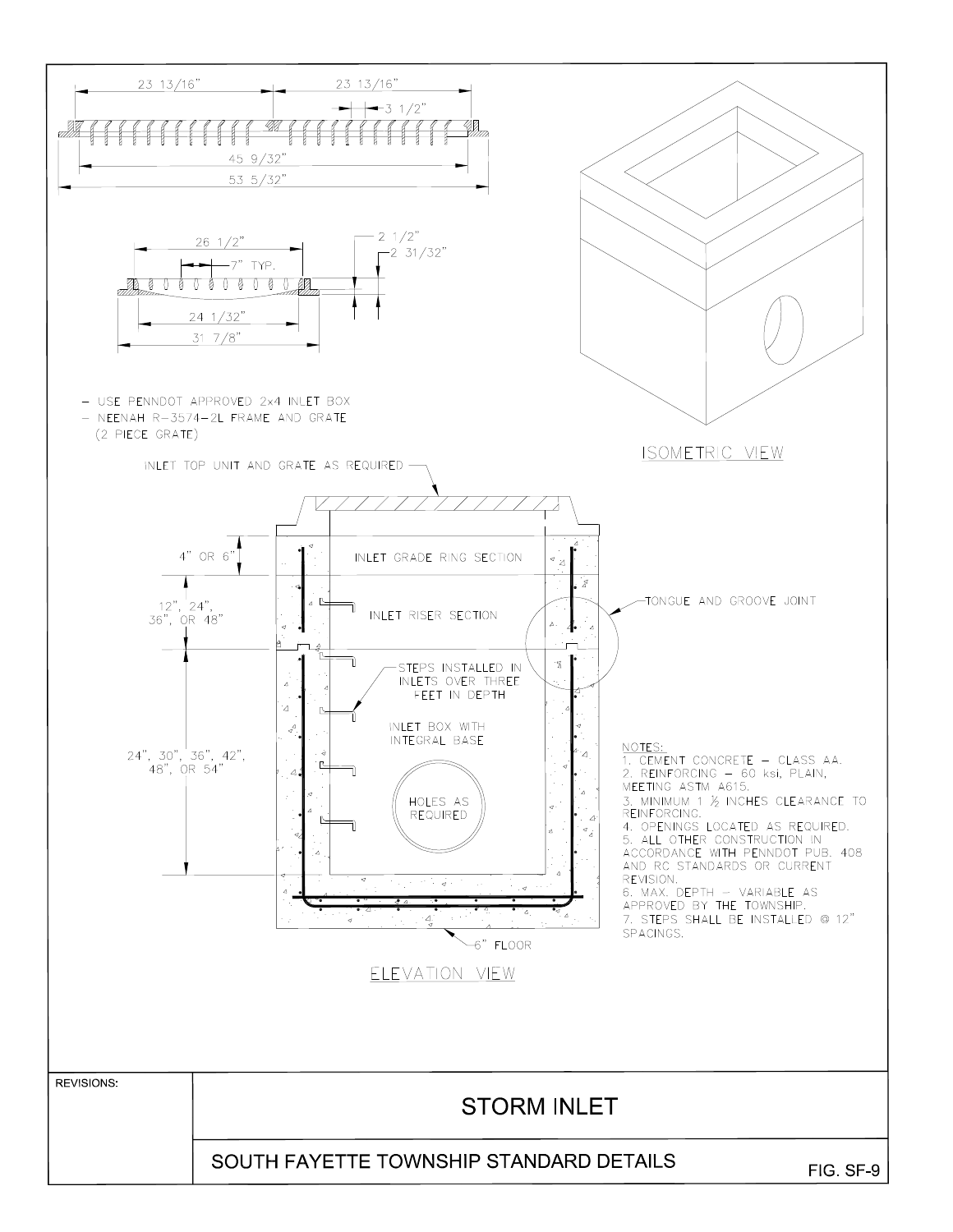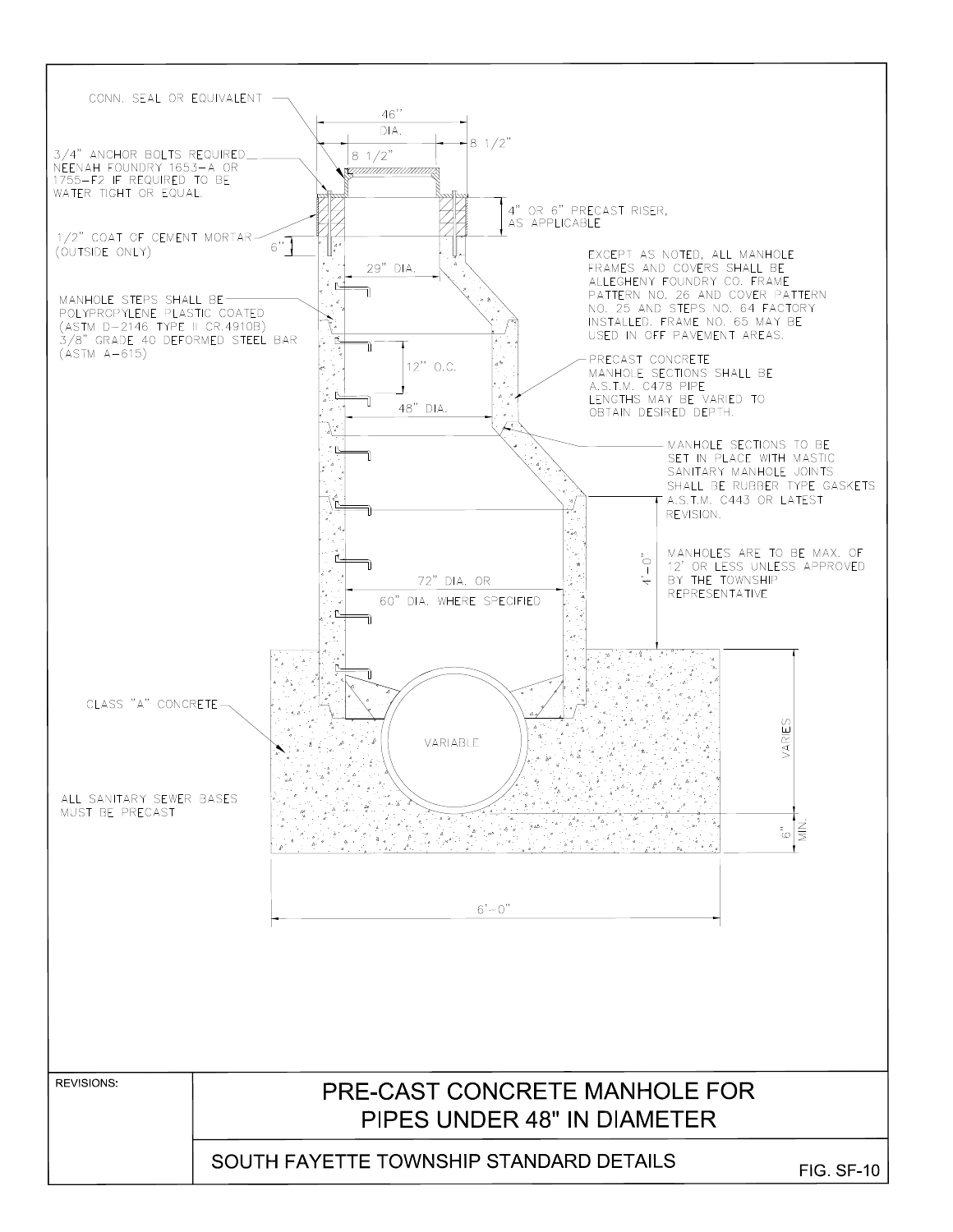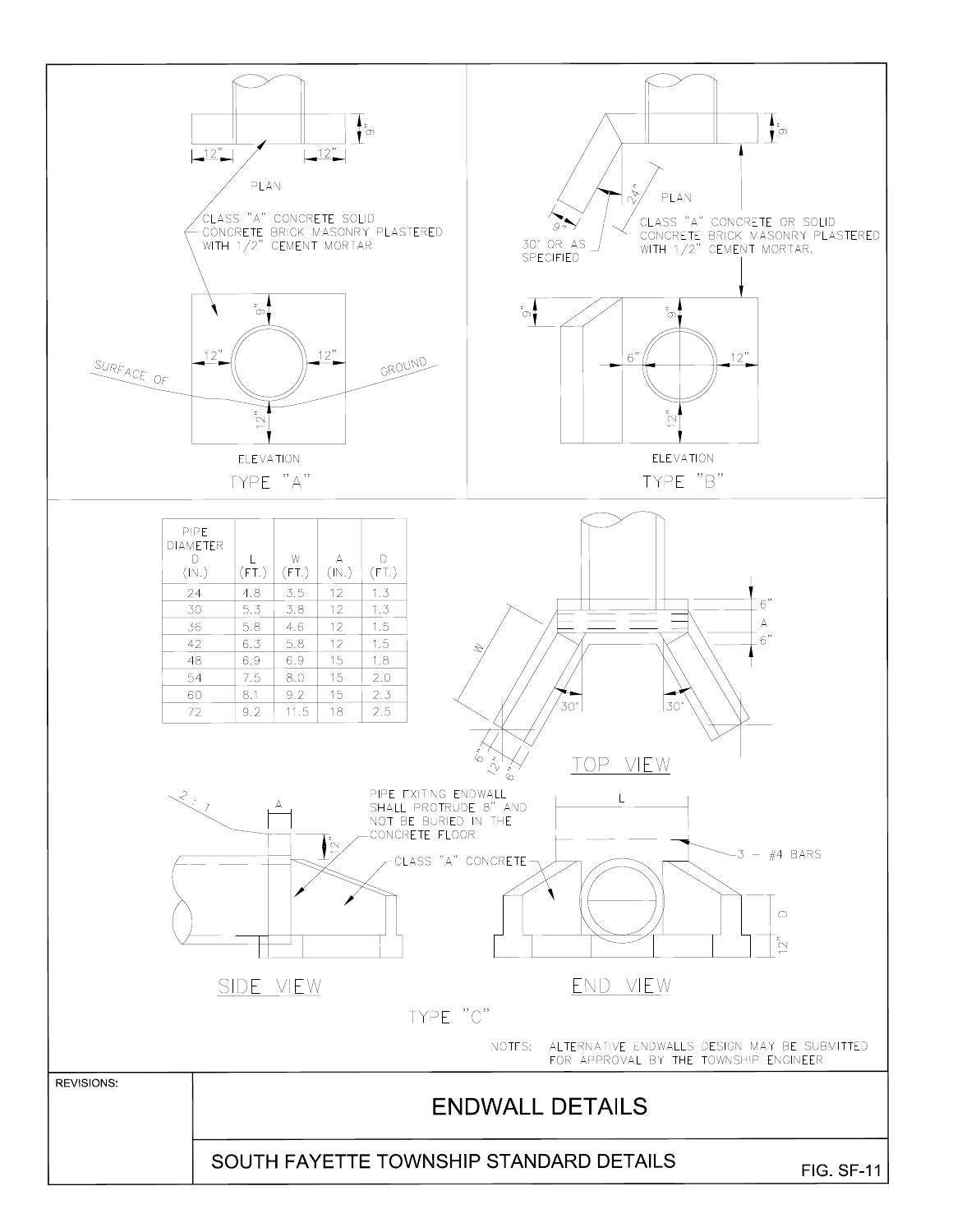